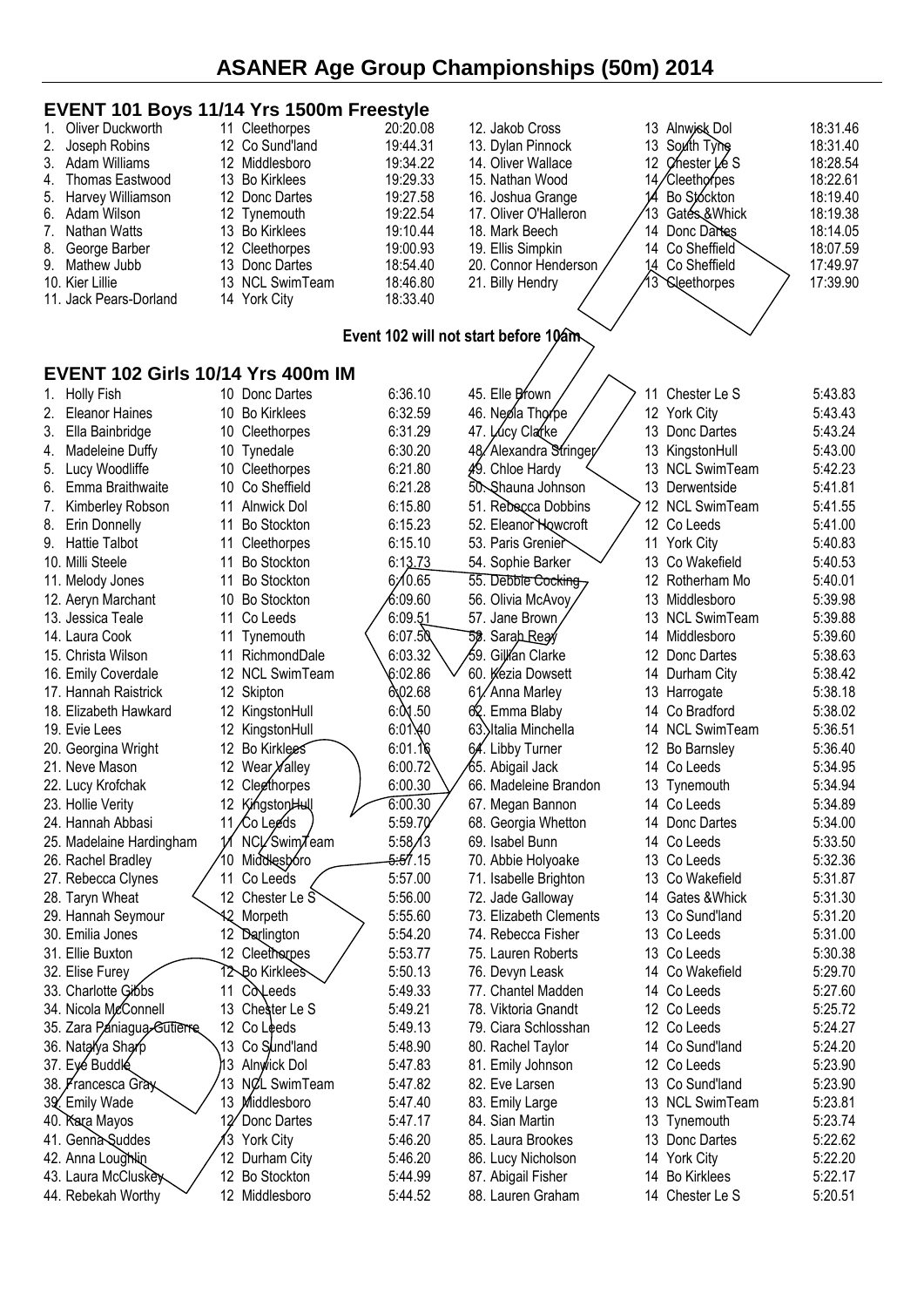| 89. Keelan Fitton                              | 13 Bo Kirklees                 | 5:20.00                      | 95. Leah Crisp                                | 12 Co Leeds                  | 5:11.50 |
|------------------------------------------------|--------------------------------|------------------------------|-----------------------------------------------|------------------------------|---------|
| 90. Linden Davison                             | 12 Co Sheffield                | 5:18.60                      | 96. Aimee Hawke                               | <b>Bo Stockton</b><br>13     | 5:10.60 |
|                                                |                                |                              |                                               | 13 Co/Sheffreld              |         |
| 91. Anya Sordy                                 | 14 Co Sund'land                | 5:18.00                      | 97. Amy Bell                                  |                              | 5:07.15 |
| 92. Niamh McDonagh                             | 14 Bo Stockton                 | 5:15.93                      | 98. Sophie Hobbah                             | 12 Ø Leeds                   | 5:06.30 |
| 93. Jodi Bunker                                | 14 Co Sund'land                | 5:13.40                      | 99. Layla Black                               | 13/Co Leeds                  | 5:03.40 |
| 94. Lauren Hodgson                             | <b>NCL SwimTeam</b><br>14      | 5:11.70                      |                                               |                              |         |
|                                                |                                |                              |                                               |                              |         |
| EVENT 103 Boys 10/14 Yrs 200m Butterfly        |                                |                              |                                               |                              |         |
| Jacob Braithwaite<br>1.                        | 10 Co Leeds                    | 3:18.83                      | 33. Shaun Carter                              | 13 NCL SwimTeam              | 2:39.40 |
| Thomas Adamson                                 | 10 Derwentside                 | 3:18.24                      | 34. Joseph Martin                             | A <sup>A</sup> Gates & Whick | 2:39.40 |
| <b>Callum Simmons</b><br>3.                    | 10 Rotherham Mo                | 3:15.38                      | 35. Edris Ramezanpour                         | Almwick Dol<br>14            | 2:39.13 |
| Nathan Dixon<br>4.                             | 10 Hartlepool                  | 3:12.58                      | 36. Adam Wilson                               | 12 Tynemouth                 | 2:38.68 |
| 5.<br>Alistair Macklin                         | 10<br><b>Bo Kirklees</b>       | 3:11.70                      | 37. Samuel Wardle                             | 12 Co Leeds                  | 2:38.36 |
| <b>Ethan Butler</b><br>6.                      | Chester Le S<br>10             | 3:11.30                      | 38. Adam Fletcher                             | 14<br><b>Bo Stockton</b>     | 2:38.21 |
| <b>Oliver Hall</b><br>7.                       | 10 Middlesboro                 | 3:07.24                      | 39. Fraser Héath                              | 14 RichmondDale              | 2:38.21 |
| 8.<br><b>Jack Maskill</b>                      | Co Leeds<br>11                 | 3:06.65                      | 40. Benjamin Cantrill                         | 13<br>Scunthorpe A           | 2:37.60 |
| 9.<br>Reuben Visda                             | Co Sheffield<br>11             | 3:04.69                      | 41. Jordan Saphir                             | 14<br>Harrogate              | 2:37.60 |
| 10. Samuel Salih                               | Co Sheffield<br>11             | 3:04.42                      | 42. Alfre Kelly                               | 12 Tynemouth                 | 2:35.71 |
| 11. Jason Robson                               | <b>York City</b><br>11         | 3:03.45                      | 43. Øhristopher Patko                         | 14 Harrogate                 | 2:34.75 |
| 12. Jack Mackenzie                             | <b>NCL SwimTeam</b><br>11      | 3:02.70                      | 44. Simon Kliment                             | 12<br>Donc Dartes            | 2:33.40 |
| 13. Dalton Clapham                             | <b>Bradford</b><br>11          | 3:00.46                      | 45. Dylan Pinnock                             | 13<br>South Tyne             | 2:32.00 |
| 14. Ethan Sutcliffe                            | 10 Halifax                     | 3:00.31                      | 46. Harvey McGreavy-Gill                      | 13<br>Co Leeds               | 2:31.62 |
| 15. Jude Blackmore                             | 11<br>Billingham               | 2:56.34                      | 47. Nathan Wells                              | 14<br>Cleethorpes            | 2:31.42 |
| 16. George Legge                               | Cleethorpes<br>11              | 2:55.90                      | 48. Oswald Hood                               | 14<br>Donc Dartes            | 2:31.20 |
| 17. Joseph Turner                              | Co Leeds<br>11                 | 2:55.78                      | 49. Samuel Russell                            | 13 York City                 | 2:30.90 |
| 18. Jake Spark                                 | Middlesboro<br>12              | 2:53.20                      | 50. George Crawford                           | 13<br>Middlesboro            | 2:30.40 |
| 19. Matthew Hunt                               | 12 Chester Le S                | 2:63.02                      | 51. Joseph Carter                             | 14 Middlesboro               | 2:29.88 |
| 20. Matthew Enright                            | 12 Co Leeds                    | 2:51.77                      | 52. Matthew Liddle                            | 14 Bo Kirklees               | 2:29.40 |
| 21. Stephen Cooper                             | 12 Co Leeds                    | 2:51.60                      | 53. Daniel Morley                             | 13<br>Durham City            | 2:29.20 |
| 22. Aidan Brown                                | <b>Bo Stockton</b><br>11       | $2:50.\overline{\mathbb{Q}}$ | 54. Alexander McNeill                         | <b>Bo Stockton</b><br>14     | 2:27.55 |
| 23. Cade Darby                                 | Middlesboro<br>11              | 2:49.98                      | 55. Joséph Pomfret                            | Co Sund'land<br>14           | 2:27.30 |
| 24. Adam Williams                              | 12<br>Middlesboro              | 2:48.63                      | 56. Elfot Snowdon                             | 14<br>Tynemouth              | 2:26.80 |
| 25. Alexander Mason                            | 13 Chester Le S                | ል:44.60                      | 57, Shaheen Alghofari                         | Co Leeds<br>13               | 2:26.50 |
| 26. Thomas Jackson                             | 12 Co Leeds                    | 2:44.07                      | 58. Liam Birrell                              | 13<br>Co Leeds               | 2:26.30 |
| 27. Ernest Placido                             | 11 Co Leeds                    | 2:43,91                      | 59 Andrew Raine                               | Halifax<br>14                | 2:25.40 |
| 28. Jake Lambert                               | 12 Co Leeds                    | 2:43.40                      | 60. Euan Cowan                                | 13<br>Co Leeds               | 2:24.68 |
| 29. Matthew Kenneth                            | 12 Co Leed's                   | 2:43.38                      | Ø1. Thomas King                               | KingstonHull<br>14           | 2:23.47 |
| 30. Daniel Butler                              | 12 Chester Le S                | 2:42.30                      | 62. Scott Jenkinson                           | 14 Middlesboro               | 2:22.69 |
| 31. Alexander Armstrong                        | 13 NCL SwimTeam                | 2:42.00                      | 63. Jack To                                   | 14 Co Sheffield              | 2:20.71 |
| 32. Joe Basdeo-Taylor                          | KingstonHu<br>11               | 2:40.30                      |                                               |                              |         |
| EVENT 104 Girls 10/14 Yrs 100m Backstroke      |                                |                              |                                               |                              |         |
| <b>Molly Dorsi</b><br>1.                       | 10 Middlesboro                 |                              | 21. Leah Martin                               | Tynemouth<br>11              | 1:20.25 |
| <b>Molly Finley</b><br>2.                      | Gates &Whick<br>10             |                              | 22. Abigail Sinclair                          | Sheffield C<br>11            | 1:20.15 |
| Emilia Wright<br>3.                            | 10 South Hunsle                |                              | 23. Elle Brown                                | 11<br>Chester Le S           | 1:20.12 |
| Stephanie Wellings<br>4.                       | TO Leeds                       |                              | 24. Ruby Palmer                               | Co Wakefield<br>11           | 1:20.00 |
| Hannah Wright<br>5.                            | 10 Durkam City                 |                              | 25. Lauren Christmas                          | Donc Dartes<br>11            | 1:20.00 |
| Rebecca Saunders.<br>6.                        | 10 Derwentside                 |                              | 26. Maisy Black                               | 11<br>Co Leeds               | 1:19.82 |
| Rose Jolly<br>7.                               | 10 RichmondDale                |                              | 27. Millie Glossop                            | Co Sheffield<br>11           | 1:19.62 |
| 8.<br>Eleanor Haines                           | <b>BoKirklees</b><br>10        |                              | 28. Isabelle Lepine                           | 11<br>Harrogate              | 1:18.79 |
| Rachel Maguire<br>9.                           | 10<br>Middlesboro              |                              | 29. Jessica Teale                             | 11<br>Co Leeds               | 1:18.73 |
| 10. Freya Kirtley                              | Gates & Whick<br>10            |                              | 30. Niamh Page                                | Tynemouth<br>11              | 1:18.50 |
| 11. Jessica Hall                               | 10<br>Sedgefield               |                              | 31. Annabel McCrory                           | Derwentside<br>11            | 1:18.40 |
|                                                |                                |                              |                                               | <b>NCL SwimTeam</b><br>11    | 1:18.30 |
| 12. Madeleine Duffy<br>13. Abigail Miles       | 10<br>Tynédale<br>Bo Barnsley  |                              | 32. Madelaine Hardingham<br>33. Hannah Abbasi | Co Leeds<br>11               | 1:18.00 |
|                                                | 10<br>11<br><b>Bo</b> Stockton | 1:21.90                      | 34. Olivia Osborne                            | 12 Co Sheffield              | 1:17.97 |
| 14. Erin Donnelly                              | 11/KingstonHull                | 1:21.80                      |                                               | 12                           | 1:17.91 |
| 15. Eleanor Hextall                            |                                | 1:21.65                      | 35. Anna Loughlin<br>36. Lois Shackleton      | Durham City<br>12 Halifax    | 1:17.90 |
| 16. Gabrielle Wedgwood<br>17. Natalia Basaraba | Donc Dartes<br>Co Bradford     | 1:21.56                      |                                               | 12 Rotherham Mo              | 1:17.90 |
| 18. Holly Pearson                              | <b>Bo Kirklees</b><br>11       | 1:21.50                      | 37. Kenyon Kellett<br>38. Emma Wilson         | 12 Derwentside               | 1:17.42 |
| 19. Jaime Fitton                               | <b>Bo Kirklees</b><br>11       | 1:20.71                      | 39. Hannah Seymour                            | 12 Morpeth                   | 1:17.15 |
| 20. Lola Davison                               | 11 Tynemouth                   | 1:20.60                      | 40. Emily Boyack-Short                        |                              | 1:17.10 |
|                                                |                                |                              |                                               | 12 Tynemouth                 |         |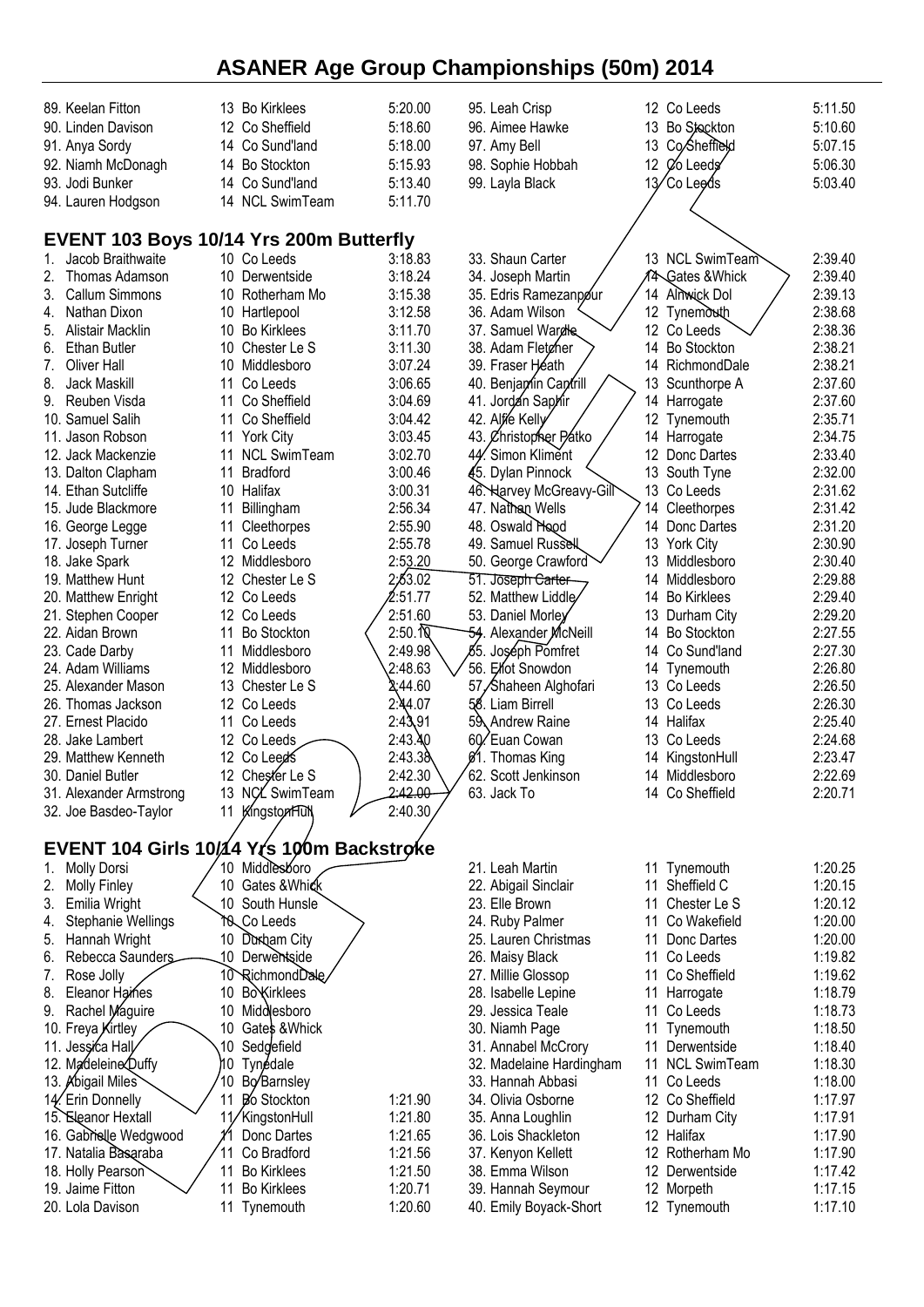| 41. Hannah Raistrick                       |                 | 12 Skipton          | 1:16.90         |          | 90. Yasmin Dixon               |     | 13 RichmondDale     | 1:13.85 |
|--------------------------------------------|-----------------|---------------------|-----------------|----------|--------------------------------|-----|---------------------|---------|
| 42. Holly Gwynne                           | 11              | Scunthorpe A        | 1:16.70         |          | 91. Isabel Bunn                | 14  | Co Leeds            | 1:13.80 |
| 43. Neve Mason                             | 12              | Wear Valley         | 1:16.10         |          | 92. Sophie Mutch               | 13  | NCL Swim Team       | 1:13.80 |
| 44. Hannah Rye                             | 13              | RichmondDale        | 1:15.99         |          | 93. Debbie Cocking             | 12  | Rotherham Mo        | 1:13.60 |
| 45. Caitlin Chadwick                       | 13              | Tynemouth           | 1:15.90         |          | 94. Lydia Lawton               | 12, | ∕Co She⁄ffield      | 1:13.24 |
| 46. Lucy Clarke                            |                 | 13 Donc Dartes      | 1:15.90         |          | 95. Katie Laybourn             |     | Hartlepool          | 1:13.20 |
| 47. Nicole Bowler                          | 12              | <b>Bo Kirklees</b>  | 1:15.80         |          |                                | 14  | NCLSwimTeam         | 1:13.20 |
|                                            |                 |                     |                 |          | 96. Abigail Row                |     |                     |         |
| 48. Lowri Waugh                            | 12              | <b>NCL SwimTeam</b> | 1:15.80         |          | 97. Shauna Johnson             | 13  | Derwentside         | 1:13.20 |
| 49. Alisha Ballantine                      |                 | 13 Co Sund'land     | 1:15.70         |          | 98. Jane Brown                 | 13  | <b>NCL SwimTeam</b> | 1:13.10 |
| 50. Maisie Scott-Stuart                    |                 | 12 NCL SwimTeam     | 1:15.60         |          | 99. Sian Martin                | 13  | Tynemouth           | 1:13.02 |
| 51. Neola Thorpe                           |                 | 12 York City        | 1:15.60         |          | 100. Rachel Taylor             | 14  | Co Sund'land        | 1:12.90 |
| 52. Beatrice Waller                        |                 | 13 Skipton          | 1:15.52         |          | 101. Sophie Brandon            | 13  | Tynemouth           | 1:12.70 |
| 53. Freya Williams                         |                 | 13 Billingham       | 1:15.50         |          | 102. Lucy Pilling              | 13  | <b>Bo Kirklees</b>  | 1:12.60 |
| 54. Heather Wilkinson                      | 13              | Durham City         | 1:15.30         |          | 103. Layla Blagk               | 13. | Co Leeds            | 1:12.60 |
| 55. Rebekah Heppell                        |                 | 12 NCL SwimTeam     | 1:15.20         |          | 104. Lauren Gwynne             | 14  | Scunthorpe A        | 1:12.50 |
| 56. Francesca Woodman                      |                 | 14 Co Bradford      | 1:15.00         |          | 105. Freya Davies              | 12  | Cleethorpes         | 1:12.41 |
| 57. Jodi Bunker                            |                 | 14 Co Sund'land     | 1:14.95         |          | 106. Ning Holguin              | 13  | RichmondDale        | 1:12.35 |
|                                            |                 |                     |                 |          |                                |     |                     |         |
| 58. Lauren Hanson                          | 14              | Skipton             | 1:14.94         |          | 107.<br>Lauren Howe            | 13  | <b>NCL SwimTeam</b> | 1:12.27 |
| 59. Amelia Pickard                         | 13              | <b>Bo Kirklees</b>  | 1:14.90         |          | 108. Madeleine Brandor         | 13  | Tynemouth           | 1:12.20 |
| 60. Melissa Newton                         |                 | 14 Gates & Whick    | 1:14.90         | 109.     | Anna Marley                    | 13  | Harrogate           | 1:12.15 |
| 61. Paige Johnson                          |                 | 14 Gates & Whick    | 1:14.81         | $1/10$ . | Chantel Madden                 | 14  | Co Leeds            | 1:12.00 |
| 62. Sarah Reay                             |                 | 14 Middlesboro      | 1:14.80         |          | THJ.<br>Lauren Roberts         | 13  | Co Leeds            | 1:12.00 |
| 63. Amber Hardy                            | 13.             | Donc Dartes         | 1:14.80         |          | 112. Elizabeth Clements        | 13  | Co Sund'land        | 1:11.99 |
| 64. Amy Thorne                             |                 | 14 Alnwick Dol      | 1:14.70         |          | 113. Eleanor Jones             | 13  | Co Leeds            | 1:11.96 |
| 65. Alexandra Stringer                     | 13              | KingstonHull        | 1:14.70         |          | 114. Leah Crisp                |     | 12 Co Leeds         | 1:11.90 |
| 66. Aleah Ross                             | 13              | KingstonHull        | 1:14.70         |          | 115. Victoria Donnelly         | 13. | Tynemouth           | 1:11.89 |
| 67. Ellie Phillip                          | 14              | Skipton             | 1:14.65         |          | 446. Sarah Brown               | 14  | <b>NCL SwimTeam</b> | 1:11.80 |
|                                            | 14              |                     | 1/14.60         |          | 117. Viktoria Gnangt           | 12  | Co Leeds            | 1:11.63 |
| 68. Abbie Ackroyd                          |                 | Rotherham Mo        |                 |          |                                |     |                     |         |
| 69. Daisy Hill                             | 14              | KingstonHull        | 1:14.60         |          | 118. Amelia Foulds             | 14  | Co Bradford         | 1:11.50 |
| 70. Tilly Arrand                           | 12              | Donc Dartes         | 1:14.60         | 119.     | Annalea Dávison                | 13  | <b>NCL SwimTeam</b> | 1:10.70 |
| 71. Mia Cunliffe                           | 12              | KingstonHull        | 1:14.5 $\circ$  | 120.     | Hayley-Briggs                  | 14  | Billingham          | 1:10.70 |
| 72. Ailish Gregory                         | 13              | Tynemouth           | 1:14.40         |          | 121.<br>Sophie Murray          | 14  | Derwentside         | 1:10.50 |
| 73. Kara Mayos                             |                 | 12 Donc Dartes      | 1:14.40         | 122      | Keelan Fitton                  | 13  | <b>Bo Kirklees</b>  | 1:10.49 |
| 74. Isabelle Brighton                      | 13.             | Co Wakefield        | 1\14.30         | 123      | Yasmin Brown                   | 14  | KingstonHull        | 1:10.40 |
| 75. Kate Macphee                           |                 | 14 Alnwick Dol      | 1:14.25         | 124.     | Caitlin Pescod                 | 14  | AJ Newcastle        | 1:09.90 |
| 76. Maddison Taylor-West                   |                 | 13 South Hunsle     | $1:14 \times 0$ | 125      | Katheryn Scott                 | 14  | <b>Bo Kirklees</b>  | 1:09.80 |
| 77. Italia Minchella                       |                 | 14 NCL SwimTeam     | 1:14.10         | 126.     | <b>Emily Robinson</b>          | 14  | <b>Bo Kirklees</b>  | 1:09.40 |
| 78. Tia Ward                               | 11              | Co Leeds            | 1:14.10         |          | 127.<br><b>Elizabeth Swift</b> |     | Scarborough         | 1:09.00 |
| 79. Rebekah Worthy                         |                 | 12 Middlesboro      | 1:14.10         | 128.     | Jessica Hardingham             | 14  | <b>NCL SwimTeam</b> | 1:08.58 |
|                                            |                 |                     |                 |          |                                |     |                     |         |
| 80. Grace Lister                           |                 | 14 Cléethorpes      | 1:14.10         |          | 129. Rebecca Thornton          |     | 13 Bo Kirklees      | 1:08.50 |
| 81. Bethany Jordan                         |                 | 13 Co Wakefield     | 1:14.08         |          | 130. Katarina Bonner           |     | 14 York City        | 1:08.40 |
| 82. Megan Bannon                           |                 | Co Léeds            | 1:14,06         |          | 131. Madeleine Dyer            |     | 12 Co Sheffield     | 1:08.35 |
| 83. Laura Bowler                           |                 | Bo Kirklee's        | 1:14.00         |          | 132. Amelia Clynes             |     | 14 Co Leeds         | 1:08.20 |
| 84. Devyn Leask                            |                 | 14 Co Wakefield     | 1:14.00         |          | 133. Lauren Hodgson            | 14  | <b>NCL SwimTeam</b> | 1:08.00 |
| 85. Lauren Exley                           |                 | 14 Co Sund'land     | 1:14.00         |          | 134. Ciara Schlosshan          |     | 12 Co Leeds         | 1:07.70 |
| 86. Hannah Briggs                          |                 | 14 Darlington       | 1:14.00         |          | 135. Eden Warburton            |     | 13 Bo Kirklees      | 1:07.63 |
| 87. Rebecca Bamber                         |                 | 14 Rotherham Mo     | 1:13.90         |          | 136. Alice Smith               |     | 14 NCL SwimTeam     | 1:07.00 |
| 88. Charlotte Howard                       |                 | 12 Dons Dartes      | 1:13.90         |          | 137. Sophie Hobbah             |     | 12 Co Leeds         | 1:07.00 |
| 89. Georgina Lee                           |                 | 43 Chester Le S     | 1:13.86         |          |                                |     |                     |         |
|                                            |                 |                     |                 |          |                                |     |                     |         |
|                                            |                 |                     |                 |          |                                |     |                     |         |
| EVENT 105 Boys 10/14 Yrs 100m Breaststroke |                 |                     |                 |          |                                |     |                     |         |
| Nathan Russell                             |                 | 10 Co Leeds         |                 |          | 12. Louis Ainley               |     | 10 Co Leeds         |         |
| 2.<br>Matthew Jackson                      |                 | 10 Bo Kirklees      |                 |          | 13. Thomas Plant               |     | 10 Harrogate        |         |
| 3.<br>Morgan Taylor                        | ١10             | Rich/nondDale       |                 |          | 14. Daniel Boyer               | 11  | Darlington          | 1:38.00 |
| Tom Sandford<br>4.                         | 40              | Bo Kirklees         |                 |          | 15. Hugo Moulding              | 11  | Co Sheffield        | 1:37.96 |
| 5.<br>Callum Willert                       | 10 <sup>°</sup> | South Holder        |                 |          | 16. Joe Kelly                  | 11  | Scarborough         | 1:37.90 |
| 6.<br>Kieran Summers                       |                 | 10 Scunthorpe A     |                 |          | 17. Jack Chalmers              | 11  | <b>Bo Stockton</b>  | 1:37.20 |
| 7.<br>Ethan Butler                         | 10              | Chester Le S        |                 |          | 18. Charles Kershaw            | 11  | Halifax             | 1:36.90 |
| 8.                                         |                 |                     |                 |          |                                |     |                     |         |
| Kieron Mutch                               | 10              | <b>NCL SwimTeam</b> |                 |          | 19. Liam Bedingfield           | 11  | Loftus Dol          | 1:36.70 |
| 9.<br>Jamie Young                          |                 | 10 Gates & Whick    |                 |          | 20. Adam Dean                  | 11  | <b>Bo Kirklees</b>  | 1:36.60 |

- 
- 
- 10. David Mawson
- 
- 10 Gates &Whick<br>10 Co Leeds 10 Loftus Dol

- 
- 
- 22. Ciaran Thomas 11 Tynemouth
- 19. Liam Bedingfield 11 Loftus Dol 1:36.70 20. Adam Dean 11 Bo Kirklees 1:36.60<br>21. Thomas Graham 11 Durham City 1:36.60 21. Thomas Graham 11 Durham City 1:36.60<br>22. Ciaran Thomas 11 Tynemouth 1:36.35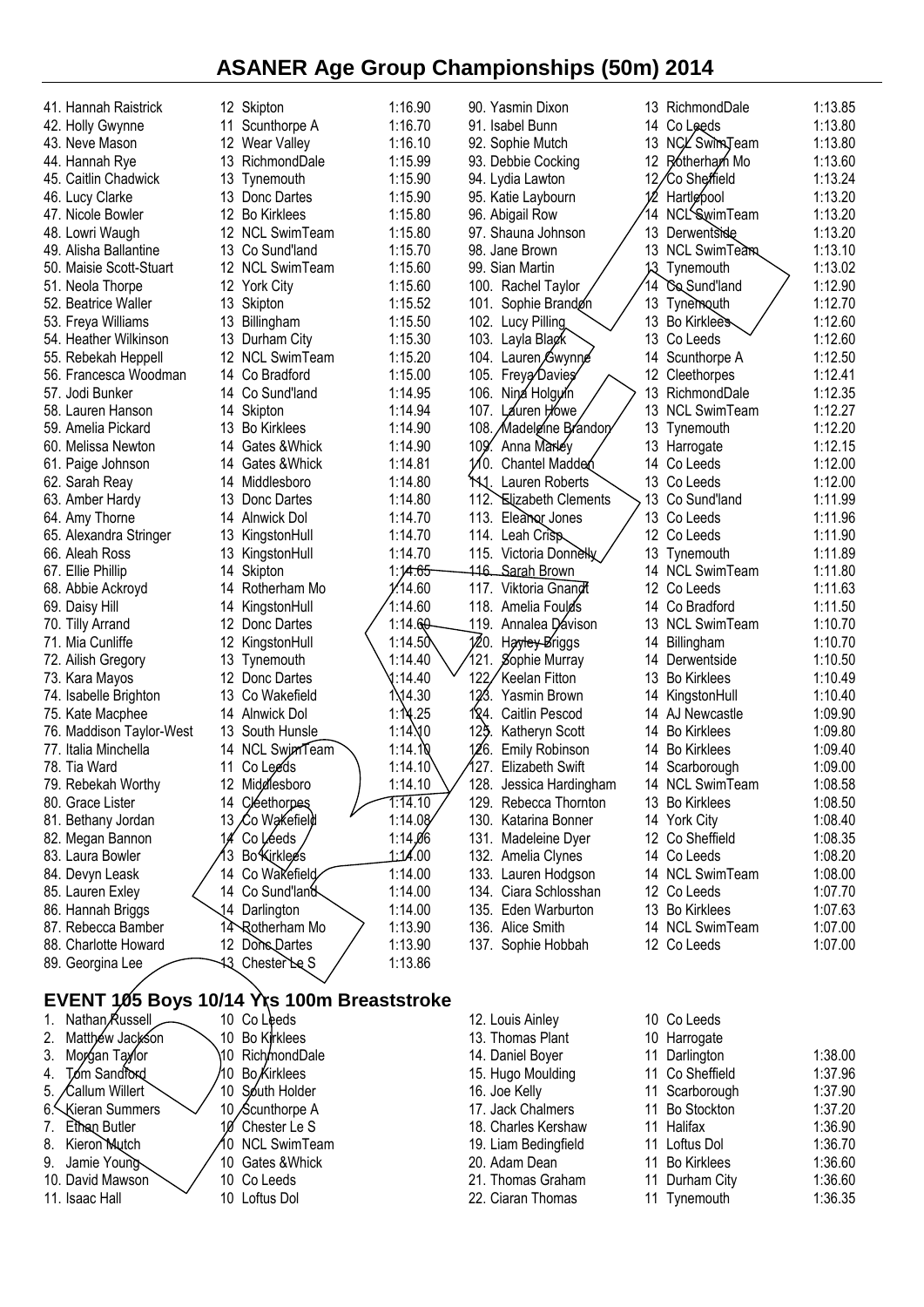| 23. Aidan Brown                                   |                 | 11 Bo Stockton                 | 1:35.50             |                 | 64. Alexander McNeill                              |    |          | 14 Bo Stockton               | 1:23.10            |
|---------------------------------------------------|-----------------|--------------------------------|---------------------|-----------------|----------------------------------------------------|----|----------|------------------------------|--------------------|
| 24. Marcus Walker                                 | 11              | Pocklington                    | 1:35.46             |                 | 65. Matthew Greidanus                              |    |          | 14 Halifax                   | 1:23.00            |
| 25. Kyle Bedingfield                              | 11              | Loftus Dol                     | 1:35.30             |                 | 66. Matthew Keogh                                  |    | 13       | Moors                        | 1:23.00            |
| 26. Tom Brumwell                                  | 11              | Co Sund'land                   | 1:35.00             |                 | 67. Alexander Armstrong                            |    | 13       | <b>NCL SwinTeam</b>          | 1:23.00            |
| 27. Jack Mackenzie                                | 11              | <b>NCL SwimTeam</b>            | 1:34.86             |                 | 68. Matthew Wilby                                  |    |          | 12/Bo Kirklées               | 1:22.91            |
| 28. Matthew Laverick                              | 11              | <b>Bo Stockton</b>             | 1:34.53             |                 | 69. Jordan Mogford                                 |    |          | Billingham                   | 1:22.90            |
| 29. Dalton Clapham                                | 11              | <b>Bradford</b>                | 1:34.45             |                 | 70. Samuel Russell                                 |    | 13       | York City                    | 1:22.60            |
| 30. James Shackleton                              |                 | 11 Harrogate                   | 1:34.40             |                 | 71. Jay Manners                                    |    |          | 14 Co Sund land              | 1:22.40            |
| 31. Francis Shelton                               | 11              | Co Sheffield                   | 1:34.21             |                 | 72. Daniel Morley                                  |    |          | 13 Durham City               | 1:21.97            |
| 32. Oliver Vodden                                 | 11              | Donc Dartes                    | 1:34.20             |                 | 73. Mykhaylo Rozenfeld                             |    | 12       | Co Sheffield                 | 1:21.87            |
| 33. Jason Robson                                  |                 | 11 York City                   | 1:34.00             |                 | 74. Eliot Snowdon                                  |    | 14       | Tygemouth                    | 1:21.80            |
| 34. Joel Phillip                                  | 11              | Skipton                        | 1:33.72             |                 | 75. Jake Lambert                                   |    |          | 12 Co Leeds                  | 1:21.76            |
| 35. Cade Darby                                    | 11              | Middlesboro                    | 1:32.50             |                 | 76. Christian Ubanan                               |    |          | 13 NCL Swim Team             | 1:21.70            |
| 36. Jacob Willson                                 | 11              | Darlington                     | 1:32.30             |                 | 77. Samuel Chell                                   |    |          | 14 Billingham                | 1:21.50            |
| 37. Joe Baker                                     | 11              | Peterlee                       | 1:31.90             |                 | 78. Jack McConnell                                 |    |          | 14 NCL SwimTeam              | 1:21.50            |
| 38. Jack Maskill                                  | 11              | Co Leeds                       | 1:31.80             |                 | 79. Aaron Tilly                                    |    |          | 14 Durham City               | 1:21.39            |
| 39. Alfie Kelly                                   | 12              | Tynemouth                      | 1:31.76             |                 | 80. Harry Catterall                                |    | 13       | RichmondDale                 | 1:21.36            |
| 40. William Garrod                                |                 | 12 South Holder                | 1:31.60             |                 | 81. Jaké Sykes                                     |    |          | 14 Co Leeds                  | 1:21.30            |
| 41. Abe Parkin                                    |                 | 12 Tynedale                    | 1:31.09             |                 | 82. James Lund                                     |    |          | 14 Co Bradford               | 1:20.73            |
| 42. Joseph Micklewright                           |                 | 12 Middlesboro                 | 1:30.80             |                 | 83/Connor King                                     |    |          | 14 Consett                   | 1:20.20            |
| 43. Oliver Bingham                                |                 | 12 Co Leeds                    | 1:30.61             |                 | Sean Armstrong                                     |    |          | 13 Loftus Dol                | 1:20.10            |
| 44. Alex Griffiths                                | 11              | Gates & Whick                  | 1:30.30             |                 | 85 Jonathan Milner                                 |    |          | 13 Co Leeds                  | 1:19.95            |
| 45. Matthew Kenneth                               |                 | 12 Co Leeds                    | 1:30.26             |                 | 86. Ellis Simpkin                                  |    |          | 14 Co Sheffield              | 1:19.67            |
| 46. Benjamin Waugh                                |                 | 11 NCL SwimTeam                | 1:29.77             |                 | 87. Liam Bixrell                                   |    | 13       | Co Leeds                     | 1:19.50            |
| 47. Daniel Butler                                 |                 | 12 Chester Le S                | 1:29.60             |                 | 88. Liam Moran                                     |    |          | 14 Co Wakefield              | 1:19.50            |
| 48. Luke Midgley                                  |                 | 12 Skipton                     | 1:29.50             |                 | 89. James Hook                                     |    |          | 14 Co Sheffield              | 1:19.20            |
| 49. Caleb Lowery                                  |                 | 11 AJ Newcastle                | 1:29 <del>:38</del> |                 | 90. Samuel Loizou                                  |    |          | 12 Bo Kirklees               | 1:18.94            |
| 50. Eugene Brooks-Clarke                          |                 | 12 Co Sheffield                | 1/29.10             |                 | 91. Joseph Martin                                  |    |          | 14 Gates & Whick             | 1:18.81            |
| 51. Joe Basdeo-Taylor                             | 11              | KingstonHull<br>12 Co Leeds    | 1:29.00<br>1:28.54  |                 | 92. Nathan Larner                                  |    | 13<br>13 | Co Leeds                     | 1:18.34<br>1:18.13 |
| 52. Matthew Enright                               |                 | 12 Donc Dartes                 | 1:27.18             |                 | 93. George Crawford<br>94. Jordan Wearmouth        |    | 14       | Middlesboro                  | 1:18.02            |
| 53. Bradley Hurdiss<br>54. Nathan Watts           |                 | 13 Bo Kirklees                 | 1:25.84             |                 | 95. George Hogg                                    |    |          | KingstonHull<br>14 York City | 1:17.20            |
| 55. Nathan Cullen                                 |                 | 12 Bo Kirklees                 | 1:25.70             |                 | 96. Euan Cowan                                     |    | 13       | Co Leeds                     | 1:17.02            |
| 56. Nicholas Pyle                                 |                 | 13 NCL SwimTeam                | 1.25.70             | 97 <sub>1</sub> | Jacob Butterfield                                  |    |          | 13 Co Leeds                  | 1:16.88            |
| 57. Ethan Howe                                    |                 | 13 Morpeth                     | 1:25.20             |                 | 98. Aaron Harrison                                 |    |          | 14 Co Leeds                  | 1:16.86            |
| 58. Oliver Wallace                                |                 | 12 Chester Le S                | 1:24.90             |                 | 99. Shaheen Alghofari                              |    |          | 13 Co Leeds                  | 1:15.80            |
| 59. Billy Stewart                                 |                 | 13 Tynemouth                   | 1:24.6              |                 | 100. Joe Stott                                     |    |          | 14 Co Leeds                  | 1:15.26            |
| 60. Shem Fair                                     |                 | 13 Sheffield C                 | 1:24.30             | 101             | Alex Lynn                                          |    |          | 14 Scarborough               | 1:14.90            |
| 61. Joseph McCluskey                              |                 | 14 Bo Stockton                 | 1:23.60             |                 | 102. Oswald Hood                                   |    |          | 14 Donc Dartes               | 1:14.00            |
| 62. Benjamin Cantrill                             | 13              | Seunthorpe A                   | 1:23.40             |                 | 103. Harry Devlin                                  |    |          | 13 Co Leeds                  | 1:10.60            |
| 63. Samuel Whittaker                              |                 | 14 Nork City                   | 1:23.30             |                 |                                                    |    |          |                              |                    |
|                                                   |                 |                                |                     |                 |                                                    |    |          |                              |                    |
| EVENT 106 Girls 10/14 Yrs 200m Freestyle          |                 |                                |                     |                 |                                                    |    |          |                              |                    |
| Hannah Bruce<br>1.                                | 10              | Co Leeds                       | 2:43.42             |                 | 20. Chloe Warburton                                |    | 11       | Co Sheffield                 | 2:31.15            |
| Jessica Hall<br>2.                                |                 | 10 Sedgefield                  | 2:43.00             |                 | 21. Lola Davison                                   |    |          | 11 Tynemouth                 | 2:31.06            |
| Mia Bingham<br>3.                                 |                 | 10 Bo Stockton                 | 2:42.80             |                 | 22. Melody Jones                                   |    | 11       | <b>Bo Stockton</b>           | 2:30.90            |
| <b>Abigail Miles</b><br>4.                        |                 | 10 Bo Barnsley                 | 2:42.80             |                 | 23. Holly Gwynne                                   |    | 11       | Scunthorpe A                 | 2:30.71            |
| <b>Stephanie Wellings</b><br>5.                   |                 | 10 Co Leeds                    | 2:42.13             |                 | 24. Eleanor Hextall                                |    | 11       | KingstonHull                 | 2:29.50            |
| Emilia Wright<br>6.                               |                 | <b>10 South Hunsle</b>         | 2:41.80             |                 | 25. Millie Glossop                                 |    | 11       | Co Sheffield                 | 2:29.39            |
| Ella Bainbridge<br>7.                             | 10              | Cleethorpes                    | 2:41.25             |                 | 26. Rachel Bradley                                 |    | 10       | Middlesboro                  | 2:29.30            |
| 8.<br>Molly Dorgi                                 |                 | 10 Middlesboro                 | 2:39.40             |                 | 27. Harriet Lee                                    | 11 |          | Tynemouth                    | 2:29.01            |
| Molly Finley<br>9.                                |                 | 10 Gates & Whick               | 2:38.90             |                 | 28. Erin Donnelly                                  |    | 11       | <b>Bo Stockton</b>           | 2:28.68            |
| 10. Lucy Woodliffe                                |                 | 10 Cleethorpes                 | 2:37.07             |                 | 29. Robyn Dickinson                                |    | 11       | Middlesboro                  | 2:28.00            |
| 11. Emma Braithwaite                              | 10<br>0         | Co Sheffield                   | 2:36.83             |                 | 30. Elle Brown                                     |    | 11       | Chester Le S                 | 2:25.60            |
| 12. Charlotte Robinson                            | 10 <sup>°</sup> | <b>Bo</b> Kirklees             | 2:35.09<br>2:33.84  |                 | 31. Paris Grenier                                  |    |          | 11 York City                 | 2:25.48<br>2:24.84 |
| 13, <i>Assey-May Reeves</i><br>14. Aeryn Marchant |                 | Có Sheffield<br>10 Bo Stockton | 2:32.63             |                 | 32. Zara Paniagua-Gutierre<br>33. Eleanor Howcroft |    |          | 12 Co Leeds<br>12 Co Leeds   | 2:24.50            |
| 15. Madelaine Hardingham                          |                 | <b>NCL SwimTeam</b>            | 2:32.27             |                 | 34. Neola Thorpe                                   |    |          | 12 York City                 | 2:24.42            |
| 16. Megan Gray                                    |                 | KingstonHull                   | 2:32.13             |                 | 35. Freya Davies                                   |    |          | 12 Cleethorpes               | 2:23.92            |
| 17. Rebecca Clynes                                | 11              | Co Leeds                       | 2:32.01             |                 | 36. Rebekah Worthy                                 |    | 12       | Middlesboro                  | 2:23.71            |
| 18. Jaime Fitton                                  | 11              | <b>Bo Kirklees</b>             | 2:31.38             |                 | 37. Debbie Cocking                                 |    |          | 12 Rotherham Mo              | 2:23.70            |
| 19. Jessica Teale                                 |                 | 11 Co Leeds                    | 2:31.37             |                 | 38. Rebekah Heppell                                |    |          | 12 NCL SwimTeam              | 2:23.00            |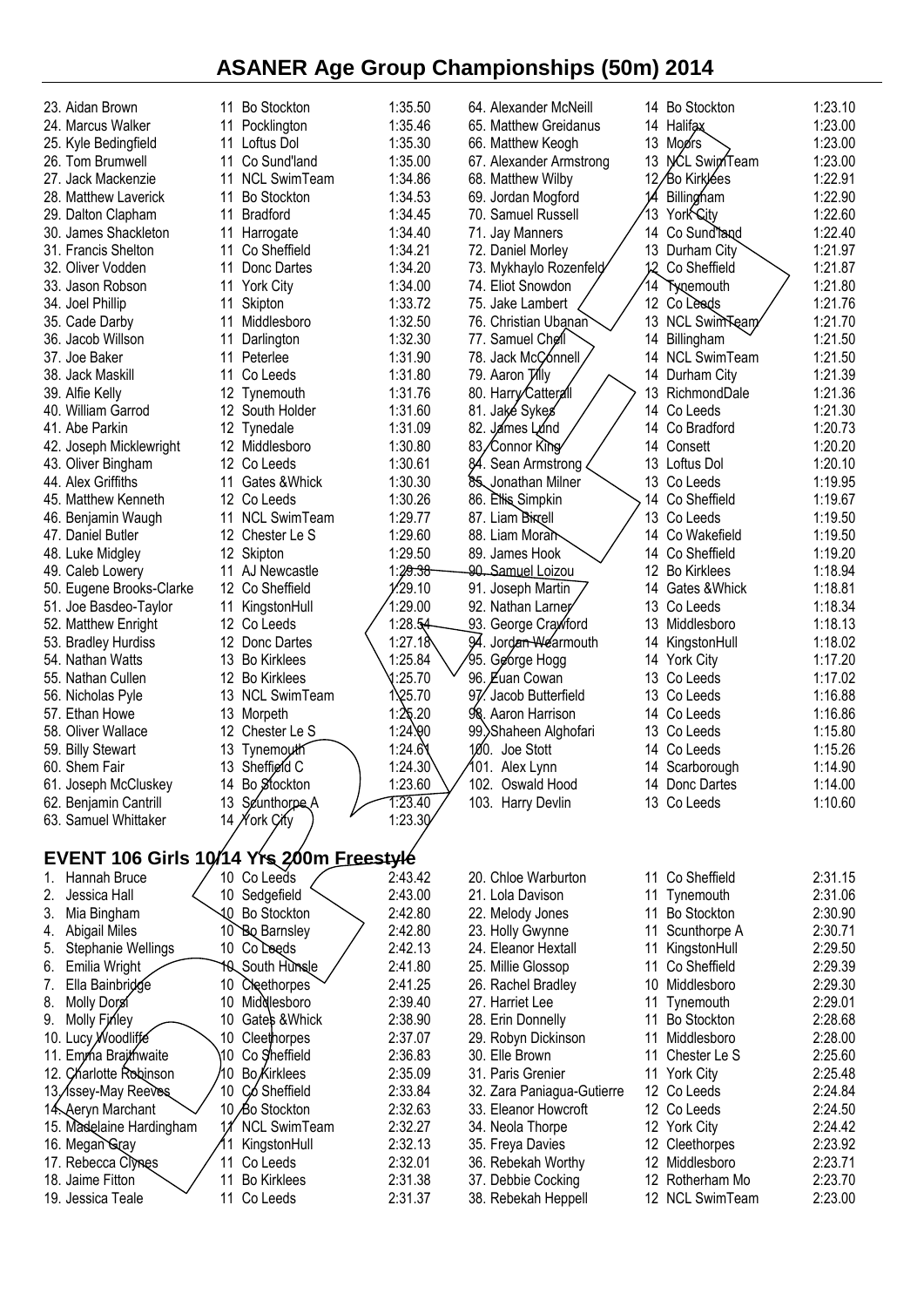| 39. Gillian Clarke<br>40. Tia Ward<br>41. Lowri Waugh<br>42. Tilly Arrand<br>43. Katie Laybourn<br>44. Amber Hardy<br>45. Emily Large<br>46. Abbie Holyoake<br>47. Jodie Unwin<br>48. Madeleine Dyer<br>49. Ailish Gregory<br>50. Amelia Pickard<br>51. Jane Brown<br>52. Libby Turner<br>53. Eve Larsen<br>54. Lauren Howe<br>55. Phoebe Winter<br>56. Georgina Lee<br>57. Amy Henshaw<br>58. Georgia Whetton<br>59. Katarina Bonner<br>60. Amelia Foulds<br>61. Katheryn Scott<br>62. Laura McCluskey<br>63. Anya Sordy<br>64. Sophie Brandon<br>65. Eden Warburton | 12 Donc Dartes<br>11 Co Leeds<br>12 NCL SwimTeam<br>12<br>Donc Dartes<br>12<br>Hartlepool<br>Donc Dartes<br>13<br>13 NCL SwimTeam<br>13 Co Leeds<br>Cleethorpes<br>13<br>Co Sheffield<br>12<br>13 Tynemouth<br><b>Bo Kirklees</b><br>13<br>13 NCL SwimTeam<br>12<br>Bo Barnsley<br>Co Sund'land<br>13<br><b>NCL SwimTeam</b><br>13<br>Co Sheffield<br>14<br>13<br>Chester Le S<br>Co Sund'land<br>14<br>Donc Dartes<br>14<br><b>York City</b><br>14<br>Co Bradford<br>14<br><b>Bo Kirklees</b><br>14<br>12 Bo Stockton<br>Co Sund'land<br>14<br>13 Tynemouth<br>13 Bo Kirklees | 2:22.55<br>2:22.26<br>2:21.72<br>2:21.10<br>2:20.64<br>2:20.50<br>2:20.44<br>2:20.43<br>2:20.30<br>2:20.17<br>2:20.00<br>2:19.89<br>2:19.80<br>2:19.70<br>2:19.17<br>2:18.96<br>2:18.10<br>2:18.04<br>2:17.92<br>2:17.71<br>2:17.68<br>2:17.40<br>2:17.20<br>2:17.20<br>2:17.03<br>2:16.90<br>2:16.72 | 66. Aimee Hawke<br>67. Annalea Davison<br>68. Amy Bell<br>69. Emily Johnson<br>70. Sophie Murray<br>71. Rebecca Kidd<br>72. Yasmin Brown<br>73. Linden Davison<br>74. Eleanor Jones<br>75. Emily Robinson<br>76. Nina Holguin<br>77. Kate Clifton<br>78. Niamh McDonagh<br>79. Lucy Nicholson<br>80. Kate Macphee<br>81. Elizabeth Swift<br>82. Laura Brookes<br>83. Jodi Bunker<br>84. Jessica Hardingham,<br>85/Lauren Grakám<br>86. Eva Chapman<br>87 Alice Smith<br>88. Amelia Clynes<br>89. Sian Martin<br>90. Lauren Burkinshaw<br>91. Rebecca Thornton | 13 Bo Stockton<br>13 NCL SwimTeam<br>13 Co, Sheffreld<br>12 C6 Leeds<br>14/Derwentside<br>Loftug Dol<br>KingstonHull<br>14<br>12 Co Sheffreld<br>13 Co Leeds<br>14 Bo Kirklees<br>13 RichmondDale<br>13 Co Sheffield<br>14 Bo Stockton<br>14 York City<br>14<br>Alnwick Dol<br>14<br>Scarborough<br>13<br>Donc Dartes<br>14 Co Sund'land<br>14 NCL SwimTeam<br>14 Chester Le S<br>14 Co Bradford<br>14 NCL SwimTeam<br>14 Co Leeds<br>13 Tynemouth<br>14 Co Sheffield<br>13 Bo Kirklees | 2:16.30<br>2:16.29<br>2:16.23<br>2:16.23<br>2:16.10<br>2:15.97<br>2:15.00<br>2:14.62<br>2:14.20<br>2:14.20<br>2:14.20<br>2:13.85<br>2:13.75<br>2:13.72<br>2:13.50<br>2:13.50<br>2:12.90<br>2:12.65<br>2:12.62<br>2:12.50<br>2:12.00<br>2:11.23<br>2:11.03<br>2:10.81<br>2:09.96<br>2:09.50 |
|-----------------------------------------------------------------------------------------------------------------------------------------------------------------------------------------------------------------------------------------------------------------------------------------------------------------------------------------------------------------------------------------------------------------------------------------------------------------------------------------------------------------------------------------------------------------------|--------------------------------------------------------------------------------------------------------------------------------------------------------------------------------------------------------------------------------------------------------------------------------------------------------------------------------------------------------------------------------------------------------------------------------------------------------------------------------------------------------------------------------------------------------------------------------|-------------------------------------------------------------------------------------------------------------------------------------------------------------------------------------------------------------------------------------------------------------------------------------------------------|---------------------------------------------------------------------------------------------------------------------------------------------------------------------------------------------------------------------------------------------------------------------------------------------------------------------------------------------------------------------------------------------------------------------------------------------------------------------------------------------------------------------------------------------------------------|-----------------------------------------------------------------------------------------------------------------------------------------------------------------------------------------------------------------------------------------------------------------------------------------------------------------------------------------------------------------------------------------------------------------------------------------------------------------------------------------|--------------------------------------------------------------------------------------------------------------------------------------------------------------------------------------------------------------------------------------------------------------------------------------------|
| EVENT 107 Boys 11/14 Yrs 800m Freestyle Team<br>Cleethorpes & Dist<br>1.<br>City of Sheffield Swim<br>2.                                                                                                                                                                                                                                                                                                                                                                                                                                                              | Cleethorpes<br>Co Sheffield                                                                                                                                                                                                                                                                                                                                                                                                                                                                                                                                                    |                                                                                                                                                                                                                                                                                                       | Borough of Kirklees A<br>Newcastle Swim                                                                                                                                                                                                                                                                                                                                                                                                                                                                                                                       | <b>Bo Kirklees</b><br><b>NCL SwimTeam</b>                                                                                                                                                                                                                                                                                                                                                                                                                                               | 9:10.00<br>9:10.00                                                                                                                                                                                                                                                                         |
| 3. York City<br>Kingston Upon Hull<br>4.                                                                                                                                                                                                                                                                                                                                                                                                                                                                                                                              | York City<br>KingstonHull                                                                                                                                                                                                                                                                                                                                                                                                                                                                                                                                                      |                                                                                                                                                                                                                                                                                                       | 8.<br>City of Leeds B<br>9.<br>City of Leeds A                                                                                                                                                                                                                                                                                                                                                                                                                                                                                                                | Co Leeds<br>Co Leeds                                                                                                                                                                                                                                                                                                                                                                                                                                                                    | 9:05.28<br>8:47.61                                                                                                                                                                                                                                                                         |
| Borough of Kirklees B<br>5.                                                                                                                                                                                                                                                                                                                                                                                                                                                                                                                                           | <b>Bo Kirklees</b>                                                                                                                                                                                                                                                                                                                                                                                                                                                                                                                                                             | 9.25.00                                                                                                                                                                                                                                                                                               |                                                                                                                                                                                                                                                                                                                                                                                                                                                                                                                                                               |                                                                                                                                                                                                                                                                                                                                                                                                                                                                                         |                                                                                                                                                                                                                                                                                            |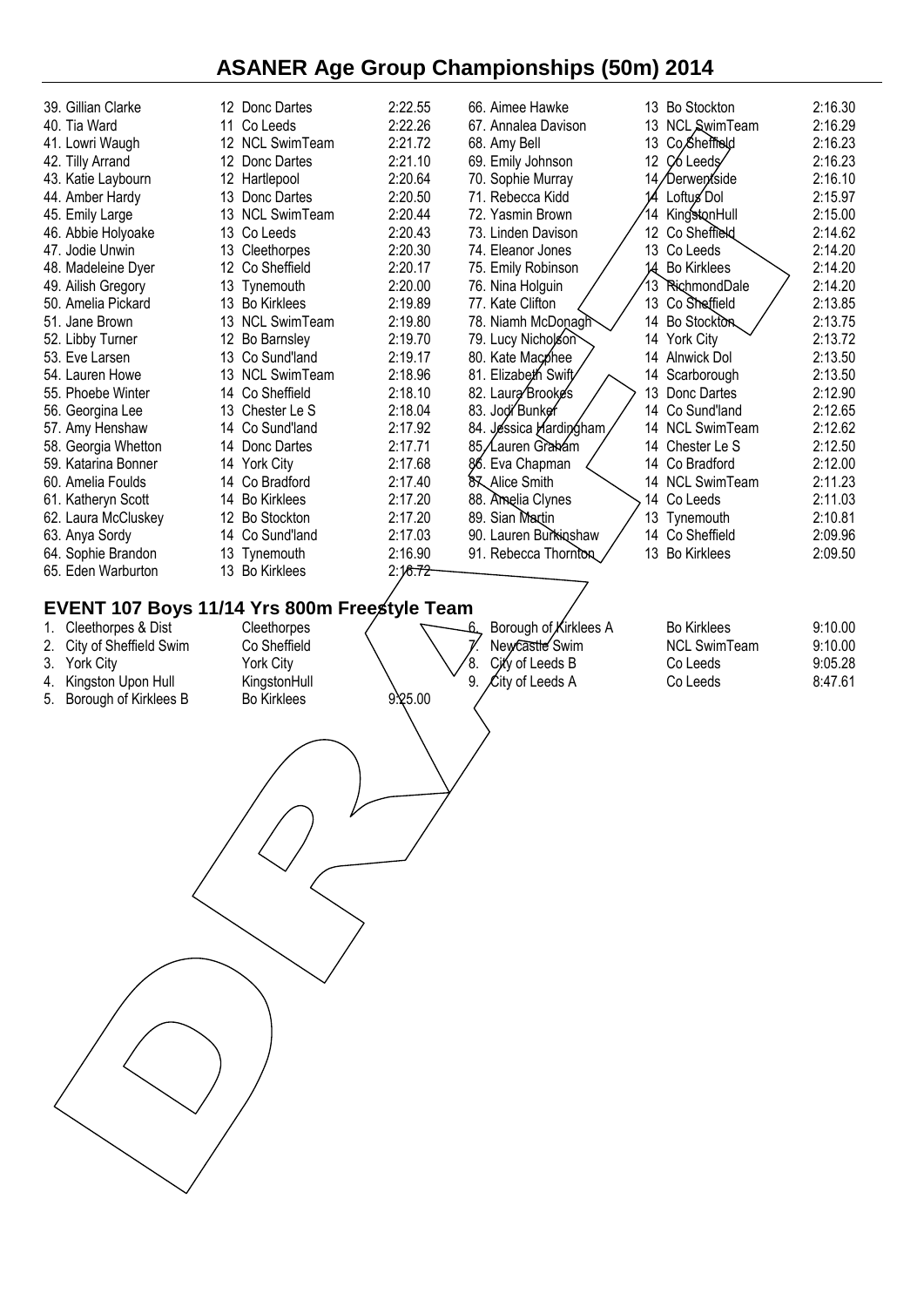#### **EVENT 201 Boys 11/14 Yrs 400m Freestyle Team**

| 1. Cleethorpes & Dist     | Cleethorpes  |         | 8. Borough of Kirklees B  | <b>Bo Kirklees</b>    | 4:25.00 |
|---------------------------|--------------|---------|---------------------------|-----------------------|---------|
| 2. Doncaster Dartes SC    | Donc Dartes  |         | 9. Newcastle Swim         | NCL SwimTeam          | 4:15.00 |
| 3. York City              | York City    |         | 10. City of Leeds B       | <b>⊘o</b> Leeds       | 4:12.28 |
| 4. City of Sheffield Swim | Co Sheffield |         | 11. Borough of Kirklees A | ∕Bo Kirk⁄ees          | 4:12.00 |
| 5. Kingston Upon Hull     | KingstonHull |         | 12. Tynemouth             | Tvnemouth             | 4:05.50 |
| 6. Chester-Le-Street      | Chester Le S |         | 13. Richmond Dales        | RichmondDale          | 4:01.00 |
| 7. City of Sunderland     | Co Sund'land | 4:27.72 | 14. City of Leeds A       | $Co$ Leeds $\searrow$ | 4:00.83 |
|                           |              |         |                           |                       |         |

**EVENT 202 FINAL OF EVENT 102 Girls 11 Yrs 400m IM EVENT 203 FINAL OF EVENT 102 Girls 12 Yrs 400m IM EVENT 204 FINAL OF EVENT 102 Girls 13 Yrs 400m IM EVENT 205 FINAL OF EVENT 102 Girls 14 Yrs 400m IM EVENT 206 FINAL OF EVENT 103 Boys 11 Yrs 200m Butterfly EVENT 207 FINAL OF EVENT 103 Boys 12 Yrs 200m Butterfly EVENT 208 FINAL OF EVENT 103 Boys 13 Yrs 200m Butterfly EVENT 209 FINAL OF EVENT 103 Boys 14 Yrs 200m Butterfly EVENT 210 FINAL OF EVENT 104 Girls 11 Yrs 100m Backstroke EVENT 211 FINAL OF EVENT 104 Girls 12 Yrs 100m Backstroke EVENT 212 FINAL OF EVENT 104 Girls 13 Yrs 100m Backstroke EVENT 213 FINAL OF EVENT 104 Girls 14 Yrs 100m Backstroke** EVENT 214 FINAL OF EVENT 105 Boys 11 Yrs 100m Breaststroke **EVENT 215 FINAL OF EVENT 105 Boys 12 Yrs 100m Breaststroke** EVENT 216 FINAL OF EVENT/105 Boys 13/Yrs 100m Breaststroke EVENT 217 FINAL OF EVENT 105 Boys 14 Yrs 100m Breaststroke **EVENT 218 FINAL OF EVENT 106 Girls 11 Yrs 200m Freestyle EVENT 219 FINAL OF EVENT 106 Girls 12 Yrs 200m Freestyle EVENT 220 FINAL OF EVENT 106 Girls 13 Yrs 200m Freestyle EVENT 221 FINAL OF EVENT 106 Girls 14 Yrs 200m Freestyle**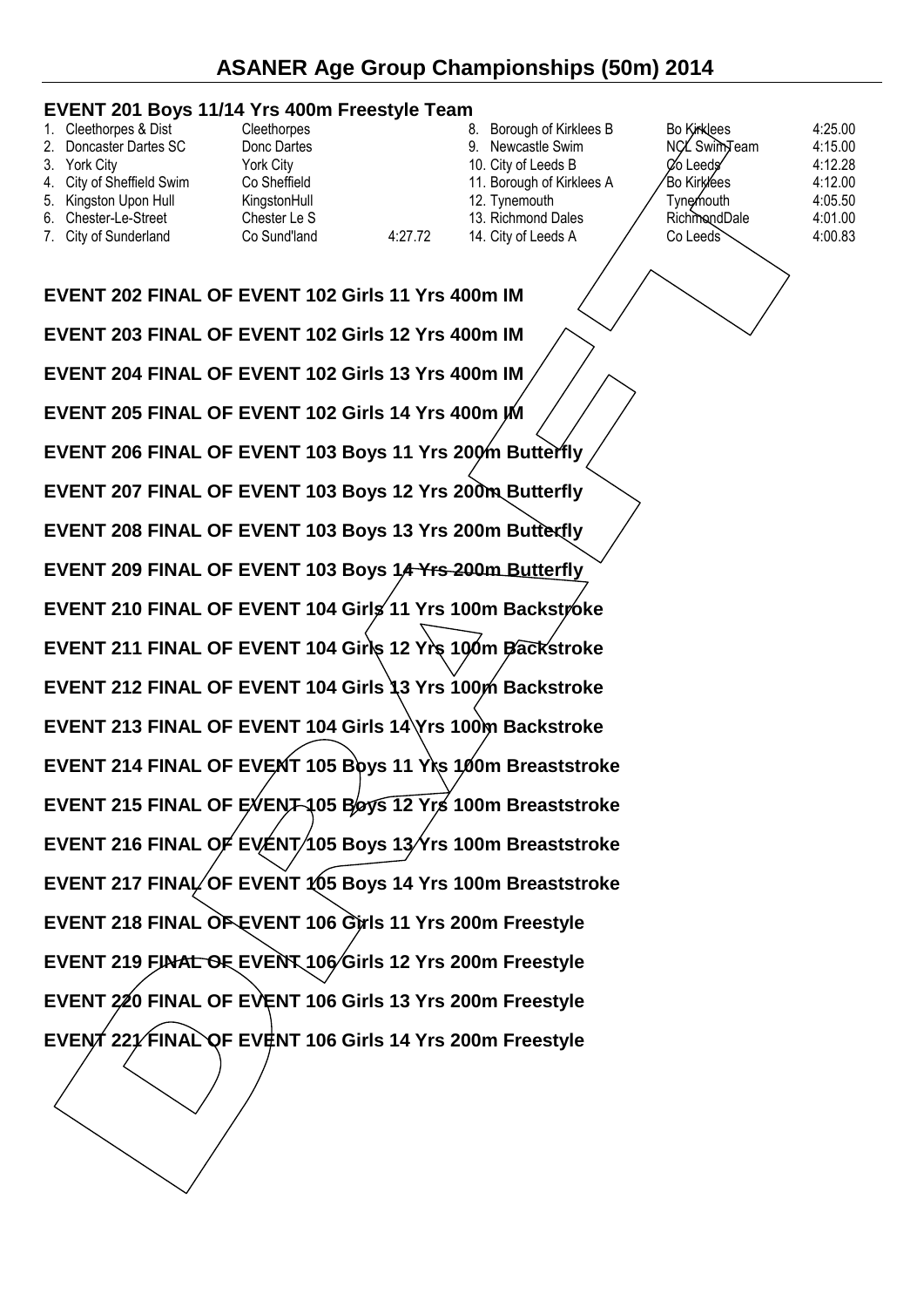#### **EVENT 301 Girls 11/14 Yrs 800m Freestyle**

28. Kier Lillie 13 NCL SwimTeam 5:39.30 29. Alexander Armstrong 13 NCL SwimTeam 5:38.58 30. Daniel Butler 12 Chester Le S 5:37.91<br>31. Samuel Wardle 12 Co Leeds 5:36.83 31. Samuel Wardle 12 Co Leeds 5:36.83<br>32. Adam Wilson 12 Tynemouth 5:36.80 32. Adam Wilson  $\frac{1}{2}$  Tynemouth 5:36.80 33. Joe Basdeo-Taylor 11 KingstonHull 5:36.70<br>34. Christian Ubanan 13 NCL SwimTeam 5:34.96 34. Christian Ubanan / 13 NCL SwimTeam 5:34.96 35. Jake Lambert  $\sim$  12 Co Leeds 5:34.20

|                                      | EVENT 301 Girls 11/14 Yrs 800m Freestyle |          |                       |                          |         |  |  |  |  |  |  |  |  |
|--------------------------------------|------------------------------------------|----------|-----------------------|--------------------------|---------|--|--|--|--|--|--|--|--|
| Lola Davison<br>1.                   | 11 Tynemouth                             | 11:04.40 | 19. Emily Large       | NCL/SwimTeam<br>13       | 9:56.90 |  |  |  |  |  |  |  |  |
| 2.<br>Freja Smith                    | Tynemouth<br>11                          | 10:57.80 | 20. Olivia McAvoy     | Middlesbopo<br>13        | 9:56.74 |  |  |  |  |  |  |  |  |
| 3.<br><b>Harriet Lee</b>             | Tynemouth<br>11                          | 10:32.70 | 21. Amelia Pickard    | 13 Bo Kirklees           | 9:55.80 |  |  |  |  |  |  |  |  |
| Rebekah Worthy<br>4.                 | 12<br>Middlesboro                        | 10:32.70 | 22. Georgia Whetton   | Donc Dartes<br>14        | 9:51.63 |  |  |  |  |  |  |  |  |
| 5.<br><b>Tilly Arrand</b>            | 12<br>Donc Dartes                        | 10:24.30 | 23. Emily Johnson     | Co Léeds                 | 9:51.38 |  |  |  |  |  |  |  |  |
| 6.<br>Ellie Buxton                   | 12 Cleethorpes                           | 10:21.80 | 24. Elizabeth Swift   | Scarborough<br>14        | 9:50.92 |  |  |  |  |  |  |  |  |
| 7.<br>Paris Grenier                  | <b>York City</b><br>11                   | 10:20.65 | 25. Eleanor Jones     | 13<br>Co Leeds           | 9:46.67 |  |  |  |  |  |  |  |  |
| Elle Brown<br>8.                     | Chester Le S<br>11                       | 10:16.08 | 26. Lucy Nicholson    | 14 York City             | 9:38.79 |  |  |  |  |  |  |  |  |
| 9. Rebecca Dobbins                   | 12 NCL SwimTeam                          | 10:15.70 | 27. Amy Henshaw       | Co Sund'land             | 9:38.40 |  |  |  |  |  |  |  |  |
| 10. Elizabeth Clements               | 13 Co Sund'land                          | 10:12.00 | 28. Niamh McDonagh    | Bo Stockton<br>14        | 9:38.21 |  |  |  |  |  |  |  |  |
| 11. Eleanor Cooper                   | 13 Co Wakefield                          | 10:10.60 | 29. Kate Clifton      | 13<br>Co Sheffield       | 9:35.32 |  |  |  |  |  |  |  |  |
| 12. Freya Davies                     | 12 Cleethorpes                           | 10:09.35 | 30. Anya Sordy        | Co Sund'land<br>14       | 9:33.20 |  |  |  |  |  |  |  |  |
| 13. Neola Thorpe                     | 12 York City                             | 10:08.66 | 31. Rebecca Thornton  | 13<br><b>Bo Kirklees</b> | 9:32.95 |  |  |  |  |  |  |  |  |
| 14. Ciara Schlosshan                 | 12 Co Leeds                              | 10:02.70 | 32. Kate Macphee      | 14<br>Alnwick Dol        | 9:28.40 |  |  |  |  |  |  |  |  |
| 15. Amber Hardy                      | 13 Donc Dartes                           | 10:02.42 | 33. Jodi Bunker       | 14<br>Co Sund'land       | 9:27.30 |  |  |  |  |  |  |  |  |
| 16. Isabelle Brighton                | 13 Co Wakefield                          | 10:00.58 | 34. Sian Martin       | 13<br>Tynemouth          | 9:25.64 |  |  |  |  |  |  |  |  |
| 17. Lowri Waugh                      | 12 NCL SwimTeam                          | 9:59.80  | 35. Lauren Burkinghaw | 14 Co Sheffield          | 9:24.45 |  |  |  |  |  |  |  |  |
| 18. Eve Larsen                       | 13 Co Sund'land                          | 9:58.50  |                       |                          |         |  |  |  |  |  |  |  |  |
|                                      |                                          |          |                       |                          |         |  |  |  |  |  |  |  |  |
| Event 302 will not start before 10am |                                          |          |                       |                          |         |  |  |  |  |  |  |  |  |
|                                      |                                          |          |                       |                          |         |  |  |  |  |  |  |  |  |
|                                      |                                          |          |                       |                          |         |  |  |  |  |  |  |  |  |
|                                      | <b>EVENT 302 Boys 10/14 Yrs 400m IM</b>  |          |                       |                          |         |  |  |  |  |  |  |  |  |
| 1. Thomas Plant                      | 10 Harrogate                             | 6:34.40  | 36. Nathan Watts      | 13 Bo Kirklees           | 5:34.00 |  |  |  |  |  |  |  |  |
| Ben Wright<br>2.                     | 10<br>Donc Dartes                        | 6;33.24  | 37. Dylan Pinnock     | 13 South Tyne            | 5:31.00 |  |  |  |  |  |  |  |  |
| Reuben Visda<br>3.                   | Co Sheffield<br>11                       | 6:14.79  | 38. George Crawford   | Middlesboro<br>13        | 5:29.50 |  |  |  |  |  |  |  |  |
| Jacob Papple<br>4.                   | <b>Bo Stockton</b><br>11                 | 6:11.80  | 39. James Lund        | Co Bradford<br>14        | 5:26.94 |  |  |  |  |  |  |  |  |
| Kieron Mutch<br>5.                   | <b>NCL SwimTeam</b><br>10                | 6:11.7X  | 40. Liam_Birrell      | 13<br>Co Leeds           | 5:23.30 |  |  |  |  |  |  |  |  |
| James Davison<br>6.                  | 11<br>Chester Le S                       | 6:10.99  | 41. Jaķé Sykes        | 14<br>Co Leeds           | 5:23.22 |  |  |  |  |  |  |  |  |
| Jason Robson<br>7.                   | <b>York City</b><br>11                   | 6:09.84  | 42. Adam Fletcher     | <b>Bo Stockton</b><br>14 | 5:23.00 |  |  |  |  |  |  |  |  |
| Jack Maskill<br>8.                   | 11<br>Co Leeds                           | 607.40   | 43/Simon Kliment      | 12<br>Donc Dartes        | 5:22.96 |  |  |  |  |  |  |  |  |
| 9. Kieran Summers                    | Scunthorpe A<br>10                       | 6:05.80  | 44. Oswald Hood       | Donc Dartes<br>14        | 5:22.90 |  |  |  |  |  |  |  |  |
| 10. Adam Dean                        | <b>Bo Kirklees</b><br>11                 | 6:05.46  | 45. Joe Stott         | Co Leeds<br>14           | 5:22.23 |  |  |  |  |  |  |  |  |
| 11. Ethan Butler                     | 10<br>Chester Le <sup>S</sup>            | 6:04.70  | 40. Nathan Wood       | 14 Cleethorpes           | 5:22.10 |  |  |  |  |  |  |  |  |
| 12. Joel Phillip                     | Skipton<br>11                            | 6:02.40  | 47. Samuel Loizou     | <b>Bo Kirklees</b><br>12 | 5:20.96 |  |  |  |  |  |  |  |  |
| 13. Aidan Brown                      | Bo Stockton<br>11                        | 6:01.70  | 48. Samuel Russell    | 13 York City             | 5:20.20 |  |  |  |  |  |  |  |  |
| 14. Oliver Wain                      | 12 Co Bradford                           | 5:59.67  | 49. Joshua Grange     | 14 Bo Stockton           | 5:19.80 |  |  |  |  |  |  |  |  |
| 15. Aaron Beckford                   | 12 Derwentside                           | 5:59.22  | 50. Alexander McNeill | 14 Bo Stockton           | 5:19.59 |  |  |  |  |  |  |  |  |
| 16. Dalton Clapham                   | Bradford                                 | 5:57,98  | 51. George Hogg       | 14 York City             | 5:19.38 |  |  |  |  |  |  |  |  |
| 17. Stephen Cooper                   | 2 CoLeeds                                | 5:56.50  | 52. Mark Beech        | 14<br>Donc Dartes        | 5:19.30 |  |  |  |  |  |  |  |  |
| 18. Nathan Strauss                   | 12 Co Leeds                              | 5:56.28  | 53. James Hook        | Co Sheffield<br>14       | 5:19.03 |  |  |  |  |  |  |  |  |
| 19. Matthew Hunt                     | 12 Chester Le S                          | 5:55.90  | 54. Thomas King       | 14 KingstonHull          | 5:17.61 |  |  |  |  |  |  |  |  |
| 20. Joseph Robins                    | 42 Co Sund'land                          | 5:54.06  | 55. Shaheen Alghofari | 13<br>Co Leeds           | 5:17.60 |  |  |  |  |  |  |  |  |
| 21. Thomas Jackson                   | 12 \So Leeds                             | 5:53.57  | 56. Oliver O'Halleron | 13<br>Gates & Whick      | 5:16.80 |  |  |  |  |  |  |  |  |
| 22. Matthew Kenneth                  | 12 Co Leeds                              | 5:53.17  | 57. Joseph Martin     | 14<br>Gates & Whick      | 5:15.45 |  |  |  |  |  |  |  |  |
| 23. Matthew Enright                  | 12 Co Leeds                              | 5:52.48  | 58. Eliot Snowdon     | 14 Tynemouth             | 5:15.05 |  |  |  |  |  |  |  |  |
| 24. Adam Williams                    | 12 Middlesboro                           | 5:51.62  | 59. Joseph Carter     | 14 Middlesboro           | 5:14.53 |  |  |  |  |  |  |  |  |
| 25. Cade Darby                       | Middlesboro<br>11                        | 5:50.03  | 60. Aaron Harrison    | Co Leeds<br>14           | 5:14.31 |  |  |  |  |  |  |  |  |
| 26. George Legge                     | 11<br>Cleethorpes                        | 5:47.14  | 61. Daniel Morley     | 13<br>Durham City        | 5:14.12 |  |  |  |  |  |  |  |  |
| 27. Oliver Smith                     | 13 Durham City                           | 5:41.20  | 62. Scott Jenkinson   | 14 Middlesboro           | 5:11.33 |  |  |  |  |  |  |  |  |

63. Jack To 14 Co Sheffield 5:08.01 64. Euan Cowan 13 Co Leeds 5:06.80<br>65. Myles Stirk 14 Co Bradford 5:03.85

66. Harry Devlin 13 Co Leeds 5:03.00 67. Billy Hendry 13 Cleethorpes 4:57.22 68. Jacob Butterfield 13 Co Leeds 4:56.70 69. Elliot Clogg 14 Co Sheffield 4:52.75

14 Co Bradford 5:03.85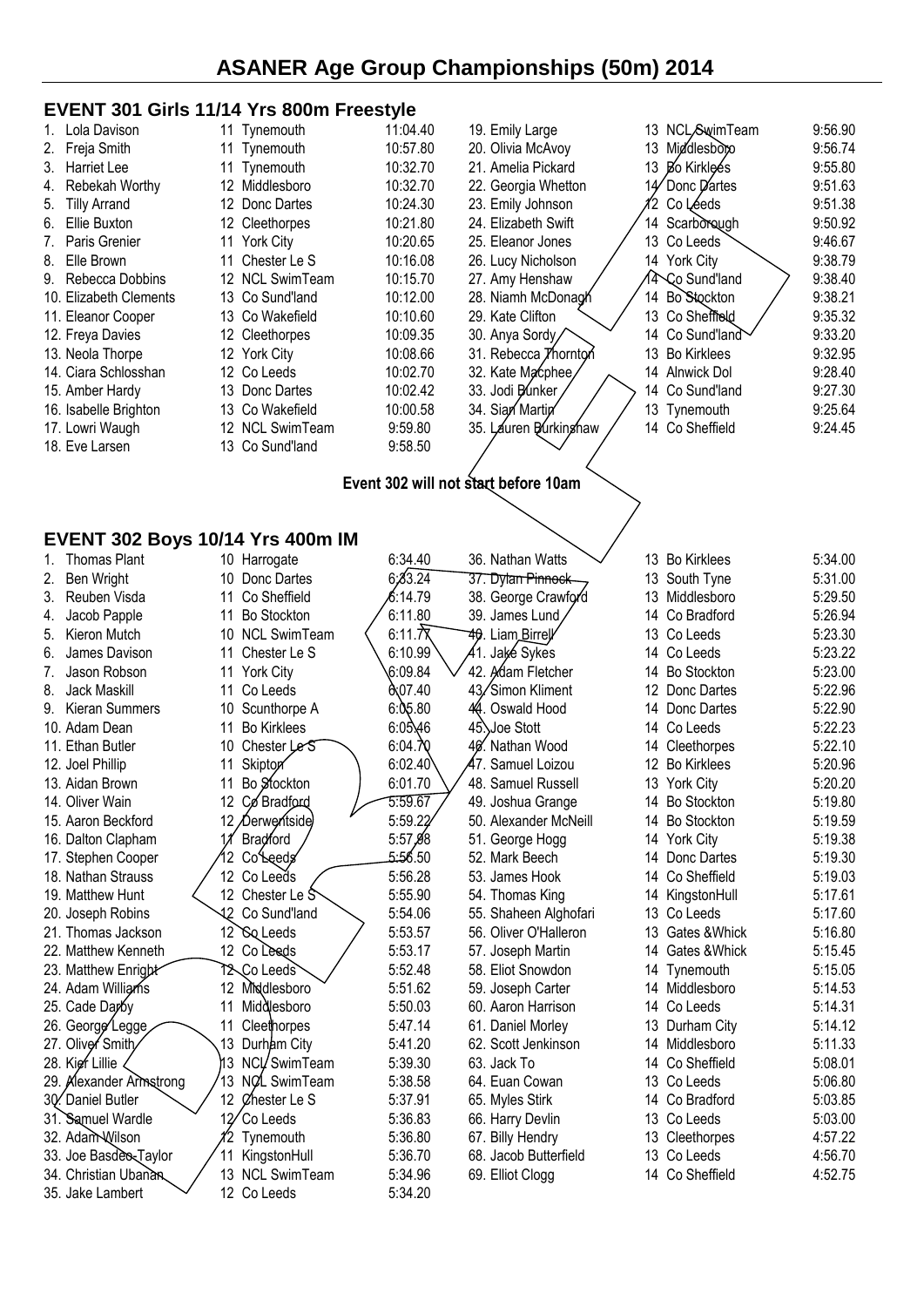### **EVENT 303 Girls 10/14 Yrs 200m Butterfly**

|    | Sadie Bryson                             |    | 10 Alnwick Dol      | 3:21.29 | 35. Anna Loughlin           |    | 12 Durham City             | 2:47.03 |  |
|----|------------------------------------------|----|---------------------|---------|-----------------------------|----|----------------------------|---------|--|
|    | <b>Beth Gibbons</b>                      |    |                     | 3:20.00 | 36. Madeleine Brandon       |    | 13 Typemouth               | 2:47.00 |  |
|    |                                          |    | 10 York City        |         |                             |    |                            |         |  |
| 3. | Olivia Katory                            |    | 10 NCL SwimTeam     | 3:18.10 | 37. Amy Dixon               |    | 13 Co Sund/and             | 2:45.70 |  |
| 4. | Joanna Bingham                           |    | 10 Co Leeds         | 3:13.50 | 38. Jane Brown              |    | 13/NCL SwimTeam            | 2:42.96 |  |
| 5. | Emma Braithwaite                         |    | 10 Co Sheffield     | 3:11.90 | 39. Kara Mayos              |    | Dong Dartes                | 2:42.10 |  |
| 6. | Ella Bainbridge                          | 10 | Cleethorpes         | 3:07.64 | 40. Katie Laybourn          |    | 12 Hartlepool              | 2:42.00 |  |
| 7. | Laura Cook                               | 11 | Tynemouth           | 3:06.18 | 41. Olivia McAvoy           |    | 13 Middlesbore             | 2:41.90 |  |
| 8. | Milli Steele                             | 11 | <b>Bo Stockton</b>  | 3:05.00 | 42. Elizabeth Clements      |    | 13 Co Sund'land            | 2:41.32 |  |
| 9. | Ella Fisher                              |    | 11 York City        | 3:02.94 | 43. Lucy Clarke             |    | 13 Donc Dartes             | 2:40.80 |  |
|    | 10. Charlotte Gibbs                      | 11 | Co Leeds            | 3:02.57 | 44. Hattie Talbot           | 11 | Cheethorpes                | 2:40.37 |  |
|    | 11. Nicola Layfield                      | 11 | Derwentside         | 3:02.20 | 45. Lauren Hanson<          |    | 14 Skiptom                 | 2:40.00 |  |
|    |                                          |    |                     |         |                             |    |                            |         |  |
|    | 12. Lauren Christmas                     | 11 | Donc Dartes         | 3:01.50 | 46. Elle Brown              |    | 11 Chester Le <sup>S</sup> | 2:39.78 |  |
|    | 13. Jessica Teale                        |    | 11 Co Leeds         | 3:01.19 | 47. Sophie Barker           |    | 13 Co Wakefield            | 2:39.76 |  |
|    | 14. Ella Cowan                           | 11 | Co Leeds            | 3:00.90 | 48. Sophie Brandon          |    | 13 Tynemouth               | 2:39.33 |  |
|    | 15. Rachel Bradley                       |    | 10 Middlesboro      | 3:00.71 | 49. Libby Turner            |    | 12 Bo Barnsley             | 2:38.77 |  |
|    | 16. Kimberley Robson                     | 11 | Alnwick Dol         | 3:00.70 | 50. Rebekah Heppell         |    | 12 NCL SwimTeam            | 2:38.34 |  |
|    | 17. Rosie Hepworth                       | 11 | <b>Bo Kirklees</b>  | 3:00.47 | 51. Emyly Large             |    | 13 NCL SwimTeam            | 2:38.11 |  |
|    | 18. Melody Jones                         | 11 | Bo Stockton         | 2:59.70 | 52. Ceorgina Lee            |    | 13 Chester Le S            | 2:37.52 |  |
|    | 19. Hannah Seymour                       |    | 12 Morpeth          | 2:56.93 | 53/Chantel Madden           |    | 14 Co Leeds                | 2:37.50 |  |
|    | 20. Hannah Abbasi                        | 11 | Co Leeds            | 2:56.90 | 54. Abigail Fisher          |    | 14 Bo Kirklees             | 2:37.19 |  |
|    |                                          | 11 | <b>Bo Stockton</b>  | 2:56.80 | 55. Abbie Holyoake          |    | 13 Co Leeds                | 2:36.65 |  |
|    | 21. Faye Rogers                          |    |                     |         |                             |    |                            |         |  |
|    | 22. Gillian Clarke                       |    | 12 Donc Dartes      | 2:56.38 | 56. Devyn Leask             |    | 14 Co Wakefield            | 2:36.53 |  |
|    | 23. Amy Corcoran                         |    | 12 York City        | 2:55.68 | 57. Tia Ward                | 11 | Co Leeds                   | 2:35.29 |  |
|    | 24. Elizabeth Hawkard                    |    | 12 KingstonHull     | 2:55.29 | 58. Rebecca Fisher          |    | 13 Co Leeds                | 2:34.70 |  |
|    | 25. Christa Wilson                       |    | 11 RichmondDale     | 2:55.10 | 59. Viktoria Gnandt         |    | 12 Co Leeds                | 2:32.38 |  |
|    | 26. Chloe Oliver                         |    | 12 Darlington       | 2:54.70 | <del>60. Amy Hens</del> haw |    | 14 Co Sund'land            | 2:30.67 |  |
|    | 27. Charlotte Howard                     |    | 12 Donc Dartes      | 2:54.20 | 61. Lucy Nicholson          |    | 14 York City               | 2:30.27 |  |
|    | 28. Charlotte Robinson                   | 10 | <b>Bo Kirklees</b>  | 2:52.19 | 62. Lauren Robert's         |    | 13 Co Leeds                | 2:29.21 |  |
|    | 29. Holly Gwynne                         | 11 | Scunthorpe A        | 2:51.67 | 63. Laura Brookes           |    | 13 Donc Dartes             | 2:28.89 |  |
|    | 30. Rebecca Dobbins                      |    | 12 NCL SwimTeam     | 2:51.12 | 64. Lauren Graham           | 14 | Chester Le S               | 2:27.58 |  |
|    |                                          |    |                     |         |                             |    |                            |         |  |
|    | 31. Debbie Cocking                       |    | 12 Rotherham Mo     | 2:50.70 | 65. Nina Holguin            |    | 13 RichmondDale            | 2:27.50 |  |
|    | 32. Rebecca Clynes                       |    | 11 Co Leeds         | 2:50.09 | 66. Aimee Hawke             | 13 | <b>Bo Stockton</b>         | 2:25.95 |  |
|    | 33. Erin Donnelly                        | 11 | <b>Bo Stockton</b>  | 2.48.80 | 67. Anya Sordy              |    | 14 Co Sund'land            | 2:25.63 |  |
|    | 34. Abbey Calvert                        |    | 12 Co Leeds         | 2:48.69 | 68, Lauren Hodgson          |    | 14 NCL SwimTeam            | 2:24.90 |  |
|    |                                          |    |                     |         |                             |    |                            |         |  |
|    | EVENT 304 Boys 10/14 Yrs 100m Backstroke |    |                     |         |                             |    |                            |         |  |
|    | 1. Jacob Braithwaite                     |    | 10 Co Leeds         |         | 26. Jacob Papple            |    | 11 Bo Stockton             | 1:21.40 |  |
|    | 2. Nathan Dixon                          |    | 10 Harlepool        |         | 27. Dori An                 |    | 11 South Tyne              | 1:21.30 |  |
| 3. | Kieran Saphir                            |    | 10 Harrogate        |         | 28. Oliver Duckworth        |    | 11 Cleethorpes             | 1:21.18 |  |
|    |                                          |    |                     |         |                             |    |                            |         |  |
| 4. | Callum Willert                           |    | 10/South/Holder     |         | 29. Elijah Stannard         |    | 11 Tynemouth               | 1:21.10 |  |
| 5. | Ben Wright                               |    | 10 Donc Dartes      |         | 30. Tom Brumwell            |    | 11 Co Sund'land            | 1:21.00 |  |
| 6. | <b>Ethan Butler</b>                      |    | Chester/Le S        |         | 31. Jason Robson            |    | 11 York City               | 1:20.80 |  |
| 7. | Kieron Mutch                             |    | 10 NCL SwimTgam     |         | 32. Joel Phillip            |    | 11 Skipton                 | 1:20.64 |  |
| 8. | Alfie Scott                              |    | 10 NCL SwimTeam     |         | 33. Matthew Laverick        |    | 11 Bo Stockton             | 1:20.60 |  |
|    | 9. Edward Sharp                          | 10 | Skipton             |         | 34. Mark Dormer             |    | 11 NCL SwimTeam            | 1:20.20 |  |
|    | 10. Thomas Plant                         |    | 10 Harrogate        |         | 35. Cade Darby              |    | 11 Middlesboro             | 1:19.10 |  |
|    | 11. William Ellis                        |    | 10 Bo Stockton      |         | 36. Daniel Reacroft         |    | 12 Moors                   | 1:18.90 |  |
|    | 12. Daniel Bailey                        |    | TO Donc Dartes      |         | 37. Aidan Brown             |    | 11 Bo Stockton             | 1:18.60 |  |
|    |                                          |    |                     |         |                             |    |                            |         |  |
|    | 13. Adam Strickland                      |    | 10 Gates & Whick    |         | 38. Joshua Allison          |    | 12 Derwentside             | 1:18.20 |  |
|    | 14. Seth Leegh                           |    | 10 Bo Kirklees      |         | 39. Daniel Tompkins         |    | 12 Co Sheffield            | 1:17.95 |  |
|    | 15. Morgan Taylor                        | 10 | RichmondDale        |         | 40. Nathan Strauss          |    | 12 Co Leeds                | 1:17.94 |  |
|    | 16. Jude Blackmore                       | 11 | Billingham          | 1:22.80 | 41. Jake Spark              |    | 12 Middlesboro             | 1:17.90 |  |
|    | 17. Toby Caisley                         |    | NCL/SwimTeam        | 1:22.60 | 42. George Legge            |    | 11 Cleethorpes             | 1:17.71 |  |
|    | 18. Ryan Porter                          |    | KingstonHull        | 1:22.50 | 43. Matthew Hunt            |    | 12 Chester Le S            | 1:17.70 |  |
|    | 19/Jack Mackenzie                        | 11 | <b>NCL SwimTeam</b> | 1:22.40 | 44. Thomas Jackson          |    | 12 Co Leeds                | 1:17.67 |  |
|    | 20 Ernest Placido                        |    | 11/Co Leeds         | 1:22.13 | 45. Harry Souter            |    | 12 Tadcaster               | 1:17.50 |  |
|    | 21. Calbum Loughlin                      |    | Durham City         | 1:22.00 | 46. Eugene Brooks-Clarke    |    | 12 Co Sheffield            | 1:17.50 |  |
|    |                                          |    |                     |         |                             |    |                            |         |  |
|    | 22. Daniel Buxrows                       |    | Skipton             | 1:21.97 | 47. Matthew Wilby           |    | 12 Bo Kirklees             | 1:17.43 |  |
|    | 23. Alexander Everson                    | 11 | KingstonHull        | 1:21.60 | 48. Adam Law                |    | 12 Bo Kirklees             | 1:16.61 |  |
|    | 24. Lewis Maxwell                        |    | 11 Derwentside      | 1:21.59 | 49. Gregory Lugton          |    | 12 Bo Barnsley             | 1:15.80 |  |
|    | 25. Reuben Visda                         |    | 11 Co Sheffield     | 1:21.50 | 50. Finley O'Neill          |    | 12 Bo Kirklees             | 1:15.59 |  |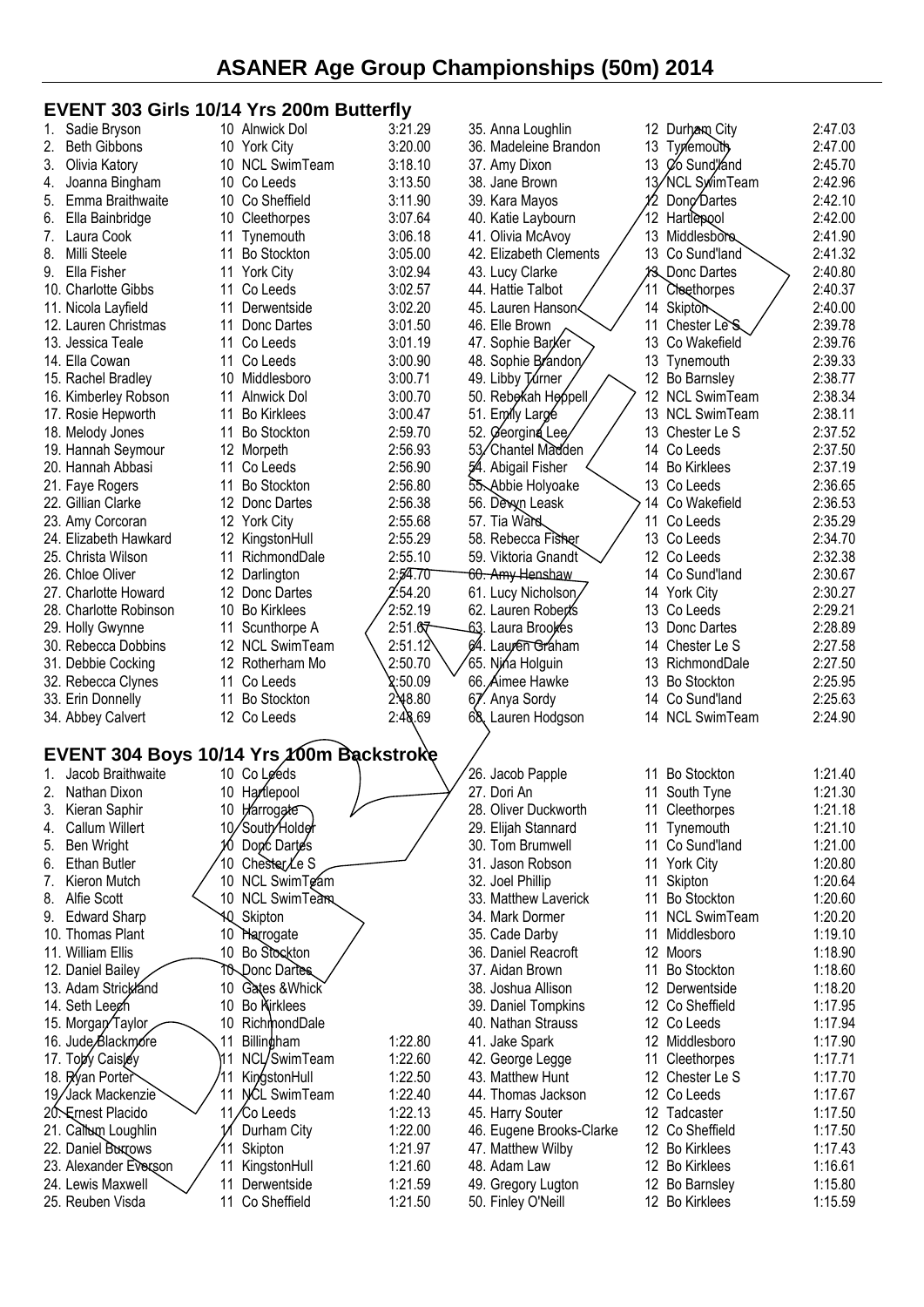| 51. Bradley Hurdiss                                |       | 12 Donc Dartes           | 1:15.41 | 75. Joshua Grange         |     | 14 Bo Stockton       | 1:10.10 |
|----------------------------------------------------|-------|--------------------------|---------|---------------------------|-----|----------------------|---------|
| 52. Aaron Beckford                                 |       | 12 Derwentside           | 1:15.27 | 76. Adam Fletcher         | 14  | <b>Bo Stockton</b>   | 1:10.10 |
| 53. Robbie Casson                                  | 11    | Donc Dartes              | 1:14.80 | 77. Eliot Snowdon         | 14  | Typemouth,           | 1:10.00 |
| 54. Daniel Butler                                  |       | 12 Chester Le S          | 1:14.80 | 78. Joe Stott             | 14  | C <sub>6</sub> Leeds | 1:10.00 |
| 55. Samuel Wardle                                  |       | 12 Co Leeds              | 1:14.78 | 79. Joseph Pomfret        |     | 14/Co Sundland       | 1:09.90 |
| 56. James Fewster                                  |       | 12 Tynemouth             | 1:13.90 | 80. Jacob Butterfield     | 18  | Co Leeds             | 1:09.75 |
| 57. Nathan Cullen                                  |       | 12 Bo Kirklees           | 1:13.21 | 81. Simon Kliment         |     | 12 DoncQartes        | 1:09.30 |
| 58. Adam Wilson                                    |       | 12 Tynemouth             | 1:13.05 | 82. Harrison Layden-Fritz |     | 13 Bo Kirklees       | 1:08.93 |
| 59. Jack Cassell                                   |       | 13 Middlesboro           | 1:13.00 | 83. Scott Jenkinson       |     |                      | 1:08.80 |
|                                                    |       |                          |         |                           |     | 14 Middlesboro       |         |
| 60. Mathew Jubb                                    |       | 13 Donc Dartes           | 1:12.70 | 84. Matthew Liddle        | 14  | <b>Bo Kirklees</b>   | 1:08.67 |
| 61. Jonathan Milner                                |       | 13 Co Leeds              | 1:12.63 | 85. Harvey McGreavy Gill  | 13  | <b>Coleeds</b>       | 1:08.58 |
| 62. Alfie Kelly                                    |       | 12 Tynemouth             | 1:12.60 | 86. Connor Hendergon      |     | 14 Co Sheffield      | 1:07.61 |
| 63. Liam Birrell                                   |       | 13 Co Leeds              | 1:12.50 | 87. Mark Beech            |     | 14 Donc Dartes       | 1:07.50 |
| 64. Oliver Wallace                                 |       | 12 Chester Le S          | 1:12.40 | 88. Adam Coote            |     | 14 Halifax           | 1:07.50 |
| 65. Samuel Loizou                                  |       | 12 Bo Kirklees           | 1:12.27 | 89. Thomas Flower         | 14  | RichmondDale         | 1:07.44 |
| 66. Harvey Williamson                              |       | 12 Donc Dartes           | 1:11.88 | 90. Henry Hickson         | 13  | Loftus Dol           | 1:07.20 |
| 67. Kier Lillie                                    |       | 13 NCL SwimTeam          | 1:11.60 | 91. Joseph Martin         | 14  | Gates & Whick        | 1:06.60 |
| 68. Shaheen Alghofari                              |       | 13 Co Leeds              | 1:11.60 | 92. Nicholas Pyle         | 13. | <b>NCL SwimTeam</b>  | 1:06.50 |
| 69. Christian Ubanan                               |       | 13 NCL SwimTeam          | 1:11.44 | 93. Jordan Wearmouth      |     | 14 KingstonHull      | 1:06.30 |
| 70. Benjamin Cantrill                              | 13    | Scunthorpe A             | 1:11.20 | 94, Daniel Morley         |     | 13 Durham City       | 1:06.13 |
| 71. Nathan Wood                                    |       | 14 Cleethorpes           | 1:10.72 | 9⁄5. Eddisson Munoz ∢     | 14  | Co Wakefield         | 1:05.70 |
| 72. Samuel Chell                                   | 14    | Billingham               | 1:10.70 | 96 Myles Stirk            |     | 14 Co Bradford       | 1:05.30 |
| 73. George Crawford                                | 13.   | Middlesboro              | 1:10.60 | 97. Alex Lynn             | 14  | Scarborough          | 1:04.41 |
| 74. Aaron Tilly                                    |       | 14 Durham City           | 1:10.20 | 98. Nathan Wells          |     | 14 Cleethorpes       | 1:03.50 |
|                                                    |       |                          |         |                           |     |                      |         |
|                                                    |       |                          |         |                           |     |                      |         |
| <b>EVENT 305 Girls 10/14 Yrs 100m Breaststroke</b> |       |                          |         |                           |     |                      |         |
| Rebecca Saunders<br>1.                             |       | 10 Derwentside           |         | 37. Luey Krofchak         |     | 12 Cleethorpes       | 1:28.36 |
| Rachel Bradley<br>2.                               |       | 10 Middlesboro           |         | 38. Rebekah Worthy        |     | 12 Middlesboro       | 1:28.24 |
| <b>Molly Finley</b><br>3.                          |       | 10 Gates & Whick         |         | 39. Amy Corcorap          |     | 12 York City         | 1:28.06 |
| Emma Braithwaite<br>4.                             |       | 10 Co Sheffield          |         | 40.<br>Rebecca Dødds      |     | 13 NCL SwimTeam      | 1:27.97 |
| Faye McDonagh<br>5.                                |       | 10 Bo Stockton           |         | 41. Neye Mason            |     | 12 Wear Valley       | 1:27.90 |
| <b>Stephanie Wellings</b><br>6.                    |       | 10 Co Leeds              |         | 42.<br>Abbey Calvert      |     | 12 Co Leeds          | 1:27.70 |
| 7.<br>Mia Bingham                                  |       | 10 Bo Stockton           |         | 43. Jade Adams            |     | 12 Co Leeds          | 1:27.40 |
| <b>Molly Green</b><br>8.                           |       | 10 South Holder          |         | 44. Nina Holguin          |     | 13 RichmondDale      | 1:27.21 |
| Madeleine Duffy<br>9.                              |       | 10 Tynedale              |         | 45, Emily Cairns          |     | 14 Tynemouth         | 1:27.00 |
| 10. Martha Bradley                                 |       | 10 Bo Kirklees           |         | 46/Laura McCluskey        |     | 12 Bo Stockton       | 1:27.00 |
| Aeryn Marchant<br>11.                              | 10    | Bo Stockton              |         | Katherine Brown           | 14  | Sheffield C          | 1:26.92 |
| 12. Narin Cowell                                   |       | 10 Donc, Dartes          |         | 48. Laura Bowler          |     | 13 Bo Kirklees       | 1:26.90 |
| 13. Hannah Brown                                   | 10    | Gates & Whick            |         | 49. Aleah Ross            |     | 13 KingstonHull      | 1:26.90 |
| 14. Charlotte Robinson                             | 10    | <b>Bo</b> Kirklees       |         | 50. Tia Ward              | 11  | Co Leeds             | 1:26.80 |
|                                                    |       | 10 Durham City           |         |                           |     | 14 Middlesboro       | 1:26.74 |
| 15. Hannah Wright                                  |       |                          |         | 51. Sarah Reay            |     |                      |         |
| 16. Libby Grayson                                  |       | Bo Kirklees              |         | 52. Evie Lees             |     | 12 KingstonHull      | 1:26.73 |
| 17. Holly Fish                                     | 10    | Dons Dartes              |         | 53. Eve Larsen            |     | 13 Co Sund'land      | 1:26.70 |
| 18. Eleanor Haines                                 | 10    | Bo Kirklees              |         | 54. Emilia Jones          | 12  | Darlington           | 1:26.70 |
| 19. Abigail Miles                                  | 10    | Bo Barnsley              |         | 55. Holly Scrimshaw       |     | 14 Co Wakefield      | 1:26.70 |
| 20. Eloise Helm                                    | 11    | Co Sheffield             | 1:33.44 | 56. Sophie Haran          |     | 13 Co Bradford       | 1:26.65 |
| 21. Zoe Price                                      | 11    | <b>Gates &amp; Whick</b> | 1:33.40 | 57. Sophie Fenner         |     | 14 Peterlee          | 1:26.60 |
| 22. Sarah March                                    | 11    | Gates & Whick            | 1:32.90 | 58. Jessica Duff          |     | 12 Tynemouth         | 1:26.53 |
| 23. Eleanor Hextall                                |       | <b>11 Kingston Hull</b>  | 1:32.40 | 59. Melissa Carter        |     | 14 Durham City       | 1:26.33 |
| 24. Ella Hampson                                   | 11    | Harrogate                | 1:32.11 | 60. Robyn Dickinson       | 11  | Middlesboro          | 1:26.33 |
| 25. Leah Martin                                    | 11    | <b>Tynemouth</b>         | 1:32.00 | 61. Gillian Clarke        |     | 12 Donc Dartes       | 1:26.29 |
| 26. Holly Pearson                                  | 11    | Bo Kirklees              | 1:31.97 | 62. Rebecca Dobbins       |     | 12 NCL SwimTeam      | 1:26.20 |
| 27. Madelaine Hardingham                           | 11    | <b>NCL SwimTeam</b>      | 1:31.60 | 63. Paris Grenier         |     | 11 York City         | 1:26.18 |
| 28. Rebécca Clynes                                 | ี่ 11 | Co Leeds                 | 1:31.60 | 64. Ellen Georgeson       |     | 12 Blyth             | 1:26.10 |
| 29. Akshima Ghosh                                  | 1     | Co/Leeds                 | 1:31.02 | 65. Bethany-Star Cooper   |     | 14 Gates & Whick     | 1:26.10 |
| 30, Ella Cowan                                     | 11    | Có Leeds                 | 1:30.60 | 66. Sian Martin           |     | 13 Tynemouth         | 1:26.00 |
| 3 <b>Hannah Raistrick</b>                          |       | 12 Skipton               | 1:30.00 | 67. Mara Peacock          |     | 14 NCL SwimTeam      | 1:26.00 |
| 32. Maisie Scott-Stuart                            |       | <b>NCL SwimTeam</b>      | 1:29.00 | 68. Jessica Young-Rogers  |     | 13 Alnwick Dol       | 1:25.90 |
|                                                    |       |                          |         |                           |     |                      |         |
| 33. Kara Mayos                                     |       | Donc Dartes              | 1:29.00 | 69. Anna Marley           | 13  | Harrogate            | 1:25.50 |
| 34. Claudia Chapman                                | 12    | Darlington               | 1:28.90 | 70. Hannah Pearce         | 14  | <b>Bo Kirklees</b>   | 1:25.49 |
| 35. Rae Shute                                      | 12    | <b>Bo Kirklees</b>       | 1:28.87 | 71. Mia Cunliffe          | 12  | KingstonHull         | 1:25.40 |
| 36. Maia Hall                                      | 11    | Loftus Dol               | 1:28.70 | 72. Emily Boyack-Short    |     | 12 Tynemouth         | 1:25.40 |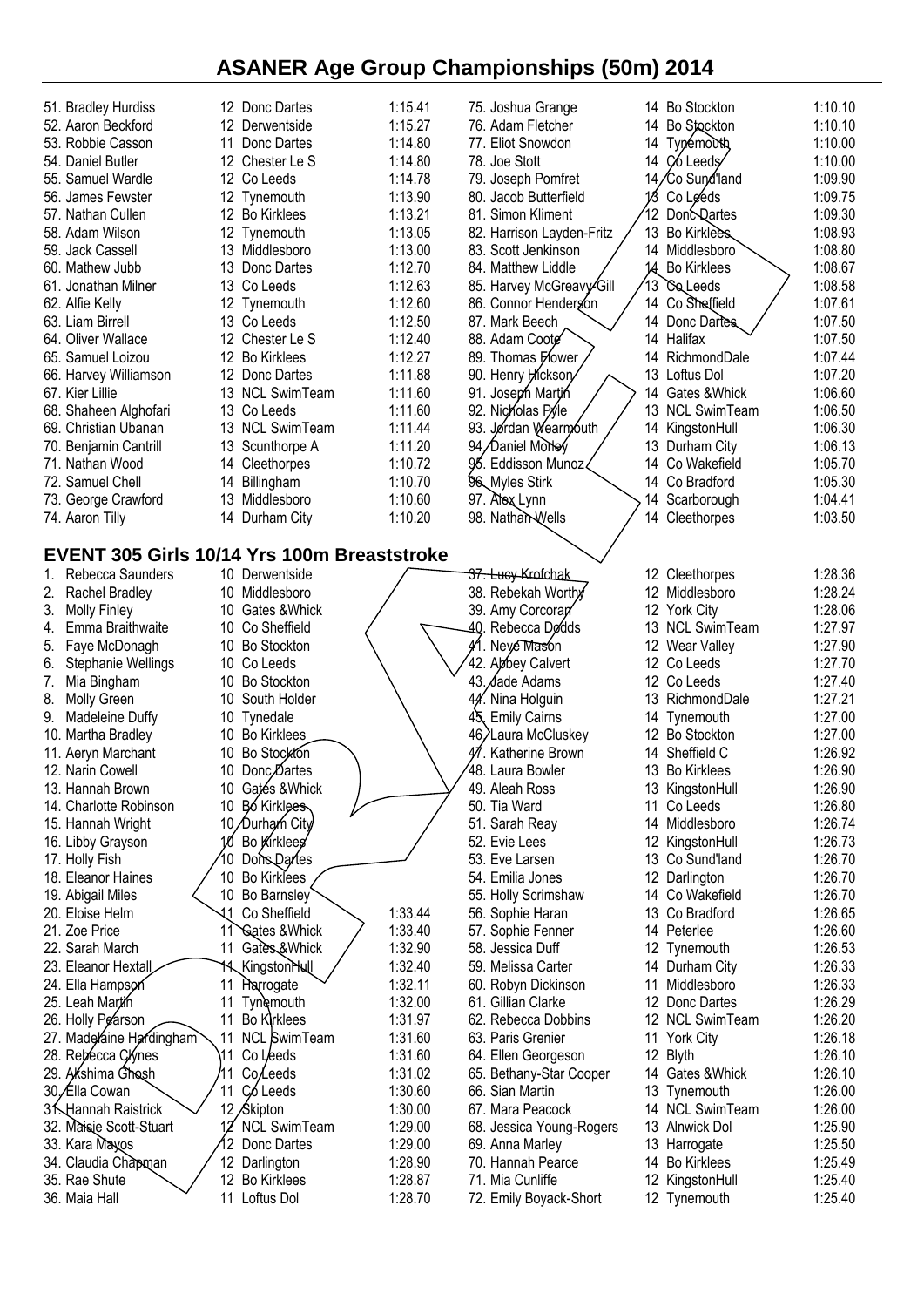| 73. Aimee Hawke                         |     | 13 Bo Stockton      | 1:25.37             |     | 100. Katarina Bonner                  |                   | 14 York City                      | 1:22.90            |
|-----------------------------------------|-----|---------------------|---------------------|-----|---------------------------------------|-------------------|-----------------------------------|--------------------|
| 74. Ceri Thorman                        |     | 14 Rotherham Mo     | 1:25.29             |     | 101. Emily Kemp                       |                   | 13 Co Sheffield                   | 1:22.59            |
| 75. Jane Brown                          |     | 13 NCL SwimTeam     | 1:25.27             |     | 102. Yasmin Brown                     |                   | 14 Kingston Hyll                  | 1:22.50            |
| 76. Caitlin Hill                        |     | 14 Sheffield C      | 1:25.20             |     |                                       |                   | 14 SKipton                        | 1:22.48            |
|                                         |     |                     |                     |     | 103. Ellie Phillip                    |                   |                                   |                    |
| 77. Rebecca Kidd                        |     | 14 Loftus Dol       | 1:25.20             |     | 104. Caitlin Chadwick                 |                   | 13/Tynemøuth                      | 1:21.75            |
| 78. Elise Furey                         |     | 12 Bo Kirklees      | 1:25.04             |     | 105. Abigail Jack                     | 14                | Co Leeds                          | 1:21.74            |
| 79. Emma Blaby                          |     | 14 Co Bradford      | 1:25.00             |     | 106. Leah Crisp                       | 12 <sup>°</sup>   | Co Leeds                          | 1:21.60            |
| 80. Macy Youngman                       |     | 13 Gates & Whick    | 1:25.00             |     | 107. Eleanor Howcroft                 |                   | 12 Co Leeds                       | 1:21.55            |
| 81. Francesca Gray                      |     | 13 NCL SwimTeam     | 1:24.83             |     | 108. Debbie Cocking                   |                   | 12 Rotherham Mo                   | 1:21.11            |
| 82. Lauren Hanson                       |     | 14 Skipton          | 1:24.70             |     | 109. Libby Turner                     | 12                | Bo Barnsley                       | 1:21.09            |
| 83. Zoe Humphrey                        |     | 14 Co Leeds         | 1:24.60             |     | 110. Ciara Schlosshah                 | 12 <sup>°</sup>   | Coleeds                           | 1:20.89            |
| 84. Aimee Sowry                         |     | 14 Co Leeds         | 1:24.50             |     | 111. Linden Davison                   |                   | 12 Co Sheffield                   | 1:20.80            |
| 85. Laura Brookes                       |     | 13 Donc Dartes      | 1:24.50             |     | 112. Abigail Fisher                   |                   | 14 Bo Kirklees                    | 1:20.64            |
| 86. Amber Hardy                         |     | 13 Donc Dartes      | 1:24.43             |     | 113. Jodi Bunker                      |                   | 14 Co Sund'land                   | 1:20.64            |
|                                         |     | 13 Co Leeds         | 1:24.30             |     | 114. Phoebe/Winter/                   |                   | 14 Co Sheffield                   | 1:20.40            |
| 87. Abbie Holyoake                      |     |                     |                     |     |                                       |                   |                                   |                    |
| 88. Chloe Hardy                         |     | 13 NCL SwimTeam     | 1:24.30             |     | 115. Annaléa Dayison                  |                   | 13 NCL SwimTeam                   | 1:20.30            |
| 89. Victoria Donnelly                   |     | 13 Tynemouth        | 1:24.30             |     | 116. Chantel Maddery                  |                   | 14 Co Leeds                       | 1:20.10            |
| 90. Lucy Woodcock                       |     | 13 Harrogate        | 1:24.30             |     | 117. Alexandrá Stringer               | 13                | KingstonHull                      | 1:20.05            |
| 91. Nicola McConnell                    |     | 13 Chester Le S     | 1:24.20             |     | 118. Niamh McDo hagh                  |                   | 14 Bo Stockton                    | 1:18.47            |
| 92. Emily Hirst                         |     | 12 Bo Kirklees      | 1:24.04             |     | 119. Rachel Taylor                    |                   | 14 Co Sund'land                   | 1:18.36            |
| 93. Charlotte Gibbs                     | 11  | Co Leeds            | 1:23.90             |     | 120.<br>Sophie Hobbah                 |                   | 12 Co Leeds                       | 1:18.30            |
| 94. Megan Bannon                        |     | 14 Co Leeds         | 1:23.89             |     | Y <sub>21</sub> . Jade Cook           |                   | 14 Darlington                     | 1:18.03            |
| 95. Kezia Dowsett                       |     | 14 Durham City      | 1:23.70             |     | 122. Keelan Fitton                    |                   | 13 Bo Kirklees                    | 1:17.88            |
| 96. Natalya Sharp                       |     | 13 Co Sund'land     | 1:23.62             |     | 123. Shadma Johnson                   | 13.               | Derwentside                       | 1:16.27            |
| 97. Megan Jones                         |     | 13 South Hunsle     | 1:23.60             |     | 124. Amber Mason                      |                   | 14 Co Leeds                       | 1:16.00            |
| 98. Kate Macphee                        |     | 14 Alnwick Dol      | 1:23.20             |     | 125. Amy Bell                         |                   | 13 Co Sheffield                   | 1:14.68            |
| 99. Zara Paniagua-Gutierre              |     | 12 Co Leeds         | 1:23.00             |     | 426. Layla Black                      |                   | 13 Co Leeds                       | 1:12.21            |
|                                         |     |                     |                     |     |                                       |                   |                                   |                    |
| EVENT 306 Boys 10/14 Yrs 200m Freestyle |     |                     |                     |     |                                       |                   |                                   |                    |
|                                         |     |                     |                     |     |                                       |                   |                                   |                    |
| Adam Strickland<br>1.                   |     | 10 Gates & Whick    | 2:49.00             |     | 34. Oliver Duckworth                  |                   | 11 Cleethorpes                    | 2:26.59            |
| Jamie Young                             |     | 10 Gates & Whick    | 2:48.70             |     | 35. Kieran Summers                    | 10                | Scunthorpe A                      | 2:26.32            |
| Jacob Braithwaite<br>3.                 |     | 10 Co Leeds         | 2:47.34             |     | 36. Jake Lambert                      | $12 \overline{ }$ | Co Leeds                          | 2:25.51            |
| Kieran Saphir<br>4.                     |     | 10 Harrogate        | 2:45.07             |     | 37. Matthew Hunt                      | 12                | Chester Le S                      | 2:25.35            |
| 5.<br>Alistair Macklin                  |     | 10 Bo Kirklees      | 2:44.20             | 38. | Jake Spark                            |                   | 12 Middlesboro                    | 2:24.70            |
| 6.<br><b>Ethan Sutcliffe</b>            |     | 10 Halifax          | 2:43.10             | 39, | Gregory Lugton                        |                   | 12 Bo Barnsley                    | 2:24.60            |
| William Ellis<br>7.                     |     | 10 Bo Stockton      | 2:42.60             |     | 40/Adam Williams                      |                   | 12 Middlesboro                    | 2:23.83            |
| 8.<br>Seth Leech                        | 10  | Bo Kirklees         | 2:41.40             |     | 41. Eugene Brooks-Clarke              |                   | 12 Co Sheffield                   | 2:23.80            |
| 9.<br>Alfie Scott                       |     | 10 NCL SwimTeam     | 2:38.10             |     | 42. Adam Law                          |                   | 12 Bo Kirklees                    | 2:23.19            |
| 10. Benji Gillingham                    |     | Alnwick Dol         | 2:34.75             |     | 43. Adam Wilson                       |                   | 12 Tynemouth                      | 2:22.87            |
| 11. Ernest Placido                      | 11  | Có Leeds            | 2:34.27             |     | 44. Finley O'Neill                    |                   | 12 Bo Kirklees                    | 2:22.84            |
| 12. Ciaran Thomas                       |     | 11/Tynemouth        | 2:34.16             |     | 45. Daniel Butler                     |                   | 12 Chester Le S                   | 2:22.19            |
| 13. Ben Wright                          | 10  | Donc Dartes         | 2:34/10             |     | 46. Alfie Kelly                       |                   | 12 Tynemouth                      | 2:21.37            |
| 14. Jude Blackmore                      | 11  | Billingham          | <del>2:3</del> 4.10 |     | 47. Harvey Williamson                 |                   | 12 Donc Dartes                    | 2:18.10            |
| 15. Thomas Grierson                     | 11  | Bo Kirklees         | 2:33.86             |     | 48. James Fewster                     | 12                | Tynemouth                         | 2:18.04            |
| 16. Oliver Bradley                      | 11  | Cleethorpes         | 2:33.70             |     | 49. James Field                       |                   | 13 Skipton                        | 2:18.00            |
| 17. Morgan Taylor                       | 10. | RichmondDale        | 2:33.59             |     | 50. Matthew Keogh                     |                   | 13 Moors                          | 2:17.70            |
| 18. Robbie Abbott                       | 11  | Halifax             | 2:33.20             |     | 51. Nicholas Pyle                     |                   | 13 NCL SwimTeam                   | 2:17.70            |
| 19. Joe Baker                           | 11  | Peterlee            | 2:33.10             |     | 52. Harrison Layden-Fritz             |                   | 13 Bo Kirklees                    | 2:17.14            |
| 20. Dori An                             | 11. | South Tyne          | 2:32.90             |     | 53. Mathew Jubb                       |                   | 13 Donc Dartes                    | 2:17.10            |
| 21. Ethan Butley                        | 10  | Chester Le S        | 2:32.48             |     | 54. Simon Kliment                     | 12                | Donc Dartes                       | 2:17.06            |
|                                         | 11  | Bo Stockton         | 2:32.00             |     |                                       |                   |                                   | 2:16.91            |
| 22. Aidan Brown                         |     |                     |                     |     | 55. Mykhaylo Rozenfeld                | 12.               | Co Sheffield<br>13 Gates & Whick  | 2:16.60            |
| 23. James Davison                       |     |                     |                     |     |                                       |                   |                                   |                    |
| 24. Robbié Casson                       | 11  | Chester Le S        | 2:31.86             |     | 56. Oliver O'Halleron                 |                   |                                   |                    |
|                                         | 11  | Dong Dartes         | 2:31.00             |     | 57. Jonathan Milner                   |                   | 13 Co Leeds                       | 2:14.61            |
| 25. Joséph Turner                       | 11  | Co Leeds            | 2:30.50             |     | 58. Samuel Russell                    |                   | 13 York City                      | 2:14.40            |
| 26. Nathan Dixon                        | 0   | Hartlepool          | 2:30.43             |     | 59. Oliver Wallace                    | $12 \overline{ }$ | Chester Le S                      | 2:14.35            |
| 27 /Joel Phillip                        | 11  | Skipton             | 2:29.90             |     | 60. Henry Willis                      | 13                | Tynemouth                         | 2:14.16            |
| 28. Jason Robson                        |     | 11 Nork City        | 2:29.90             |     | 61. Harry Devlin                      |                   | 13 Co Leeds                       | 2:14.04            |
| 29. Kieron Mutch                        | 10  | <b>NCL SwimTeam</b> | 2:29.78             |     | 62. George Crawford                   | 13.               | Middlesboro                       | 2:13.50            |
| 30. Joe Bassleo-Taylor                  |     | KingstonHull        | 2:27.40             |     | 63. Dylan Pinnock                     |                   | 13 South Tyne                     | 2:13.40            |
| 31. Adam Dean                           | 11  | <b>Bo Kirklees</b>  | 2:26.99             |     | 64. Benjamin Cantrill                 | 13                | Scunthorpe A                      | 2:13.10            |
| 32. George Legge<br>33. Dalton Clapham  | 11  | Cleethorpes         | 2:26.81<br>2:26.69  |     | 65. Jakob Cross<br>66. Joseph Pomfret |                   | 13 Alnwick Dol<br>14 Co Sund'land | 2:12.80<br>2:12.70 |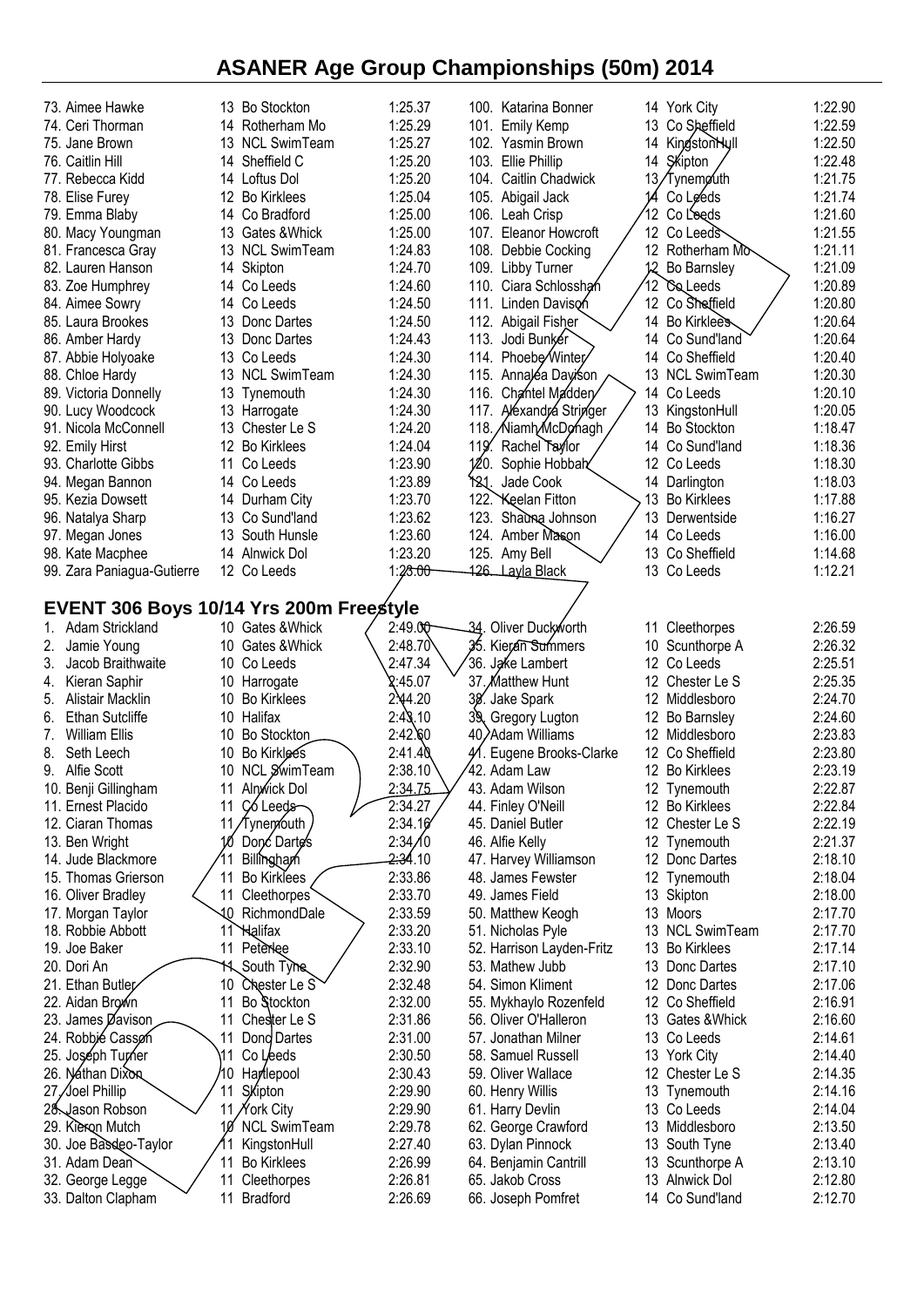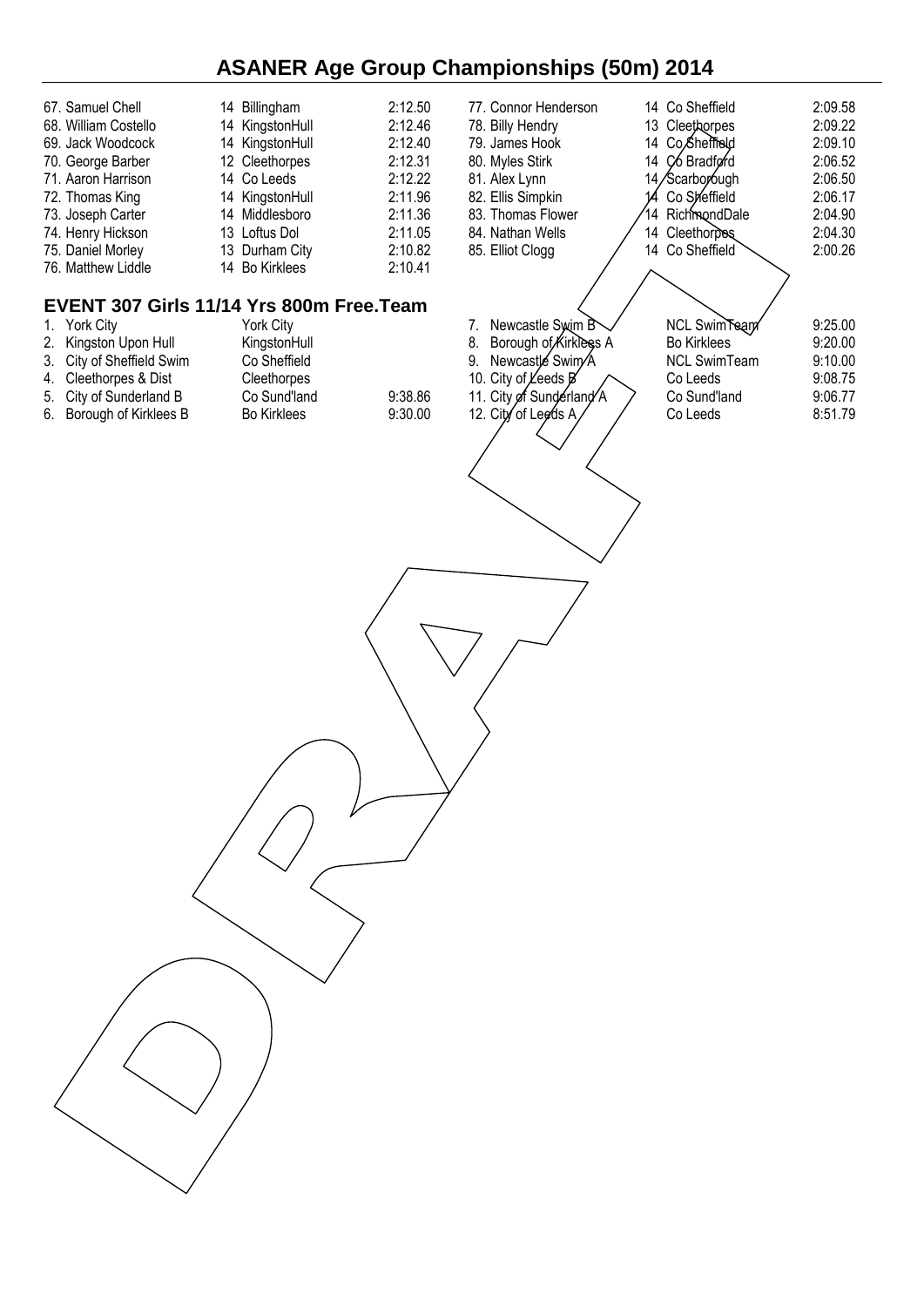#### **EVENT 401 Girls 11/14 Yrs 400m Free.Team**

| 1. York City              | York City          |         | 10. Newcastle Swim B      | NCL SwimTeam         | 4:25.00 |
|---------------------------|--------------------|---------|---------------------------|----------------------|---------|
| 2. Kingston Upon Hull     | KingstonHull       |         | 11. Borough of Kirklees B | Bo Kirklees          | 4:20.00 |
| 3. Chester-Le-Street B    | Chester Le S       |         | 12. City of Leeds B       | <b>⊘o</b> Leeds      | 4:17.65 |
| 4. City of Sheffield Swim | Co Sheffield       |         | 13. City of Sunderland A  | 'Co Sund'land        | 4:15.11 |
| 5. Doncaster Dartes SC    | Donc Dartes        |         | 14. Newcastle Swim A      | <b>NCL</b> Swim Team | 4:15.00 |
| 6. Cleethorpes & Dist     | <b>Cleethorpes</b> |         | 15. Borough of Kirklees A | <b>Bo Kirklees</b>   | 4:10.00 |
| 7. Chester-Le-Street A    | Chester Le S       |         | 16. City of Leeds A       | $Co$ Leeds           | 4:05.87 |
| 8. Skipton Swimming Club  | Skipton            | 4:30.00 | 17. Tynemouth             | Tvnemouth            | 4:05.00 |
| 9. City of Sunderland B   | Co Sund'land       | 4:28.07 |                           |                      |         |

**EVENT 402 FINAL OF EVENT 302 Boys 11 Yrs 400m IM EVENT 403 FINAL OF EVENT 302 Boys 12 Yrs 400m IM EVENT 404 FINAL OF EVENT 302 Boys 13 Yrs 400m/IM EVENT 405 FINAL OF EVENT 302 Boys 14 Yrs 400m IM EVENT 406 FINAL OF EVENT 303 Girls 11 Yrs 200m Butterfly EVENT 407 FINAL OF EVENT 303 Girls 12 Yrs 200m Butterfly EVENT 408 FINAL OF EVENT 303 Girls 13 Yrs 200m Butterfly EVENT 409 FINAL OF EVENT 303 Girls 14 Yrs 200m Butterfly EVENT 410 FINAL OF EVENT 304 Boys 11 Yrs 100m Backstroke EVENT 411 FINAL OF EVENT 304 Boys 12 Yrs 100m Backstroke EVENT 412 FINAL OF EVENT 304 Boys 13 Yrs 100m Backstroke** EVENT 413 FINAL OF EVENT 304 Boys 14 Yrs 100m Backstroke **EVENT 414 FINAL OF EVENT 305 Girls 11 Yrs 100m Breaststroke EVENT 415 FINAL OF EVENT 305 Girls 12 Yrs 100m Breaststroke EVENT 416 FINAL OF EVENT 305 Girls 13 Yrs 100m Breaststroke EVENT 417 FINAL OF EVENT 305 Girls 14 Yrs 100m Breaststroke EVENT 418 FINAL OF EVENT 306 Boys 11 Yrs 200m Freestyle EVENT 419 FINAL OF EVENT 306 Boys 12 Yrs 200m Freestyle EVENT 420 FINAL OF EVENT 306 Boys 13 Yrs 200m Freestyle EVENT 421 FINAL OF EVENT 306 Boys 14 Yrs 200m Freestyle**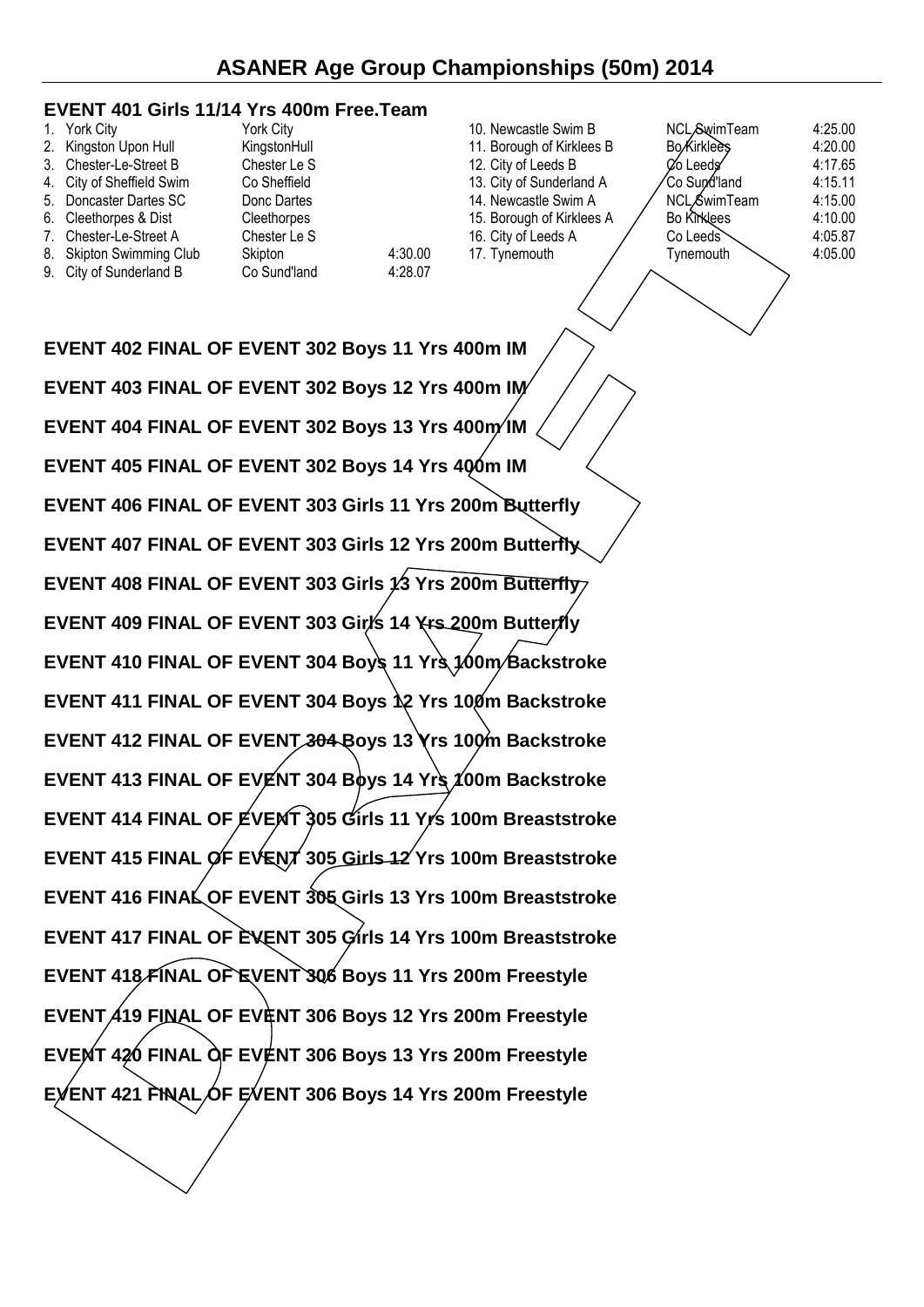### **EVENT 501 Girls 10/14 Yrs 400m Freestyle**

| 1. | Rachel Maguire                          |          | 10 Middlesboro                 | 5:48.29            |     | 42. Olivia McAvoy                       |    | 13 Middlesboro                 | 4:55.80            |
|----|-----------------------------------------|----------|--------------------------------|--------------------|-----|-----------------------------------------|----|--------------------------------|--------------------|
| 2. | Stephanie Wellings                      |          | 10 Co Leeds                    | 5:47.81            |     | 43. Rebekah Heppell                     |    | 12 NCL Swim Team               | 4:55.50            |
| 3. | Ella Bainbridge                         |          | 10 Cleethorpes                 | 5:47.30            |     | 44. Tilly Arrand                        |    | 12 Donc Darles                 | 4:54.90            |
| 4. | Madelaine Eastwood                      | 10       | <b>Bo Kirklees</b>             | 5:43.96            |     | 45. Viktoria Gnandt                     |    | 12/Co Leeds                    | 4:54.02            |
| 5. | Mia Bingham                             | 10       | <b>Bo Stockton</b>             | 5:39.40            |     | 46. Lowri Waugh                         |    | NCL Swim Team                  | 4:53.80            |
| 6. | Freya Kirtley                           | 10       | Gates & Whick                  | 5:37.80            |     | 47. Amber Hardy                         |    | 13 Donc Dartes                 | 4:53.22            |
| 7. | Casey Waugh                             | 10       | Donc Dartes                    | 5:36.34            |     | 48. Isabelle Brighton                   |    | 13 Co Wakefield                | 4:53.01            |
| 8. | <b>Molly Dorsi</b>                      | 10       | Middlesboro                    | 5:30.80            |     | 49. Eve Larsen                          |    | 13 Co Sund'land                | 4:52.67            |
| 9. | Emma Braithwaite                        | 10       | Co Sheffield                   | 5:30.40            |     | 50. Elizabeth Clements                  |    | 13 Co Sund'land                | 4:52.03            |
|    | 10. Charlotte Robinson                  | 10       | <b>Bo Kirklees</b>             | 5:27.59            |     | 51. Tia Ward                            | 11 | Coleeds                        | 4:51.85            |
|    | 11. Milli Steele                        | 11       | <b>Bo Stockton</b>             | 5:20.80            |     | 52. Amelia Pickard <                    |    | 13 Bo Kirklees                 | 4:51.40            |
|    | 12. Lucy Woodliffe                      | 10       | Cleethorpes                    | 5:19.73            |     | 53. Madeleine Dyer                      |    | 12 Co Sheffield                | 4:49.26            |
|    | 13. Melody Jones                        | 11       | <b>Bo Stockton</b>             | 5:19.10            |     | 54. Laura McCluske                      | 12 | <b>Bo Stockton</b>             | 4:48.93            |
|    | 14. Jaime Fitton                        | 11       | <b>Bo Kirklees</b>             | 5:18.38            |     | 55. Emily Johnson                       |    | 12 Co Leeds                    | 4:48.81            |
|    | 15. Megan Gray                          | 11       | KingstonHull                   | 5:18.36            |     | 56. Georgina Lee,                       |    | 13 Chester Le S                | 4:48.31            |
|    | 16. Aeryn Marchant                      | 10       | <b>Bo Stockton</b>             | 5:17.90            |     | 57. Hayley Brigg's                      | 14 | Billingham                     | 4:47.00            |
|    | 17. Eleanor Hextall                     | 11       | KingstonHull                   | 5:16.20            |     | 58. Georgia Whetton                     |    | 14 Donc Dartes                 | 4:46.46            |
|    | 18. Freja Smith                         | 11       | Tynemouth                      | 5:15.50            |     | 59. Katheryn Scott                      |    | 14 Bo Kirklees                 | 4:46.13            |
|    | 19. Erin Donnelly                       | 11       | <b>Bo Stockton</b>             | 5:13.80            |     | 60/Elizabeth Swift                      |    | 14 Scarborough                 | 4:44.42            |
|    | 20. Millie Glossop                      | 11       | Co Sheffield                   | 5:13.73            |     | 61. Eleanor Jones                       |    | 13 Co Leeds                    | 4:44.25            |
|    | 21. Harriet Lee                         | 11       | Tynemouth                      | 5:10.19            |     | 62. Phoebe Winter                       |    | 14 Co Sheffield                | 4:44.17            |
|    | 22. Rachel Bradley                      |          | 10 Middlesboro                 | 5:08.60            |     | 63. Linden Davison                      |    | 12 Co Sheffield                | 4:43.01            |
|    | 23. Eleanor Howcroft                    |          | 12 Co Leeds                    | 5:08.54            |     | 64. Niamh McDonagh                      |    | 14 Bo Stockton                 | 4:42.94            |
|    | 24. Maisie Scott-Stuart                 |          | 12 NCL SwimTeam                | 5:08.40            |     | 65. Amy Henshaw                         |    | 14 Co Sund'land                | 4:42.52            |
|    | 25. Paris Grenier                       | 11       | <b>York City</b>               | 5:08.00            |     | 66. Annalea Davison                     |    | 13 NCL SwimTeam                | 4:41.74            |
|    | 26. Faye Burns                          |          | 12 Chester Le S                | 5:05.70            |     | <del>67. Amber Mas</del> on             |    | 14 Co Leeds                    | 4:40.89            |
|    | 27. Charlotte Howard                    |          | 12 Donc Dartes                 | <i>5</i> .03.10    |     | 68. Anya Sordy                          |    | 14 Co Sund'land                | 4:40.80            |
|    | 28. Neola Thorpe                        |          | 12 York City                   | 5:01.21            |     | 69. Amelia Clynes                       |    | 14 Co Leeds                    | 4:40.42            |
|    | 29. Ellie Buxton                        | 12<br>11 | Cleethorpes                    | 5:01.20            | 71. | -Z0. Emily Robin⁄son<br>Alice Smith     | 14 | <b>Bo Kirklees</b>             | 4:40.40<br>4:40.38 |
|    | 30. Elle Brown                          |          | Chester Le S<br>12 York City   | 5:00.16<br>4:59.82 |     | 72. Layla Black                         |    | 14 NCL SwimTeam<br>13 Co Leeds | 4:40.03            |
|    | 31. Amy Durrant<br>32. Chantelle Waugh  |          | 12 Donc Dartes                 | 4:59.00            |     | 73. Laura Brookes                       |    | 13 Donc Dartes                 | 4:39.30            |
|    | 33. Rebecca Dobbins                     |          | 12 NCL SwimTeam                | 4.68.60            |     | 74. Kate Clifton                        |    | 13 Co Sheffield                | 4:38.26            |
|    | 34. Rebekah Worthy                      |          | 12 Middlesboro                 | 4:58.30            | 75. | Eva Chapman                             |    | 14 Co Bradford                 | 4:37.10            |
|    | 35. Freya Davies                        | 12       | Cleethorpes                    | $4:57.\71$         | 76, | ∕Lauren Graham                          |    | 14 Chester Le S                | 4:36.40            |
|    | 36. Katie Laybourn                      | 12       | Hartlepool                     | 4:56.90            |     | 77. Kate Macphee                        | 14 | Alnwick Dol                    | 4:36.20            |
|    | 37. Jodie Unwin                         | 13       | Cleethorpes                    | 4:56.70            |     | 78. Lucy Nicholson                      |    | 14 York City                   | 4:35.56            |
|    | 38. Ailish Gregory                      | 13       | <b>Typémouth</b>               | 4:56.30            |     | 79. Rebecca Thornton                    | 13 | <b>Bo Kirklees</b>             | 4:35.30            |
|    | 39. Alice Larsen                        |          | 13 NCL SwimTeam                | 4:56.17            |     | 80. Lauren Burkinshaw                   |    | 14 Co Sheffield                | 4:34.71            |
|    | 40. Anna Marley                         |          | 13/Harrogate                   | 4:56.07            |     | 81. Sian Martin                         |    | 13 Tynemouth                   | 4:31.40            |
|    | 41. Sophie Mutch                        |          | NCL/SwimTeam                   | 4:55,80            |     |                                         |    |                                |                    |
|    |                                         |          |                                |                    |     |                                         |    |                                |                    |
|    | EVENT 502 Boys 10/14 Yrs 100m Freestyle |          |                                |                    |     |                                         |    |                                |                    |
| 1. | <b>Ethan Sutcliffe</b>                  |          | 10 Halifax                     |                    |     | 19. Samuel Pashley                      |    | 11 Gates & Whick               | 1:12.50            |
| 2. | Jamie Young                             |          | <b>40 Gates &amp; Whick</b>    |                    |     | 20. Jack Chalmers                       |    | 11 Bo Stockton                 | 1:12.44            |
| 3. | Kieran Saphir                           |          | 10 Harrogate                   |                    |     | 21. Jacob Papple                        |    | 11 Bo Stockton                 | 1:12.40            |
| 4. | Oliver Farrah                           |          | 10 KingstonHull                |                    |     | 22. Harri Thorman                       |    | 11 Rotherham Mo                | 1:12.34            |
| 5. | William Ellis                           |          | TO Bo Stockton                 |                    |     | 23. Joseph Turner                       |    | 11 Co Leeds                    | 1:12.34            |
| 6. | Nathan Dixon                            |          | 10 Hartlepool                  |                    |     | 24. Jude Blackmore                      | 11 | Billingham                     | 1:11.70            |
| 7. | Alistair Macklin                        | 10       | <b>Bo Kirklees</b>             |                    |     | 25. Lewis Maxwell                       | 11 | Derwentside                    | 1:11.68            |
| 8. | Jacob Braithwaite                       | 10       | Co Leeds                       |                    |     | 26. Tom Brumwell                        | 11 | Co Sund'land                   | 1:11.14            |
| 9. | Kieron Mutch                            |          | 10 NCL SwimTeam                |                    |     | 27. Adam Dean                           | 11 | <b>Bo Kirklees</b>             | 1:10.91            |
|    | 10. Alfie Scott                         | MO.      | NCL/SwimTeam                   |                    |     | 28. Benji Gillingham                    | 11 | Alnwick Dol                    | 1:10.83            |
|    | 11. Jácob Openskaw                      |          | 10 Chéster Le S                |                    |     | 29. Dori An                             |    | 11 South Tyne                  | 1:10.70            |
|    | 12/Adam Strickland                      | 10       | Gates & Whick                  |                    |     | 30. Ernest Placido                      | 11 | 11 Co Leeds                    | 1:10.57            |
|    | 13. Morgan Taylor                       |          | 10/RichmondDale                |                    |     | 31. Robbie Casson                       |    | Donc Dartes<br>11 Co Sheffield | 1:10.50<br>1:10.17 |
|    | 14. Ethan Butler<br>15. Kieran Summers  | 10       | Chester Le S                   |                    |     | 32. Reuben Visda                        |    |                                | 1:10.01            |
|    | 16. Ben Wright                          |          | Scunthorpe A<br>10 Donc Dartes |                    |     | 33. Joel Phillip<br>34. Elijah Stannard | 11 | 11 Skipton<br>Tynemouth        | 1:10.00            |
|    | 17. Seth Leech                          |          | 10 Bo Kirklees                 |                    |     | 35. Dalton Clapham                      |    | 11 Bradford                    | 1:09.88            |
|    | 18. Alex Williams                       |          | 11 Tadcaster                   | 1:12.50            |     | 36. Joe Baker                           |    | 11 Peterlee                    | 1:09.86            |
|    |                                         |          |                                |                    |     |                                         |    |                                |                    |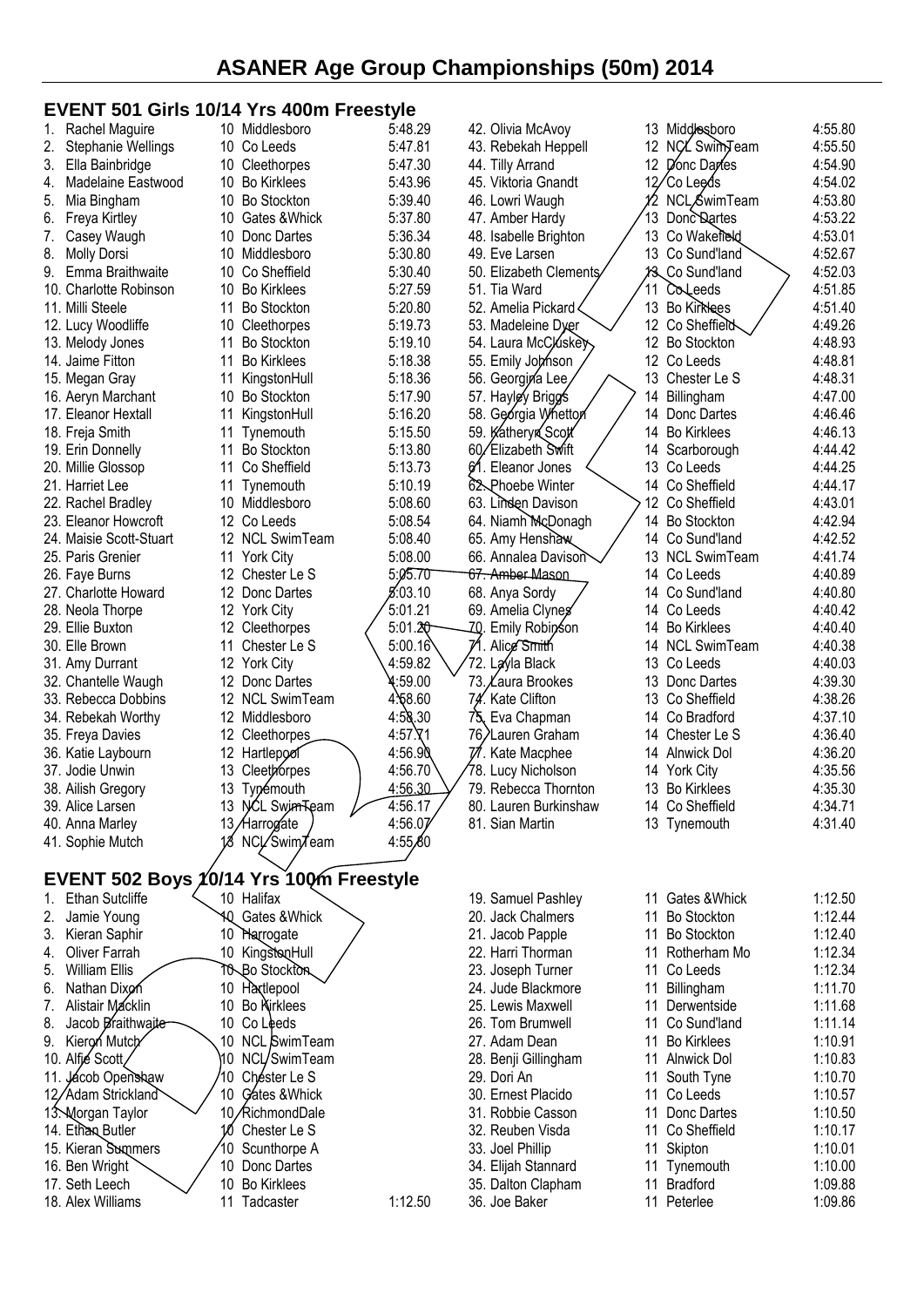| 37. Jason Robson                         | 11 York City                      | 1:09.60              | 65. Alexander Mason                          |          | 13 Chester Le S                | 1:03.75            |
|------------------------------------------|-----------------------------------|----------------------|----------------------------------------------|----------|--------------------------------|--------------------|
| 38. Aidan Brown                          | <b>Bo Stockton</b><br>11          | 1:09.00              | 66. James Field                              | 13       | Skipton                        | 1:03.71            |
| 39. William Morris                       | Tynemouth<br>11                   | 1:08.99              | 67. Samuel Russell                           | 13       | York City                      | 1:03.70            |
| 40. Joe Basdeo-Taylor                    | 11<br>KingstonHull                | 1:08.50              | 68. James Fewster                            | 12       | <b>Tynemouth</b>               | 1:03.55            |
| 41. Aaron Beckford                       | 12 Derwentside                    | 1:07.94              | 69. Shaheen Alghofari                        |          | 13/Co Leeds                    | 1:02.00            |
| 42. Oliver Wain                          | 12 Co Bradford                    | 1:07.87              | 70. Harry Devlin                             |          | Co Leeds                       | 1:01.88            |
| 43. Jake Lambert                         | 12 Co Leeds                       | 1:07.72              | 71. George Crawford                          | 13       | Middlesboro                    | 1:01.50            |
| 44. Oliver Duckworth                     | Cleethorpes<br>11                 | 1:07.64              | 72. Oliver Wallace                           | 12       | Chester Le <sub>S</sub>        | 1:00.98            |
| 45. Bradley Hurdiss                      | 12 Donc Dartes                    | 1:07.60              | 73. Jack McConnell                           |          | 14 NCL SwimTeam                | 1:00.91            |
| 46. Jack Anderson                        | 12 Rotherham Mo                   | 1:07.59              | 74. Henry Willis                             | 13       | Tynemouth                      | 1:00.90            |
| 47. Matthew Enright                      | 12 Co Leeds                       | 1:07.43              | 75. Samuel Chell                             | 14       | Billingham                     | 1:00.90            |
| 48. Jake Spark                           | 12 Middlesboro                    | 1:07.30              | 76. Jonathan Milner                          | 13       | Co Leeds                       | 1:00.65            |
| 49. Matthew Wilby                        | 12 Bo Kirklees                    | 1:06.95              | 77. Henry Hickson                            |          | 13 Loftus Dol                  | 1:00.55            |
| 50. Gregory Lugton                       | 12 Bo Barnsley                    | 1:06.93              | 78. Joseph Carter                            | 14       | Middlesboro                    | 1:00.53            |
| 51. Jack Robertson                       | 12 Stocksbridge                   | 1:06.68              | 79. Aaron Harrison<br>80. Matthew Liddle     | 14       | Co Leeds                       | 1:00.42            |
| 52. Finley O'Neill<br>53. Daniel Butler  | 12 Bo Kirklees<br>12 Chester Le S | 1:06.51<br>1:06.10   | 81. William Costello                         | 14       | 14 Bo Kirklees<br>KingstonHull | 1:00.30<br>1:00.07 |
| 54. Matthew Hunt                         | 12 Chester Le S                   | 1:05.95              | 82. Billy Hendry                             | 13       | Cleethorpes                    | 59.86              |
| 55. Alfie Kelly                          | 12 Tynemouth                      | 1:05.30              | 83. Dániel Mórley                            | 13       | Durham City                    | 59.63              |
| 56. Harvey Williamson                    | 12 Donc Dartes                    | 1:04.70              | 84/George Barber                             | 12       | Cleethorpes                    | 59.49              |
| 57. Samuel Loizou                        | 12 Bo Kirklees                    | 1:04.59              | 85. Thomas King                              | 14       | KingstonHull                   | 59.47              |
| 58. Nathan Cullen                        | 12 Bo Kirklees                    | 1:04.42              | 86 Benjamin Cantrill                         |          | 13 Scunthorpe A                | 59.40              |
| 59. Liam Birrell                         | 13 Co Leeds                       | 1:04.30              | 87. Jasob Butterfield                        | 13       | Co Leeds                       | 59.17              |
| 60. Thomas Carswell                      | 13 Tadcaster                      | 1:04.08              | 88. James Hook                               | 14       | Co Sheffield                   | 58.78              |
| 61. Dylan Pinnock                        | 13<br>South Tyne                  | 1:04.00              | 89. Ellis Simpkin                            |          | 14 Co Sheffield                | 58.08              |
| 62. Nicholas Pyle                        | <b>NCL SwimTeam</b><br>13         | 1:03.90              | 90. Thomas Flower                            |          | 14 RichmondDale                | 57.89              |
| 63. Lewis Collins                        | 13<br>KingstonHull                | 1:03.80              | 91. Myles Stirk                              | 14       | Co Bradford                    | 57.74              |
| 64. Oliver O'Halleron                    | 13<br>Gates & Whick               | 1⁄.03.77             | 92. Alex Lynn                                |          | 14 Scarborough                 | 56.90              |
|                                          |                                   |                      |                                              |          |                                |                    |
| EVENT 503 Girls 10/14 Yrs 100m Butterfly |                                   |                      |                                              |          |                                |                    |
| Charlotte Robinson<br>1.                 | 10 Bo Kirklees                    |                      | 33. Neola Thorpe                             |          | 12 York City                   | 1:16.30            |
| Rachel Bradley<br>2.                     | 10 Middlesboro                    |                      | 34. Anna Loughlin                            |          | 12 Durham City                 | 1:16.21            |
| 3.<br>Sadie Bryson                       | 10<br>Alnwick Dol                 |                      | 35. Holly Gwynne                             | 11       | Scunthorpe A                   | 1:15.89            |
| <b>Beth Gibbons</b><br>4.                | 10 York City                      |                      | 30.<br>Chantelle Waugh                       | 12       | Donc Dartes                    | 1:15.23            |
| 5.<br>Ella Bainbridge                    | 10<br>Cleethorpes                 |                      | ЗҲ.<br>Rebecca Clynes                        | 11       | Co Leeds                       | 1:14.99            |
| 6.<br>Abigail Jackson                    | 10 Rotherham Mo                   |                      | 38/Sophie Barker                             | 13       | Co Wakefield                   | 1:14.88            |
| Emma Braithwaite<br>7.                   | Co Sheffield<br>10                |                      | 39. Lucy Clarke                              | 13.      | Donc Dartes                    | 1:14.80            |
| 8.<br>Joanna Bingham                     | 10 Co Leeds                       |                      | 40. Alexandra Stringer                       |          | 13 KingstonHull                | 1:14.40            |
| Ella Fisher                              | 11<br>York City                   | 1:24.90              | 41. Tilly Arrand                             |          | 12 Donc Dartes                 | 1:14.40            |
| 10. Lauren Christmas                     | 11<br>Donc Dartes                 | 1:24.80              | 42. Olivia McAvoy                            |          | 13 Middlesboro                 | 1:14.39            |
| 11. Chloe Warburton                      | 11/Co Sheffield                   | 1:24.80              | 43. Zara Paniagua-Gutierre                   |          | 12 Co Leeds                    | 1:14.28            |
| 12. Milli Steele                         | Bo Stockton                       | 1:24 $80$            | 44. Madeleine Brandon                        |          | 13 Tynemouth                   | 1:14.25            |
| 13. Millie Glossop                       | Co <sup>Sheffield</sup>           | 4 <del>∶2</del> 4.40 | 45. Eden Warburton                           |          | 13 Bo Kirklees                 | 1:14.00            |
| 14. Jessica Richardson                   | 11<br>Bo Barnsley                 | 1:24.35              | 46. Kara Mayos                               | 12       | Donc Dartes                    | 1:13.99            |
| 15. Laura Cook                           | 11<br>Tynemouth                   | 1:24.10              | 47. Gillian Clarke                           | 12       | Donc Dartes                    | 1:13.62            |
| 16. Madelaine Hardingham                 | 11<br><b>NCL SwimTeam</b>         | 1:23.80              | 48. Sophie Murray                            | 14       | Derwentside                    | 1:13.40            |
| 17. Tiegan Sutton                        | 11<br><b>So Leeds</b>             | 1:23.50              | 49. Zoe Humphrey                             |          | 14 Co Leeds                    | 1:13.31            |
| 18. Faye Rogers                          | 11<br>Bo Stockton                 | 1:22.59              | 50. Rachel Taylor                            |          | 14 Co Sund'land                | 1:13.30            |
| 19. Ruby Palmer                          | Co Wakefield<br>11                | 1:22.31              | 51. Lauren Exley                             |          | 14 Co Sund'land                | 1:13.19            |
| 20. Melody Jone∕s                        | <b>Bo</b> Stockton<br>11          | 1:22.10              | 52. Emily Johnson                            |          | 12 Co Leeds                    | 1:13.11            |
| 21. Ella Cowan                           | 11<br>Co Leeds                    | 1:21.86              | 53. Katie Laybourn                           |          | 12 Hartlepool                  | 1:13.10            |
| 22. Akshima Ghosh                        | 11<br>Co Leeds                    | 1:21.86              | 54. Alice Smith                              |          | 14 NCL SwimTeam                | 1:13.09            |
| 23. Hannah Abbasi                        | 11<br>Co Leeds<br>11              | 1:21.06              | 55. Hattie Talbot                            | 11       | Cleethorpes                    | 1:12.91            |
| 24. Nicola Layfiéld                      | Derwentside                       | 1:20.30              | 56. Tia Ward                                 | 11       | Co Leeds                       | 1:12.79            |
| 25. Christa Wilson                       | RichmondDale<br>1                 | 1:19.57              | 57. Georgia Whetton                          | 14       | Donc Dartes                    | 1:11.99            |
| 26,∕Jessica Teale                        | 11<br>Có Leeds<br>11 Bo Kirklees  | 1:18.25              | 58. Abigail Fisher                           | 14       | <b>Bo Kirklees</b>             | 1:11.54<br>1:11.48 |
| 27. Rosie Hepworth<br>28. Erin Donnelly  | <b>Bo Stockton</b>                | 1:17.70<br>1:17.00   | 59. Elizabeth Clements<br>60. Chantel Madden | 13<br>14 | Co Sund'land<br>Co Leeds       | 1:11.40            |
| 29. Amy Durrant                          | 12.<br><b>York City</b>           | 1:16.95              | 61. Lauren Hanson                            | 14       | Skipton                        | 1:11.30            |
| 30. Eleanor Howscoft                     | 12 Co Leeds                       | 1:16.80              | 62. Georgina Lee                             | 13.      | Chester Le S                   | 1:11.30            |
| 31. Paris Grenier                        | 11<br><b>York City</b>            | 1:16.63              | 63. Amy Henshaw                              | 14       | Co Sund'land                   | 1:11.29            |
| 32. Elle Brown                           | Chester Le S<br>11                | 1:16.41              | 64. Sophie Brandon                           |          | 13 Tynemouth                   | 1:11.03            |
|                                          |                                   |                      |                                              |          |                                |                    |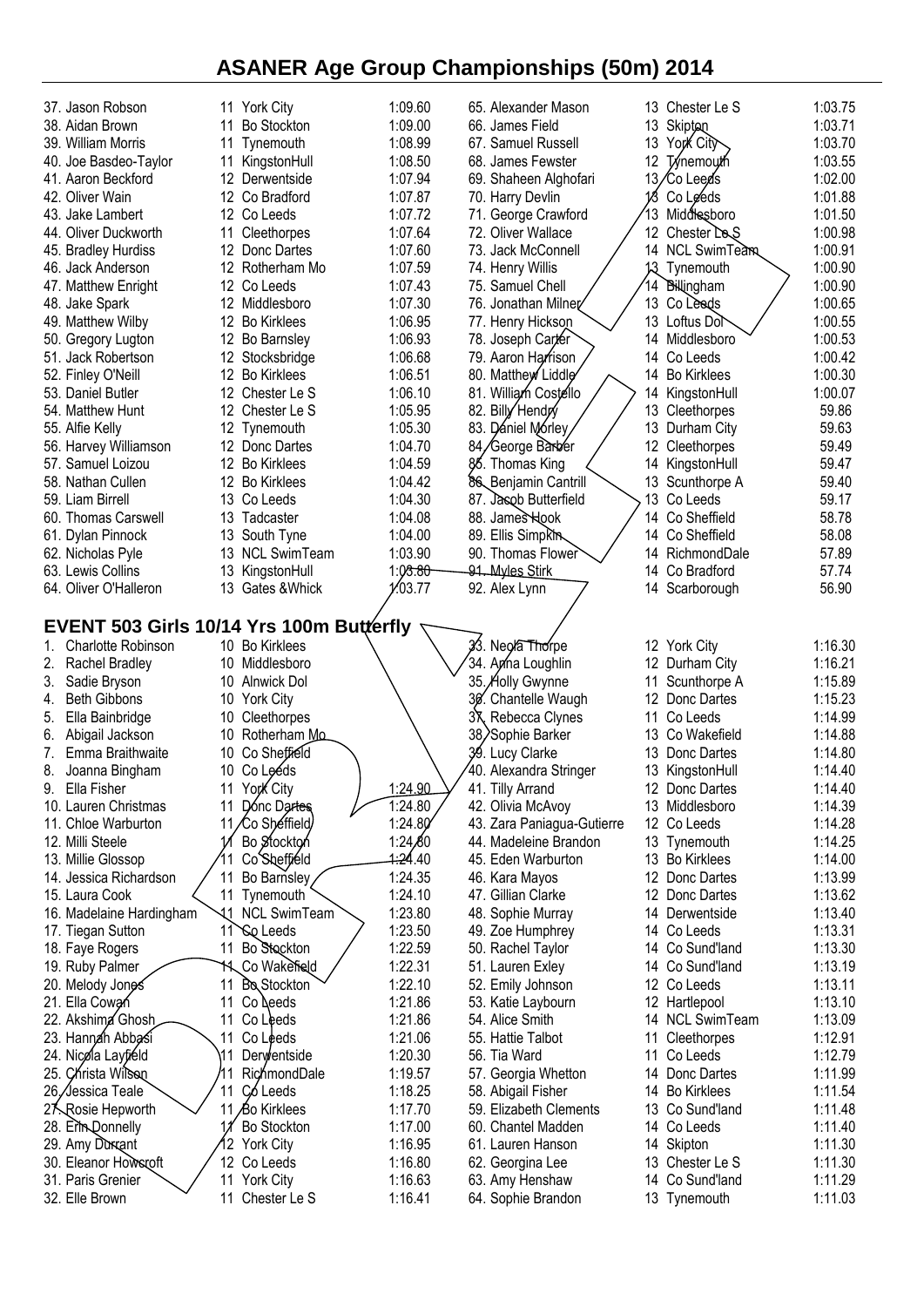| 65. Viktoria Gnandt         | 12 Co Leeds                              | 1:10.96             | 82. Katherine Brown        |     | 14 Sheffield C       | 1:09.10 |
|-----------------------------|------------------------------------------|---------------------|----------------------------|-----|----------------------|---------|
| 66. Rebekah Heppell         | 12 NCL SwimTeam                          | 1:10.91             | 83. Jane Brown             | 13  | <b>NCL SwimTeam</b>  | 1:09.00 |
| 67. Libby Turner            | 12 Bo Barnsley                           | 1:10.87             | 84. Layla Black            | 13  | Co Leeds             | 1:08.89 |
| 68. Dayna Towns             | 14 Rotherham Mo                          | 1:10.76             | 85. Lauren Roberts         | 13  | C <sub>6</sub> Leeds | 1:08.41 |
|                             |                                          | 1:10.64             |                            |     | 14/York City         | 1:08.22 |
| 69. Isabel Bunn             | 14 Co Leeds                              |                     | 86. Lucy Nicholson         |     |                      |         |
| 70. Devyn Leask             | 14 Co Wakefield                          | 1:10.58             | 87. Eva Chapman            | 14  | Co Brádford          | 1:08.20 |
| 71. Emily Large             | 13 NCL SwimTeam                          | 1:10.55             | 88. Laura Brookes          | 13  | <b>Dont</b> Qartes   | 1:07.99 |
| 72. Abbie Holyoake          | 13 Co Leeds                              | 1:10.37             | 89. Debbie Cocking         |     | 12 RotherhamMo       | 1:07.73 |
| 73. Ciara Schlosshan        | 12 Co Leeds                              | 1:10.18             | 90. Aimee Hawke            | 13  | <b>Bo Stockton</b>   | 1:07.71 |
| 74. Leah Crisp              | 12 Co Leeds                              | 1:09.91             | 91. Lauren Graham          | 14  | Chester Le S         | 1:07.54 |
| 75. Ellie Cummins           | 14 Gates & Whick                         | 1:09.77             | 92. Amy Bell               | 13  | Co Sheffield         | 1:07.23 |
| 76. Sophie Hobbah           | 12 Co Leeds                              | 1:09.70             | 93. Jodi Bunker            | 14  | Co Sund'land         | 1:07.21 |
| 77. Sian Martin             | 13 Tynemouth                             | 1:09.66             | 94. Katarina Bonner        |     | 14 York City         | 1:07.20 |
| 78. Anya Sordy              | 14 Co Sund'land                          | 1:09.33             | 95. Nina Holgujn           | 13  | RichmondDale         | 1:05.80 |
| 79. Emily Robinson          | 14 Bo Kirklees                           | 1:09.30             | 96. Lauren Hødgsory        | 14  | <b>NCL SwimTeam</b>  | 1:04.95 |
| 80. Rebecca Fisher          | 13 Co Leeds                              | 1:09.20             | 97. Amelia Clynes          |     | 14 Co Leeds          | 1:00.37 |
| 81. Lauren Gwynne           | 14 Scunthorpe A                          | 1:09.16             |                            |     |                      |         |
|                             |                                          |                     |                            |     |                      |         |
|                             |                                          |                     |                            |     |                      |         |
|                             | EVENT 504 Boys 10/14 Yrs 200m Backstroke |                     |                            |     |                      |         |
| <b>Edward Sharp</b><br>1.   | 10 Skipton                               | 3:06.90             | 44/Daniel Tompkins         |     | 12 Co Sheffield      | 2:43.07 |
| Adam Strickland<br>2.       | 10 Gates & Whick                         | 3:06.80             | 45. Finley O'Neill         |     | 12 Bo Kirklees       | 2:42.34 |
| Oliver Hall<br>3.           | 10 Middlesboro                           | 3:06.10             | 46. Samuel Wardle          |     | 12 Co Leeds          | 2:41.73 |
| Callum Willert<br>4.        | 10 South Holder                          | 3:05.90             | 47. Aaron Beckford         |     | 12 Derwentside       | 2:41.60 |
| Daniel Bailey<br>5.         | Donc Dartes<br>10                        | 3:05.24             | 48. Nathan Sullen          |     | 12 Bo Kirklees       | 2:41.57 |
| <b>Harold Cocking</b><br>6. | 10 Rotherham Mo                          | 3:04.23             | 49. James Fewster          |     | 12 Tynemouth         | 2:41.38 |
| Jacob Braithwaite<br>7.     | 10 Co Leeds                              | 3:03.25             | 50. Robbie Casson          | 11  | Donc Dartes          | 2:41.30 |
| 8.<br><b>William Ellis</b>  | <b>Bo Stockton</b><br>10                 | 3:02.73             | <del>51. Cade Da</del> rby | 11  | Middlesboro          | 2:40.40 |
| <b>Thomas Plant</b><br>9.   | 10 Harrogate                             | 2.02.63             | 52. Oliver Wallace         |     | 12 Chester Le S      | 2:38.51 |
| 10. Ethan Butler            | 10 Chester Le S                          | 3:01.85             | 53. Bradley Hurdiss        |     | 12 Donc Dartes       | 2:37.01 |
| 11. Morgan Taylor           | 10<br>RichmondDale                       | 3:01.56             | 54. Oliver Smith           | 13  | Durham City          | 2:37.00 |
| 12. Kieran Saphir           | 10<br>Harrogate                          | 2:58.85             | 55. Alfie Kelly            |     | 12 Tynemouth         | 2:36.09 |
| 13. Seth Leech              | 10<br><b>Bo Kirklees</b>                 | 2:56.25             | 56. Adam Wilson            |     | 12 Tynemouth         | 2:36.06 |
| 14. Jacob Papple            | <b>Bo Stockton</b><br>11                 | 2:55.90             | 57. Samuel Loizou          |     | 12 Bo Kirklees       | 2:35.51 |
| 15. Daniel Burrows          | Skipton<br>11                            | $2\frac{5}{5}5.76$  | 58. Mathew Jubb            | 13. | Donc Dartes          | 2:35.10 |
| 16. Kieron Mutch            | 10 NCL SwimTeam                          | 2:55.40             |                            | 13  | South Tyne           | 2:34.10 |
|                             |                                          | $2:55.\$ 32         | 59, Dylan Pinnock          | 14  | <b>NCL SwimTeam</b>  | 2:33.40 |
| 17. Joel Phillip            | Skipton<br>11                            |                     | 60/Nathan To               |     |                      |         |
| 18. Toby Caisley            | <b>NCL SwimTeam</b><br>11                | 2:55.30             | 61. Harvey Williamson      |     | 12 Donc Dartes       | 2:33.30 |
| 19. Jude Blackmore          | Billingham<br>11                         | 2:54.40             | 62. Jack Pears-Dorland     |     | 14 York City         | 2:33.30 |
| 20. Dori An                 | 11 South Tyne                            | 2:54.00             | 63. Thomas King            |     | 14 KingstonHull      | 2:32.80 |
| 21. Thomas Grierson         | Bo Kirklees<br>11                        | 2:53.40             | 64. Adam Alcock            |     | 14 KingstonHull      | 2:32.80 |
| 22. Declan Sequeira         | 11/Skipton                               | 2:53.30             | 65. Christian Ubanan       | 13  | <b>NCL SwimTeam</b>  | 2:32.78 |
| 23. Alexander Everson       | KingstonHull                             | 2:52,80             | 66. Jack Cassell           | 13  | Middlesboro          | 2:32.70 |
| 24. Ben Wright              | 10<br>Done Dartes                        | <del>2:5</del> 2.28 | 67. Adam Fletcher          | 14  | Bo Stockton          | 2:32.40 |
| 25. Tom Ward                | 11<br>Bo Stockton,                       | 2:51.70             | 68. Thomas Eastwood        | 13  | <b>Bo Kirklees</b>   | 2:32.31 |
| 26. Ernest Placido          | 11<br>Co Leeds                           | 2:51.48             | 69. Jordan Wearmouth       | 14  | KingstonHull         | 2:32.30 |
| 27. Mark Dormer             | 11<br><b>NCL SwimTeam</b>                | 2:50.90             | 70. Jordan Briggs          | 14  | Harrogate            | 2:32.30 |
| 28. Alfie Scott             | <b>NCL SwimTeam</b><br>10                | 2:50.78             | 71. Oswald Hood            | 14  | Donc Dartes          | 2:32.20 |
| 29. Adam Dean               | 11<br><b>Bo Rinklees</b>                 | 2:50.77             | 72. Kier Lillie            | 13  | <b>NCL SwimTeam</b>  | 2:32.10 |
| 30. Aidan Brown             | Bo Stockton<br>11.                       | 2:50.40             | 73. Charlie Brown          | 13  | Co Sheffield         | 2:31.74 |
| 31. Tom Brumwell            | Co Sund'land<br>11                       | 2:50.20             | 74. Samuel Chell           | 14  | Billingham           | 2:31.70 |
| 32. Joe Baker               | 11<br>Peterlee                           | 2:50.00             | 75. Jay Manners            | 14  | Co Sund'land         | 2:31.50 |
| 33. Oliver Duckworth        | 11<br>Cleethorpes                        | 2:48.59             | 76. Eliot Snowdon          |     | 14 Tynemouth         | 2:31.30 |
| 34. Olivey Bradley          | 11<br>Cleethorpes                        | 2:48.30             | 77. William Costello       | 14  | KingstonHull         | 2:31.00 |
| 35. Reµ⁄ben Vis⁄da          | 11<br>Co Sheffield                       | 2:47.51             | 78. Harrison Layden-Fritz  | 13  | <b>Bo Kirklees</b>   | 2:30.66 |
| 36. Adam Law                | 2<br>Bo Kirklees                         | 2:44.82             | 79. Alexander McNeill      | 14  | <b>Bo Stockton</b>   | 2:30.14 |
| ∕Joshua Mathias`<br>37,     | 12 <sup>°</sup><br><b>H</b> álifax       | 2:44.50             | 80. Henry Hickson          | 13  | Loftus Dol           | 2:29.73 |
| 38. Harry Souter            | 12 <sub>1</sub><br>∕Tadcaster            | 2:44.34             | 81. Edris Ramezanpour      | 14  | Alnwick Dol          | 2:29.70 |
| 39. Jake Spark              | Middlesboro                              | 2:43.90             |                            | 13  | Middlesboro          | 2:29.60 |
|                             | 2                                        | 2:43.44             | 82. George Crawford        |     |                      | 2:28.47 |
| 40. Thomas Jackson          | Co Leeds                                 |                     | 83. Adam Coote             | 14  | Halifax              |         |
| 41. Nathan Dixon            | 10 Hartlepool                            | 2:43.30             | 84. Harvey McGreavy-Gill   | 13  | Co Leeds             | 2:27.86 |
| 42. Daniel Butler           | Chester Le S<br>12                       | 2:43.25             | 85. Joshua Grange          | 14  | <b>Bo Stockton</b>   | 2:27.80 |
| 43. Gregory Lugton          | 12 Bo Barnsley                           | 2:43.10             | 86. Oliver O'Halleron      |     | 13 Gates & Whick     | 2:27.50 |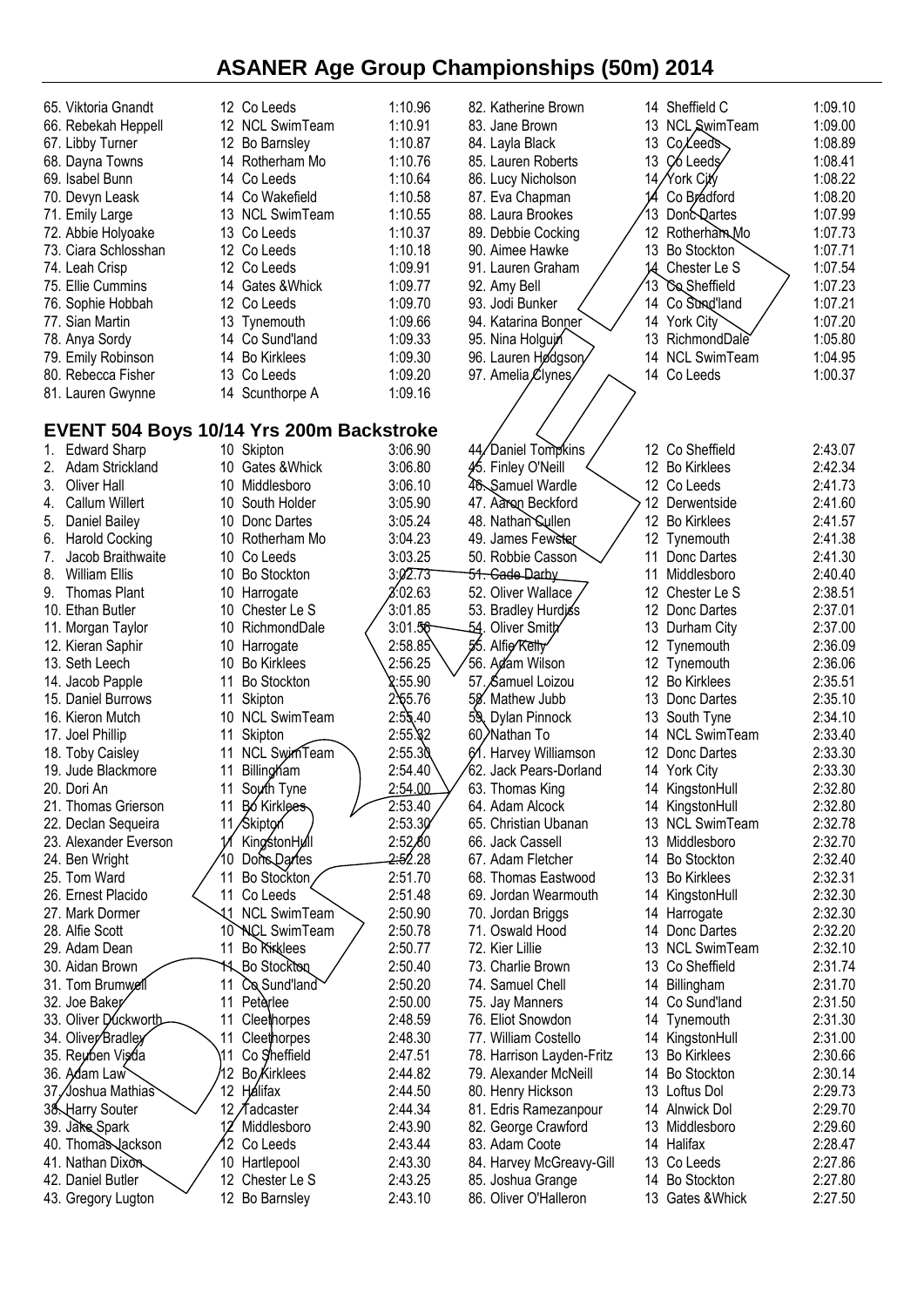| 87. Simon Kliment                                  |                 | 12 Donc Dartes     | 2:26.90             | 95. Eddisson Munoz            |     | 14 Co Wakefield    | 2:23.91 |
|----------------------------------------------------|-----------------|--------------------|---------------------|-------------------------------|-----|--------------------|---------|
| 88. Matthew Liddle                                 |                 | 14 Bo Kirklees     | 2:26.72             | 96. Joseph Martin             | 14  | Gates & Whick      | 2:23.80 |
| 89. Nicholas Pyle                                  |                 | 13 NCL SwimTeam    | 2:26.10             | 97. Euan Cowan                | 13  | Co Leeds           | 2:23.50 |
| 90. Jacob Butterfield                              |                 | 13 Co Leeds        | 2:25.90             | 98. Scott Jenkinson           | 14  | Middlesbøro        | 2:21.40 |
| 91. Joseph Pomfret                                 |                 | 14 Co Sund'land    | 2:25.66             | 99. Mark Beech                | 14. | ∕Donc Dártes       | 2:21.00 |
| 92. Nathan Wood                                    |                 | 14 Cleethorpes     | 2:24.89             | 100. Nathan Wells             |     | Cleethorpes        | 2:16.09 |
| 93. Daniel Morley                                  |                 | 13 Durham City     | 2:24.68             | 101. Elliot Clogg             | 14  | Co Sheffield       | 2:13.16 |
| 94. Thomas Flower                                  |                 | 14 RichmondDale    | 2:24.12             |                               |     |                    |         |
|                                                    |                 |                    |                     |                               |     |                    |         |
| <b>EVENT 505 Girls 10/14 Yrs 200m Breaststroke</b> |                 |                    |                     |                               |     |                    |         |
| Casey Waugh                                        |                 | 10 Donc Dartes     | 3:34.90             | 53. Anna Marley               |     | 13 Harrogate       | 3:05.18 |
| Narin Cowell<br>2.                                 |                 | 10 Donc Dartes     | 3:34.40             | 54. Sarah Reay                |     | 14 Middlesboro     | 3:05.10 |
| Faye McDonagh<br>3.                                |                 | 10 Bo Stockton     | 3:34.00             | 55. Emily Boyack-Short        |     | 12 Tynemouth       | 3:05.05 |
| <b>Eleanor Haines</b><br>4.                        |                 | 10 Bo Kirklees     | 3:33.70             | 56. Laura McCluskey           |     | 12 Bo Stockton     | 3:04.56 |
| 5. Hannah Wright                                   |                 | 10 Durham City     | 3:32.40             | 57. Natalya Sharp             | 13  | Co Sund'land       | 3:04.20 |
| 6. Abigail Miles                                   | 10              | Bo Barnsley        | 3:31.08             | 58. Zoe Hymphrey              | 14  | Co Leeds           | 3:04.10 |
| <b>Molly Dorsi</b><br>7.                           |                 | 10 Middlesboro     | 3:30.90             | 59. Rebekah Worthy            | 12  | Middlesboro        | 3:03.60 |
| 8.<br>Molly Green                                  |                 | 10 South Holder    | 3:29.20             | 60. Jessica Duff              | 12  | Tynemouth          | 3:03.50 |
| Libby Grayson<br>9.                                |                 | 10 Bo Kirklees     | 3:28.95             | 61. Louisa Cocksedge          |     | 14 Halifax         | 3:03.40 |
| 10. Hannah Brown                                   |                 | 10 Gates & Whick   | 3:28.16             | 62/Rebecca Dobbins            |     | 12 NCL SwimTeam    | 3:03.20 |
| 11. Mia Bingham                                    | 10              | <b>Bo Stockton</b> | 3:26.60             | 63. Emma Blaby                | 14  | Co Bradford        | 3:03.20 |
| 12. Martha Bradley                                 |                 | 10 Bo Kirklees     | 3:26.30             | 64. Victoria Donnelly         |     | 13 Tynemouth       | 3:03.10 |
| 13. Charlotte Robinson                             |                 | 10 Bo Kirklees     | 3:22.51             | 65. Emily Hirst               | 12  | <b>Bo Kirklees</b> | 3:02.78 |
| 14. Holly Fish                                     |                 | 10 Donc Dartes     | 3:22.20             | 66. Mara Peacock              |     | 14 NCL SwimTeam    | 3:02.60 |
| 15. Jenna Murdoch                                  | 11              | Co Leeds           | 3:21.25             | 67. Francesca Gray            |     | 13 NCL SwimTeam    | 3:02.47 |
| 16. Abigail Jackson                                |                 | 10 Rotherham Mo    | 3:21.13             | 68. Melissa Carter            |     | 14 Durham City     | 3:02.34 |
| 17. Harriet Lee                                    | 11              | Tynemouth          | 3:20.89             | <del>69. Paris G</del> renier |     | 11 York City       | 3:02.22 |
| 18. Zoe Price                                      | 11              | Gates & Whick      | 3:19.80             | 70. Caitlin Hill              | 14  | Sheffield C        | 3:02.14 |
| 19. Christa Wilson                                 | 11              | RichmondDale       | 3:19.60             | 71. Emilia Jones              | 12  | Darlington         | 3:02.00 |
| 20. Maisy Black                                    | 11              | Co Leeds           | 3:19.39             | -72. Lauren Han⁄son           |     | 14 Skipton         | 3:01.80 |
| 21. Stephanie Wellings                             |                 | 10 Co Leeds        | 3:19.21             | 73. Italia Minchella          |     | 14 NCL SwimTeam    | 3:01.75 |
| 22. Eloise Helm                                    | 11              | Co Sheffield       | 3:18.67             | 74. Lauren Gwynne             |     | 14 Scunthorpe A    | 3:01.75 |
| 23. Akshima Ghosh                                  | 11              | Co Leeds           | 8:18.60             | 75. Megan Jones               | 13. | South Hunsle       | 3:01.74 |
| 24. Niamh Page                                     | 11              | Tynemouth          | 3.48.11             | 70. Bethany-Star Cooper       | 14  | Gates & Whick      | 3:01.70 |
| 25. Ella Potts                                     | 11              | Co Leeds           | 3:17.66             | 7٦<br><b>Emily Wade</b>       |     | 13 Middlesboro     | 3:01.47 |
| 26. Molly Finley                                   |                 | 10 Gates & Whick   | 3:17.60             | 78/Macy Youngman              |     | 13 Gates & Whick   | 3:01.10 |
| 27. Ella Hampson                                   | 11              | Harrogate          | 3:17.26             | 79. Sophie Fenner             |     | 14 Peterlee        | 3:01.03 |
| 28. Madeleine Duffy                                |                 | 10 Tyned ale       | 3:16.70             | 80. Chloe Hardy               |     | 13 NCL SwimTeam    | 3:00.50 |
| 29. Sarah March                                    |                 | 11 Gates & Whick   | 3:16.47             | 81. Zara Paniagua-Gutierre    |     | 12 Co Leeds        | 3:00.50 |
| 30. Rebecca Saunders                               |                 | 10 Dérwentside     | 3:16.00             | 82. Laura Brookes             |     | 13 Donc Dartes     | 3:00.10 |
| 31. Madelaine Hardingham                           |                 | 11 ACL SwimTeam    | 3:14.69'            | 83. Mia Cunliffe              |     | 12 KingstonHull    | 3:00.00 |
| 32. Leah Martin                                    |                 | Tynemouth          | 3:14,68             | 84. Lucy Woodcock             |     | 13 Harrogate       | 2:59.98 |
| 33. Rachel Bradley                                 | 10              | Middlesboro        | <del>3:1</del> 4.32 | 85. Aimee Sowry               |     | 14 Co Leeds        | 2:59.70 |
| 34. Maia Hall                                      | 11              | Loftus Dol         | 3:13.10             | 86. Elise Furey               |     | 12 Bo Kirklees     | 2:59.43 |
| 35. Ella Cowan                                     | 11              | Co Leeds           | 3:12.31             | 87. Amber Hardy               |     | 13 Donc Dartes     | 2:59.40 |
| 36. Ellie Grainger                                 | 12              | Darlington         | 3:11.90             | 88. Abbie Holyoake            |     | 13 Co Leeds        | 2:59.40 |
| 37. Aeryn Marchant                                 |                 | 10 Bo Stockton     | 3:11.77             | 89. Dayna Towns               |     | 14 Rotherham Mo    | 2:59.39 |
| 38. Emily Coverdale                                |                 | 12 NCL SwimTeam    | 3:11.70             | 90. Eve Larsen                |     | 13 Co Sund'land    | 2:59.20 |
| 39. Chantelle Waugh                                |                 | 12 Donc Dartes     | 3:11.30             | 91. Charlotte Gibbs           | 11  | Co Leeds           | 2:59.20 |
| 40. Kenyon Kelleft                                 | 12              | Rotherham Mo       | 3:11.26             | 92. Ceri Thorman              | 14  | Rotherham Mo       | 2:59.04 |
| 41. Evie Lees                                      | 12              | KingstonHull       | 3:10.50             | 93. Caitlin Chadwick          |     | 13 Tynemouth       | 2:58.60 |
| 42. Taylor Leck                                    | 12              | Gates & Whick      | 3:10.40             | 94. Emily Kemp                |     | 13 Co Sheffield    | 2:57.90 |
| 43. Kara Mayos                                     | 12 <sup>°</sup> | Dong Dartes        | 3:09.60             | 95. Jade Adams                |     | 12 Co Leeds        | 2:57.35 |
| 44. Amy Corcoran                                   | 12.             | York/City          | 3:08.93             | 96. Kezia Dowsett             |     | 14 Durham City     | 2:56.70 |
| 45. Maisie Scott-Stuart                            | 2               | NCL SwimTeam       | 3:07.80             | 97. Debbie Cocking            |     | 12 Rotherham Mo    | 2:56.60 |
| 46, Rae Shute                                      | 12              | <b>Bo</b> Kirklees | 3:06.98             | 98. Megan Bannon              |     | 14 Co Leeds        | 2:56.53 |
| 47 Robyn Dickinson                                 | 11              | Middlesboro        | 3:06.50             | 99. Katarina Bonner           |     | 14 York City       | 2:56.30 |
| 48. Neve Mason                                     |                 | Wear Valley        | 3:06.10             | 100. Nicola McConnell         |     | 13 Chester Le S    | 2:55.80 |
| 49. Gillian Clarke                                 | 12.             | Donc Dartes        | 3:05.80             | 101. Jodi Bunker              |     | 14 Co Sund'land    | 2:55.38 |
| 50. Tia Ward                                       |                 | 11 Co Leeds        | 3:05.48             | 102. Eleanor Howcroft         |     | 12 Co Leeds        | 2:54.85 |
| 51. Sophie Haran                                   |                 | 13 Co Bradford     | 3:05.30             | 103. Libby Turner             |     | 12 Bo Barnsley     | 2:54.75 |
| 52. Hannah Pearce                                  |                 | 14 Bo Kirklees     | 3:05.20             | 104. Abigail Fisher           |     | 14 Bo Kirklees     | 2:54.54 |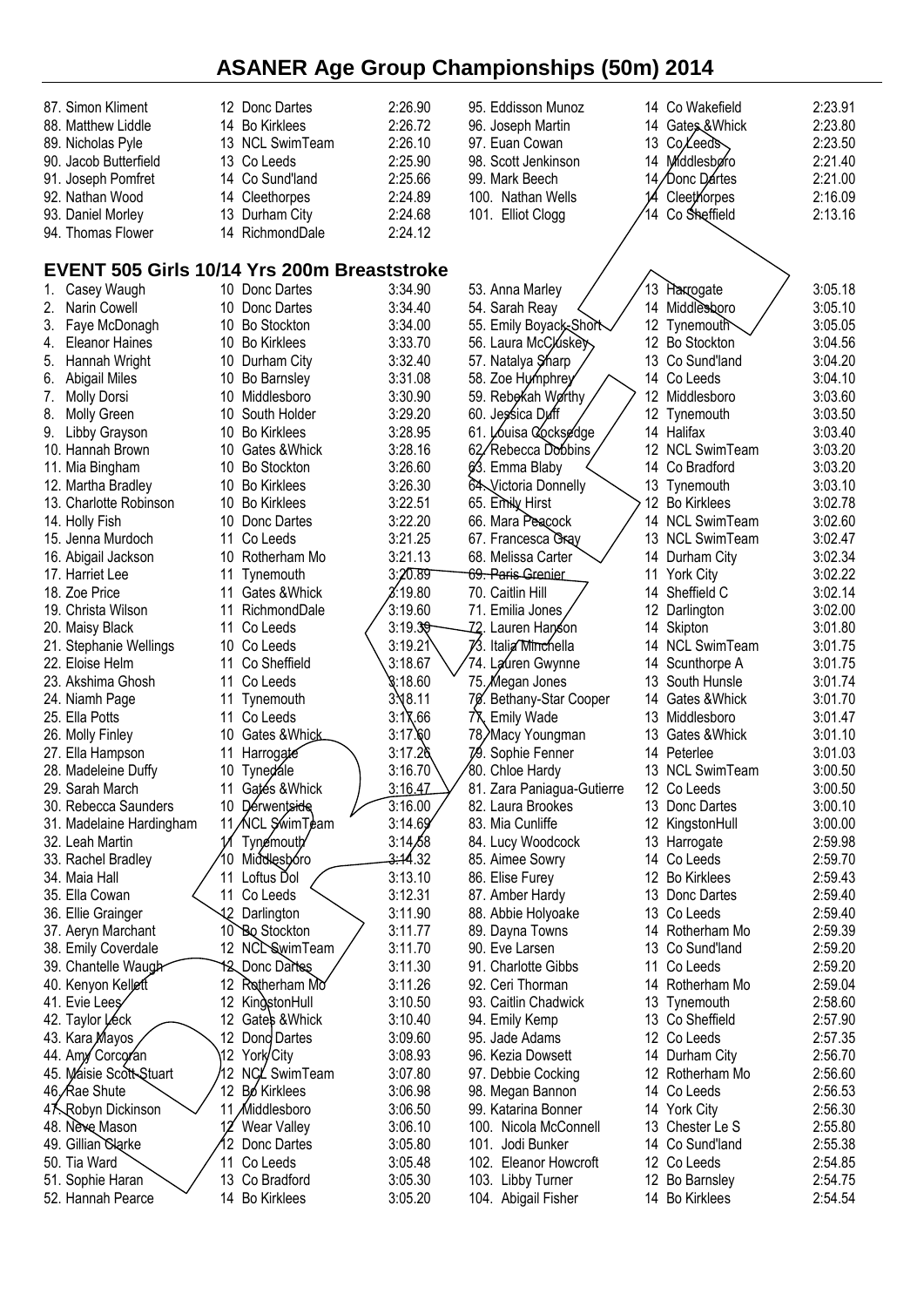| 105. Ellie Phillip<br>106. Alexandra Stringer<br>107. Kate Macphee<br>108. Chantel Madden<br>109. Aimee Hawke<br>110. Linden Davison<br>111. Abigail Jack<br>112. Annalea Davison | 14 Skipton<br>13 KingstonHull<br>14 Alnwick Dol<br>14 Co Leeds<br>13 Bo Stockton<br>12 Co Sheffield<br>14 Co Leeds<br>13 NCL SwimTeam | 2:53.35<br>2:53.24<br>2:51.60<br>2:51.52<br>2:51.00<br>2:50.50<br>2:49.00<br>2:48.53 | 113. Shauna Johnson<br>114. Phoebe Winter<br>115. Rachel Taylor<br>116. Niamh McDonagh<br>117. Keelan Fitton<br>118. Amber Mason<br>119. Amy Bell | 14<br>14<br>14<br>13 | 13 Derwentside<br>14 Co Sheffield<br>Co,Sund land<br>Bó Stocktón<br>13/Bo Kirklées<br>Co Leeds<br>Co Sheffield | 2:47.38<br>2:47.00<br>2:45.97<br>2:45.80<br>2:44.43<br>2:43.44<br>2:36.64 |
|-----------------------------------------------------------------------------------------------------------------------------------------------------------------------------------|---------------------------------------------------------------------------------------------------------------------------------------|--------------------------------------------------------------------------------------|---------------------------------------------------------------------------------------------------------------------------------------------------|----------------------|----------------------------------------------------------------------------------------------------------------|---------------------------------------------------------------------------|
| <b>EVENT 506 Boys 10/14 Yrs 200m IM</b>                                                                                                                                           |                                                                                                                                       |                                                                                      |                                                                                                                                                   |                      |                                                                                                                |                                                                           |
| Alistair Macklin<br>1.                                                                                                                                                            | 10 Bo Kirklees                                                                                                                        | 3:10.00                                                                              | 41. Harrison Layden-Fritz                                                                                                                         |                      | 13 Bo <b>Kirklees</b>                                                                                          | 2:37.41                                                                   |
| 2.<br>Jacob Braithwaite<br>3.<br><b>Harold Cocking</b>                                                                                                                            | 10 Co Leeds<br>10 Rotherham Mo                                                                                                        | 3:08.81<br>3:08.69                                                                   | 42. Christian Ubanan<br>43. Dylan Pinnock                                                                                                         |                      | 13 NCL SwimTeam<br>13 South Tyne                                                                               | 2:36.62<br>2:35.60                                                        |
| William Ellis<br>4.                                                                                                                                                               | <b>Bo Stockton</b><br>10                                                                                                              | 3:08.40                                                                              | 44. Mykhaylo Rózenfeld                                                                                                                            | $12 \,$              | Co Sheffield                                                                                                   | 2:35.56                                                                   |
| 5.<br>Oliver Hall                                                                                                                                                                 | Middlesboro<br>10                                                                                                                     | 3:08.31                                                                              | 45. Jonathary Milner                                                                                                                              | 13                   | Co Leeds                                                                                                       | 2:35.50                                                                   |
| 6.<br>Alfie Scott                                                                                                                                                                 | <b>NCL SwimTeam</b><br>10                                                                                                             | 3:06.10                                                                              | 46. Nicholas Pyle                                                                                                                                 | 13                   | <b>NCL SwimTeam</b>                                                                                            | 2:35.23                                                                   |
| Seth Leech<br>7.                                                                                                                                                                  | <b>Bo Kirklees</b><br>10                                                                                                              | 3:03.14                                                                              | 47. Simon Kliment                                                                                                                                 | 12                   | Donc Dartes                                                                                                    | 2:35.16                                                                   |
| 8.<br>Morgan Taylor                                                                                                                                                               | RichmondDale<br>10                                                                                                                    | 3:02.27                                                                              | 48. Jakob Cross                                                                                                                                   |                      | 13 Alnwick Dol                                                                                                 | 2:35.10                                                                   |
| 9.<br>Ben Wright<br>10. Nathan Dixon                                                                                                                                              | Donc Dartes<br>10<br>10<br>Hartlepool                                                                                                 | 3:01.90<br>2:59.00                                                                   | 49. Samuel Loizou<br>50/Harvey McGreavy-Gill                                                                                                      | 12<br>13             | <b>Bo Kirklees</b><br>Co Leeds                                                                                 | 2:34.34<br>2:34.06                                                        |
| 11. Jacob Openshaw                                                                                                                                                                | Chester Le S<br>10                                                                                                                    | 2:58.14                                                                              | Oliver O'Halleron<br>51                                                                                                                           | 13                   | Gates &Whick                                                                                                   | 2:33.04                                                                   |
| 12. Benjamin Waugh                                                                                                                                                                | <b>NCL SwimTeam</b><br>11                                                                                                             | 2:54.90                                                                              | 52. Liam Birrell                                                                                                                                  |                      | 13 Co Leeds                                                                                                    | 2:32.60                                                                   |
| 13. Oliver Bradley                                                                                                                                                                | 11<br>Cleethorpes                                                                                                                     | 2:54.90                                                                              | 53. George Barber                                                                                                                                 | 12                   | Cleethorpes                                                                                                    | 2:32.53                                                                   |
| 14. Jack Maskill                                                                                                                                                                  | 11<br>Co Leeds                                                                                                                        | 2:54.80                                                                              | 54. Joshua Grange                                                                                                                                 | 14                   | <b>Bo Stockton</b>                                                                                             | 2:31.40                                                                   |
| 15. Kieran Summers                                                                                                                                                                | 10<br>Scunthorpe A                                                                                                                    | 2:54.41                                                                              | 55. George Crawford                                                                                                                               | 13                   | Middlesboro                                                                                                    | 2:31.20                                                                   |
| 16. Ethan Butler<br>17. Tom Brumwell                                                                                                                                              | 10<br>Chester Le S<br>Co Sund'land<br>11                                                                                              | 2:53.53<br>2:53.18                                                                   | 56. Joseph Martin<br><del>57. Joseph Pomfret</del>                                                                                                | 14<br>14             | Gates & Whick<br>Co Sund'land                                                                                  | 2:30.61<br>2:30.50                                                        |
| 18. Adam Dean                                                                                                                                                                     | <b>Bo Kirklees</b><br>11                                                                                                              | :53.14                                                                               | 58. Benjamin Cantril                                                                                                                              |                      | 13 Scunthorpe A                                                                                                | 2:30.36                                                                   |
| 19. Kieron Mutch                                                                                                                                                                  | 10 NCL SwimTeam                                                                                                                       | 2:53.01                                                                              | 59. Samuel Russell                                                                                                                                |                      | 13 York City                                                                                                   | 2:29.82                                                                   |
| 20. Jason Robson                                                                                                                                                                  | 11 York City                                                                                                                          | 2:52.32                                                                              | -60. Scott Jenkin⁄son                                                                                                                             |                      | 14 Middlesboro                                                                                                 | 2:29.80                                                                   |
| 21. Ernest Placido                                                                                                                                                                | 11<br>Co Leeds                                                                                                                        | 2:52.26                                                                              | 61. Joseph Carter                                                                                                                                 |                      | 14 Middlesboro                                                                                                 | 2:29.45                                                                   |
| 22. Joel Phillip                                                                                                                                                                  | Skipton<br>11                                                                                                                         | 2:50.60                                                                              | 62. Joé Stott                                                                                                                                     | 14                   | Co Leeds                                                                                                       | 2:29.44                                                                   |
| 23. Aidan Brown                                                                                                                                                                   | <b>Bo Stockton</b><br>11                                                                                                              | 2:50.60                                                                              | 63. Thomas King                                                                                                                                   | 14                   | KingstonHull                                                                                                   | 2:28.90                                                                   |
| 24. Dalton Clapham<br>25. Cade Darby                                                                                                                                              | <b>Bradford</b><br>11<br>Middlesboro<br>11                                                                                            | 2.48.21<br>2:47.00                                                                   | 64. Shaheen Alghofari<br>65. Andrew Raine                                                                                                         | 14                   | 13 Co Leeds<br>Halifax                                                                                         | 2:28.90<br>2:28.60                                                        |
| 26. Nathan Strauss                                                                                                                                                                | 12<br>Co Leeds                                                                                                                        | 2:45.94                                                                              | 66/Aaron Harrison                                                                                                                                 | 14                   | Co Leeds                                                                                                       | 2:28.34                                                                   |
| 27. Adam Williams                                                                                                                                                                 | 12<br>Middlesboro                                                                                                                     | 2:45.40                                                                              | 67. Eliot Snowdon                                                                                                                                 | 14                   | Tynemouth                                                                                                      | 2:28.20                                                                   |
| 28. Matthew Enright                                                                                                                                                               | 12 Co Leéds                                                                                                                           | 2:45.29                                                                              | 68. Thomas Flower                                                                                                                                 |                      | 14 RichmondDale                                                                                                | 2:28.09                                                                   |
| 29. Matthew Wilby                                                                                                                                                                 | 12 Bo Kirklees                                                                                                                        | 2:44.47                                                                              | 69. Daniel Morley                                                                                                                                 |                      | 13 Durham City                                                                                                 | 2:27.44                                                                   |
| 30. Thomas Jackson                                                                                                                                                                | 12 Co Leeds                                                                                                                           | 2:43.99                                                                              | 70. Jack To                                                                                                                                       |                      | 14 Co Sheffield                                                                                                | 2:27.08                                                                   |
| 31. Harvey Williamson                                                                                                                                                             | 12 Donc Dartes                                                                                                                        | 2:43.20                                                                              | 71. James Hook                                                                                                                                    |                      | 14 Co Sheffield                                                                                                | 2:26.40                                                                   |
| 32. Daniel Butler<br>33. Adam Wilson                                                                                                                                              | Chester Le/S                                                                                                                          | 2:42,64<br><del>2:4</del> 2.40                                                       | 72. Billy Hendry<br>73. Oswald Hood                                                                                                               |                      | 13 Cleethorpes<br>14 Donc Dartes                                                                               | 2:26.08<br>2:26.00                                                        |
| 34. Bradley Hurdiss                                                                                                                                                               | Tynemouth<br>12 Donc Dartes                                                                                                           | 2:40.76                                                                              | 74. Euan Cowan                                                                                                                                    |                      | 13 Co Leeds                                                                                                    | 2:25.73                                                                   |
| 35. Samuel Wardle                                                                                                                                                                 | 12 Co Leeds                                                                                                                           | 2:39.85                                                                              | 75. Eddisson Munoz                                                                                                                                |                      | 14 Co Wakefield                                                                                                | 2:23.70                                                                   |
| 36. Jake Lambert                                                                                                                                                                  | 42 Co Leeds                                                                                                                           | 2:39.73                                                                              | 76. Alex Lynn                                                                                                                                     |                      | 14 Scarborough                                                                                                 | 2:23.64                                                                   |
| 37. Joe Basdeo-Taylor                                                                                                                                                             | 11 KingstonHull                                                                                                                       | 2:39.50                                                                              | 77. Jacob Butterfield                                                                                                                             |                      | 13 Co Leeds                                                                                                    | 2:23.56                                                                   |
| 38. Nathan Cullen                                                                                                                                                                 | 12 Bo Kinklees                                                                                                                        | 2:38.86                                                                              | 78. Harry Devlin                                                                                                                                  |                      | 13 Co Leeds                                                                                                    | 2:22.64                                                                   |
| 39. Oliver Wallace                                                                                                                                                                | 12 Chester De S                                                                                                                       | 2:38.80                                                                              | 79. Nathan Wells                                                                                                                                  |                      | 14 Cleethorpes                                                                                                 | 2:22.00                                                                   |
| 40. Alexander Armstrong                                                                                                                                                           | 13 NGL SwimTeam                                                                                                                       | 2:38.00                                                                              | 80. Elliot Clogg                                                                                                                                  |                      | 14 Co Sheffield                                                                                                | 2:18.27                                                                   |
| EVENT/507 Girls 11/14 Yrs 400m Medley Team                                                                                                                                        |                                                                                                                                       |                                                                                      |                                                                                                                                                   |                      |                                                                                                                |                                                                           |
| Chester-Le-Street A<br>1.                                                                                                                                                         | Chester Le S                                                                                                                          |                                                                                      | 10. Borough of Kirklees B                                                                                                                         |                      | <b>Bo Kirklees</b>                                                                                             | 4:55.00                                                                   |
| Chester-Le-Street B<br>2.                                                                                                                                                         | Chester Le S                                                                                                                          |                                                                                      | 11. Newcastle Swim A                                                                                                                              |                      | <b>NCL SwimTeam</b>                                                                                            | 4:55.00                                                                   |
| 3.<br>York City                                                                                                                                                                   | York City                                                                                                                             |                                                                                      | 12. Skipton Swimming Club                                                                                                                         |                      | Skipton                                                                                                        | 4:54.00                                                                   |
| City of Sheffield Swim<br>4.                                                                                                                                                      | C <sub>6</sub> Sheffield                                                                                                              |                                                                                      | 13. City of Sunderland B                                                                                                                          |                      | Co Sund'land                                                                                                   | 4:53.86                                                                   |
| Cleethorpes & Dist<br>5.                                                                                                                                                          | Cleethorpes                                                                                                                           |                                                                                      | 14. Borough of Kirklees A                                                                                                                         |                      | <b>Bo Kirklees</b>                                                                                             | 4:45.00                                                                   |
| 6.<br>Donsaster Dartes SC<br>Kingston Upon Hull                                                                                                                                   | Donc Dartes<br>KingstonHull                                                                                                           |                                                                                      | 15. City of Leeds B<br>16. City of Sunderland A                                                                                                   |                      | Co Leeds<br>Co Sund'land                                                                                       | 4:41.89<br>4:40.24                                                        |
| Newcastle Swim C<br>8.                                                                                                                                                            | <b>NCL SwimTeam</b>                                                                                                                   | 5:12.00                                                                              | 17. Tynemouth                                                                                                                                     |                      | Tynemouth                                                                                                      | 4:38.50                                                                   |
| Newcastle Swim B<br>9.                                                                                                                                                            | <b>NCL SwimTeam</b>                                                                                                                   | 5:05.00                                                                              | 18. City of Leeds A                                                                                                                               |                      | Co Leeds                                                                                                       | 4:28.60                                                                   |
|                                                                                                                                                                                   |                                                                                                                                       |                                                                                      |                                                                                                                                                   |                      |                                                                                                                |                                                                           |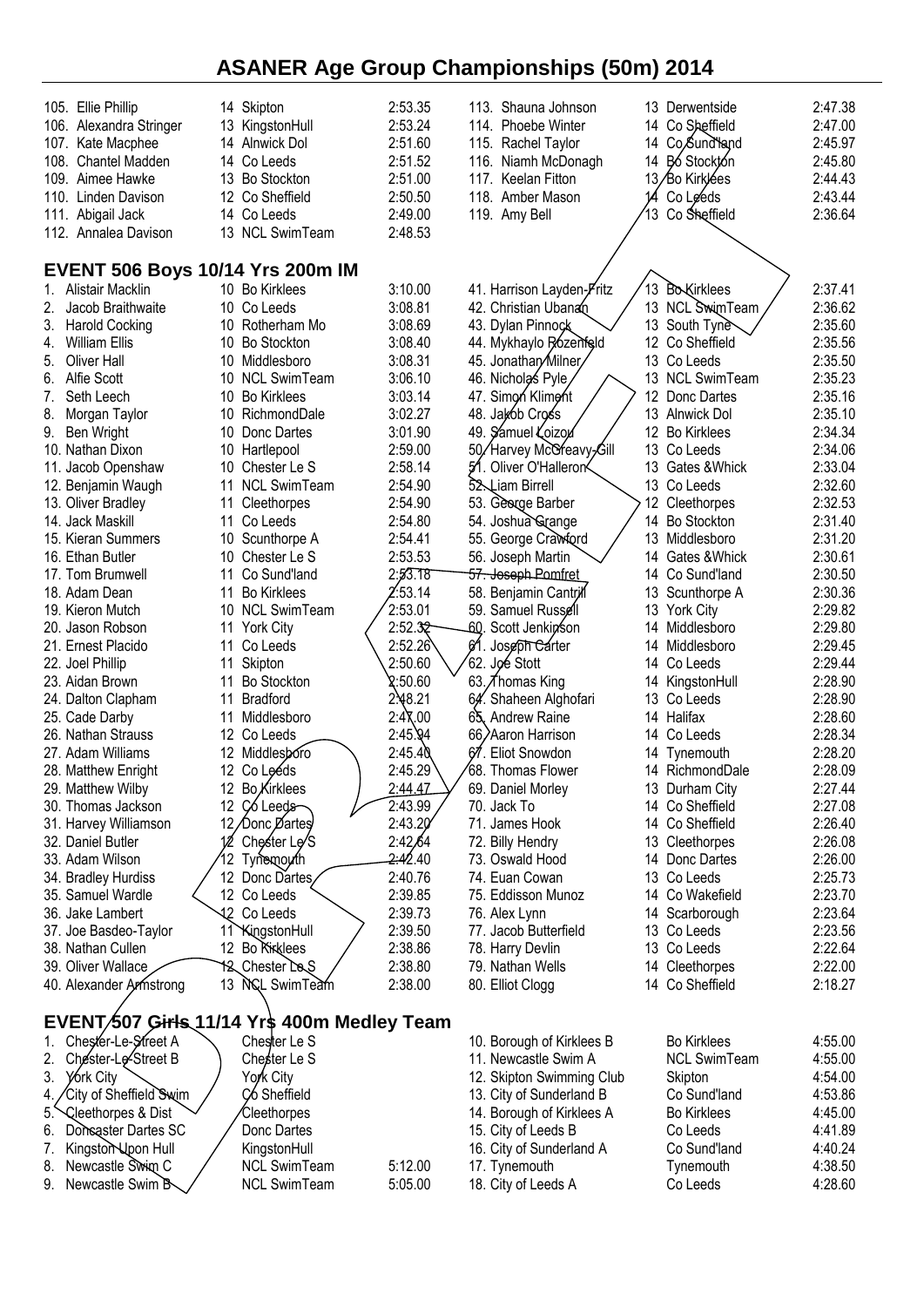**EVENT 601 FINAL OF EVENT 501 Girls 11 Yrs 400m Freestyle EVENT 602 FINAL OF EVENT 501 Girls 12 Yrs 400m Freestyle EVENT 603 FINAL OF EVENT 501 Girls 13 Yrs 400m Freestyle EVENT 604 FINAL OF EVENT 501 Girls 14 Yrs 400m Freestyle EVENT 605 FINAL OF EVENT 502 Boys 11 Yrs 100m Freestyle EVENT 606 FINAL OF EVENT 502 Boys 12 Yrs 100m Freestyle EVENT 607 FINAL OF EVENT 502 Boys 13 Yrs 100m Freestyle EVENT 608 FINAL OF EVENT 502 Boys 14 Yrs 100m Freestyle** EVENT 609 FINAL OF EVENT 503 Girls 11 Yrs 100m **Butterfly EVENT 610 FINAL OF EVENT 503 Girls 12 Yrs 100m Butterfly EVENT 611 FINAL OF EVENT 503 Girls 13 Yrs 100m Butterfly EVENT 612 FINAL OF EVENT 503 Girls 14 Yrs 100m Butterfly EVENT 613 FINAL OF EVENT 504 Boys 11 Yrs 200m Backstroke EVENT 614 FINAL OF EVENT 504 Boys 12 Yrs 200m Backstroke EVENT 615 FINAL OF EVENT 504 Boys 13 Yrs 200m Backstroke EVENT 616 FINAL OF EVENT 504 Boys 14 Yrs 200m Backstroke EVENT 617 FINAL OF EVENT 505 Girls 11 Yrs 200m Breaststroke EVENT 618 FINAL OF EVENT 505 Girls 12 Yrs 200m Breaststroke EVENT 619 FINAL OF EVENT 505 Girls 13 Yrs 200m Breaststroke EVENT 620 FINAL OF EVENT 505 Girls 14 Yrs 200m Breaststroke EVENT 621 FINAL OF EVENT 506 Boys 11 Yrs 200m IM EVENT 622 FINAL OF EVENT 506 Boys 12 Yrs 200m IM EVENT 623 FINAL OF EVENT 506 Boys 13 Yrs 200m IM EVENT 624 FINAL OF EVENT 506 Boys 14 Yrs 200m IM**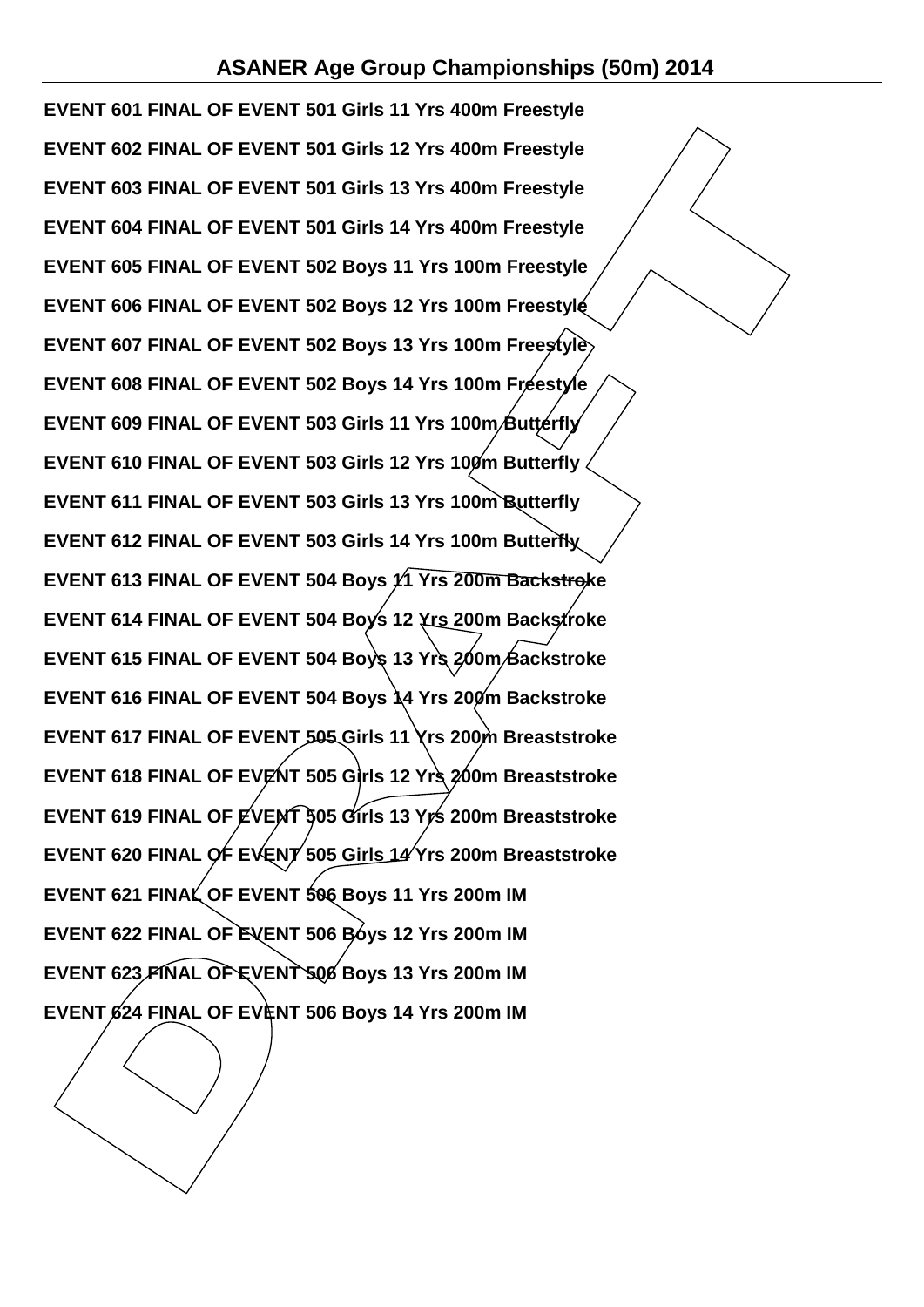### **EVENT 701 Boys 10/14 Yrs 400m Freestyle**

| 1. | Oliver Hall                              |                 | $1911 - 119 - 199111 - 1999$<br>10 Middlesboro | 5:54.26            | 36. Kier Lillie                       |    | 13 NCL SwimTeam                | 4:48.40            |
|----|------------------------------------------|-----------------|------------------------------------------------|--------------------|---------------------------------------|----|--------------------------------|--------------------|
| 2. | Luis Dimelow                             |                 | 10 Co Sheffield                                | 5:53.04            | 37. Harvey Williamson                 |    | 12 Donc Dartes                 | 4:46.00            |
|    |                                          |                 |                                                |                    |                                       |    |                                |                    |
| 3. | Alfie Scott                              |                 | 10 NCL SwimTeam                                | 5:52.20            | 38. Jake Sykes                        | 14 | Co Leeds                       | 4:45.90            |
| 4. | Kieran Saphir                            |                 | 10 Harrogate                                   | 5:47.70            | 39. Joseph Martin                     | 14 | ∕Gates <i>%</i> Whick          | 4:45.64            |
| 5. | Alistair Macklin                         |                 | 10 Bo Kirklees                                 | 5:43.08            | 40. Jack Woodcock                     |    | KingsfonHull                   | 4:45.17            |
| 6. | Seth Leech                               |                 | 10 Bo Kirklees                                 | 5:37.70            | 41. Jack Pears-Dorland                | 14 | York City                      | 4:44.70            |
| 7. | Ben Wright                               | 10              | Donc Dartes                                    | 5:25.52            | 42. Thomas King                       | 14 | KingstonHull                   | 4:44.65            |
| 8. | Nathan Dixon                             |                 | 10 Hartlepool                                  | 5:24.60            | 43. Iain Rennie                       | 14 | Alnwick Dol                    | 4:44.58            |
| 9. | Ethan Butler                             | 10              | Chester Le S                                   | 5:21.86            | 44. Simon Kliment                     | 12 | Donc Dartes                    | 4:44.10            |
|    | 10. Joe Baker                            |                 | 11 Peterlee                                    | 5:19.10            | 45. Edris Ramezanpoxir                | 14 | <b>Alnwick Dol</b>             | 4:43.87            |
|    | 11. Kieron Mutch                         |                 | 10 NCL SwimTeam                                | 5:17.10            | 46. Joshua Grange                     | 14 | Bo Stockton                    | 4:43.54            |
|    | 12. Aidan Brown                          | 11              | <b>Bo Stockton</b>                             | 5:16.90            | 47. Oliver Wallace                    |    | 12 Chester Le <sub>S</sub>     | 4:42.89            |
|    | 13. Joseph Turner                        | 11              | Co Leeds                                       | 5:15.80            | 48. Jack McConnel                     | 14 | NCL SwimTeam                   | 4:42.20            |
|    | 14. James Davison                        | 11              | Chester Le S                                   | 5:15.03            | 49. Daniel Morley                     | 13 | Durham City                    | 4:42.04            |
|    | 15. Oliver Duckworth                     |                 | 11 Cleethorpes                                 | 5:10.43            | 50. Oliver O/Halleron                 | 13 | Gates & Whick                  | 4:41.10            |
|    |                                          | 11              | <b>Bradford</b>                                |                    |                                       |    |                                |                    |
|    | 16. Dalton Clapham                       |                 |                                                | 5:09.65            | 51. Jake Smith                        | 14 | <b>Bo Kirklees</b>             | 4:40.58            |
|    | 17. Joe Basdeo-Taylor                    | 11              | KingstonHull                                   | 5:08.30            | 52. George Barber                     | 12 | Cleethorpes                    | 4:40.50            |
|    | 18. Adam Law                             |                 | 12 Bo Kirklees                                 | 5:06.57            | 53. Samuel Chell                      | 14 | Billingham                     | 4:40.50            |
|    | 19. Gregory Lugton                       |                 | 12 Bo Barnsley                                 | 5:06.19            | 54. Øylan Pinnock                     |    | 13 South Tyne                  | 4:40.30            |
|    | 20. Kieran Summers                       |                 | 10 Scunthorpe A                                | 5:06.00            | 55. Aaron Harrison                    | 14 | Co Leeds                       | 4:39.76            |
|    | 21. Joseph Robins                        |                 | 12 Co Sund'land                                | 5:05.00            | <b>§6. Jakob Cross</b>                | 13 | <b>Alnwick Dol</b>             | 4:39.40            |
|    | 22. Thomas Jackson                       |                 | 12 Co Leeds                                    | 5:04.42            | 57. Mark Beech                        |    | 14 Donc Dartes                 | 4:38.95            |
|    | 23. Adam Dean                            | 11              | <b>Bo Kirklees</b>                             | 5:04.30            | 58. Matthew Liddle                    | 14 | <b>Bo Kirklees</b>             | 4:38.07            |
|    | 24. Jake Spark                           |                 | 12 Middlesboro                                 | 5:02.60            | 59. Samuel Russell                    | 13 | <b>York City</b>               | 4:37.32            |
|    | 25. Adam Wilson                          |                 | 12 Tynemouth                                   | 5:00.70            | 60. Joseph Carter                     |    | 14 Middlesboro                 | 4:36.30            |
|    | 26. Daniel Butler                        |                 | 12 Chester Le S                                | 5:00.65            | 61. Scott Jenkinson                   | 14 | Middlesboro                    | 4:35.60            |
|    |                                          |                 |                                                | 5:00.49            |                                       |    |                                |                    |
|    | 27. Finley O'Neill                       |                 | 12 Bo Kirklees                                 |                    | 62. Euan Cowan                        | 13 | Co Leeds                       | 4:35.24            |
|    | 28. Matthew Hunt                         |                 | 12 Chester Le S                                | 4:59.42            | 63. Ellis Simpkin                     |    | 14 Co Sheffield                | 4:33.19            |
|    | 29. Adam Williams                        |                 | 12 Middlesboro                                 | 4:57.89            | 64. Billy Hendry                      |    | 13 Cleethorpes                 | 4:31.54            |
|    | 30. Samuel Wardle                        |                 | 12 Co Leeds                                    | 4:54.36            | 65. Connor Henderson                  |    | 14 Co Sheffield                | 4:31.05            |
|    | 31. James Fewster                        |                 | 12 Tynemouth                                   | 4:52.22            | 66. Myles Stirk                       |    | 14 Co Bradford                 | 4:25.90            |
|    | 32. Matthew Keogh                        |                 | 13 Moors                                       | 4:51.80            | 67. Thomas Flower                     |    | 14 RichmondDale                | 4:23.70            |
|    | 33. Alfie Kelly                          |                 | 12 Tynemouth                                   | 4:51.62            | 68. Nathan Wells                      | 14 | Cleethorpes                    | 4:23.39            |
|    | 34. Mathew Jubb                          |                 | 13 Donc Dartes                                 | 4.60.91            | 69. Elliot Clogg                      |    | 14 Co Sheffield                | 4:19.40            |
|    | 35. Thomas Eastwood                      |                 | 13 Bo Kirklees                                 | 4:48.48            |                                       |    |                                |                    |
|    |                                          |                 |                                                |                    |                                       |    |                                |                    |
|    | EVENT 702 Girls 10/14 Yrs 100m Freestyle |                 |                                                |                    |                                       |    |                                |                    |
|    |                                          |                 |                                                |                    | 27. Robyn Dickinson                   |    |                                | 1:08.24            |
|    | 1. Abigail Jackson                       |                 | 10 Rotherham Mo                                |                    |                                       |    | 11 Middlesboro                 |                    |
|    | 2. Ella Bainbridge                       |                 | 10 Cleethorpes                                 |                    | 28. Jessica Teale                     | 11 | Co Leeds                       | 1:08.05            |
| 3. | Emma Braithwaite                         |                 | 10 Co Sheffield                                | v                  | 29. Elle Brown                        |    | 11 Chester Le S                | 1:07.19            |
| 4. | Charlotte Robinson                       |                 | 10 <i>A</i> o Kirklees                         |                    | 30. Lowri Waugh                       |    | 12 NCL SwimTeam                | 1:05.80            |
| 5. | Mia Bingham                              |                 | 10 Bo Stockton                                 |                    | 31. Freya Davies                      |    | 12 Cleethorpes                 | 1:05.79            |
| 6. | Rachel Bradley                           |                 | Middlesboro                                    |                    | 32. Gillian Clarke                    | 12 | Donc Dartes                    | 1:05.64            |
| 7. | <b>Molly Dorsi</b>                       | 10              | Middlesboro                                    |                    | 33. Elizabeth Clements                | 13 | Co Sund'land                   | 1:05.41            |
| 8. | Stephanie Wellings                       | 10 <sup>°</sup> | Co Leeds                                       |                    | 34. Ailish Gregory                    | 13 | Tynemouth                      | 1:05.35            |
| 9. | Emilia Wright                            | .10             | South Hunsle                                   |                    | 35. Amy Dixon                         | 13 | Co Sund'land                   | 1:05.30            |
|    | 10. Jessica Hall                         |                 | 10 Sedgefield                                  |                    | 36. Zara Paniagua-Gutierre            |    | 12 Co Leeds                    | 1:05.27            |
|    | 11. Abigail Miles                        | 10              | <b>Bo Barnsley</b>                             |                    | 37. Freya Williams                    | 13 | Billingham                     | 1:05.00            |
|    |                                          | 10              | Gates & Whick                                  |                    | 38. Genna Suddes                      |    | 13 York City                   | 1:04.96            |
|    | 12. Molly Finley                         |                 |                                                |                    |                                       |    |                                |                    |
|    | 13. Millie Glossop                       | 11              | `&o Sheffiel∂                                  | 1:10.80            | 39. Hannah Rye                        | 13 | RichmondDale                   | 1:04.96            |
|    | 14. Abigail Sinelair                     | 11              | Sheffield C                                    | 1:10.64            | 40. Emily Large                       | 13 | <b>NCL SwimTeam</b>            | 1:04.90            |
|    | 15. Holly Gyynne                         | 11              | Scunthorpe A                                   | 1:10.40            | 41. Bethany Jordan                    |    | 13 Co Wakefield                | 1:04.70            |
|    | 16. Clementine Lovel                     | 11              | KingstonHull                                   | 1:10.20            | 42. Kate Clifton                      |    | 13 Co Sheffield                | 1:04.64            |
|    | 17. Megan Gray                           | 11              | King ston Hull                                 | 1:10.10            | 43. Emily Johnson                     |    | 12 Co Leeds                    | 1:04.63            |
|    | 18. Jaime Fitton                         | M1              | Bo Kirklees                                    | 1:10.01            | 44. Jodie Unwin                       | 13 | Cleethorpes                    | 1:04.50            |
|    | 19. Eleanor Hextall                      | 11              | KipgstonHull                                   | 1:09.90            | 45. Amelia Pickard                    | 13 | <b>Bo Kirklees</b>             | 1:04.39            |
|    | 20. Ruby Palmer                          | 11              | Øo Wakefield                                   | 1:09.44            | 46. Laura McCluskey                   | 12 | <b>Bo Stockton</b>             | 1:04.14            |
|    | 21. Hattie Talbot                        | 11              | Cleethorpes                                    | 1:09.31            | 47. Leah Crisp                        |    | 12 Co Leeds                    | 1:04.08            |
|    | 22. Harriet Lee                          |                 | Tynemouth                                      | 1:09.08            | 48. Layla Black                       |    | 13 Co Leeds                    | 1:04.05            |
|    |                                          | 11              |                                                |                    |                                       |    |                                |                    |
|    | 23. Chloe Warburton                      |                 | Co Sheffield                                   | 1:09.00            | 49. Katie Laybourn                    |    | 12 Hartlepool                  | 1:04.05            |
|    | 24. Lola Davison                         | 11              | Tynemouth                                      | 1:08.93            | 50. Devyn Leask                       | 14 | Co Wakefield                   | 1:03.94            |
|    |                                          |                 |                                                |                    |                                       |    |                                |                    |
|    | 25. Rebecca Clynes<br>26. Erin Donnelly  | 11<br>11        | Co Leeds<br><b>Bo Stockton</b>                 | 1:08.90<br>1:08.90 | 51. Shauna Johnson<br>52. Abigail Row | 13 | Derwentside<br>14 NCL SwimTeam | 1:03.91<br>1:03.90 |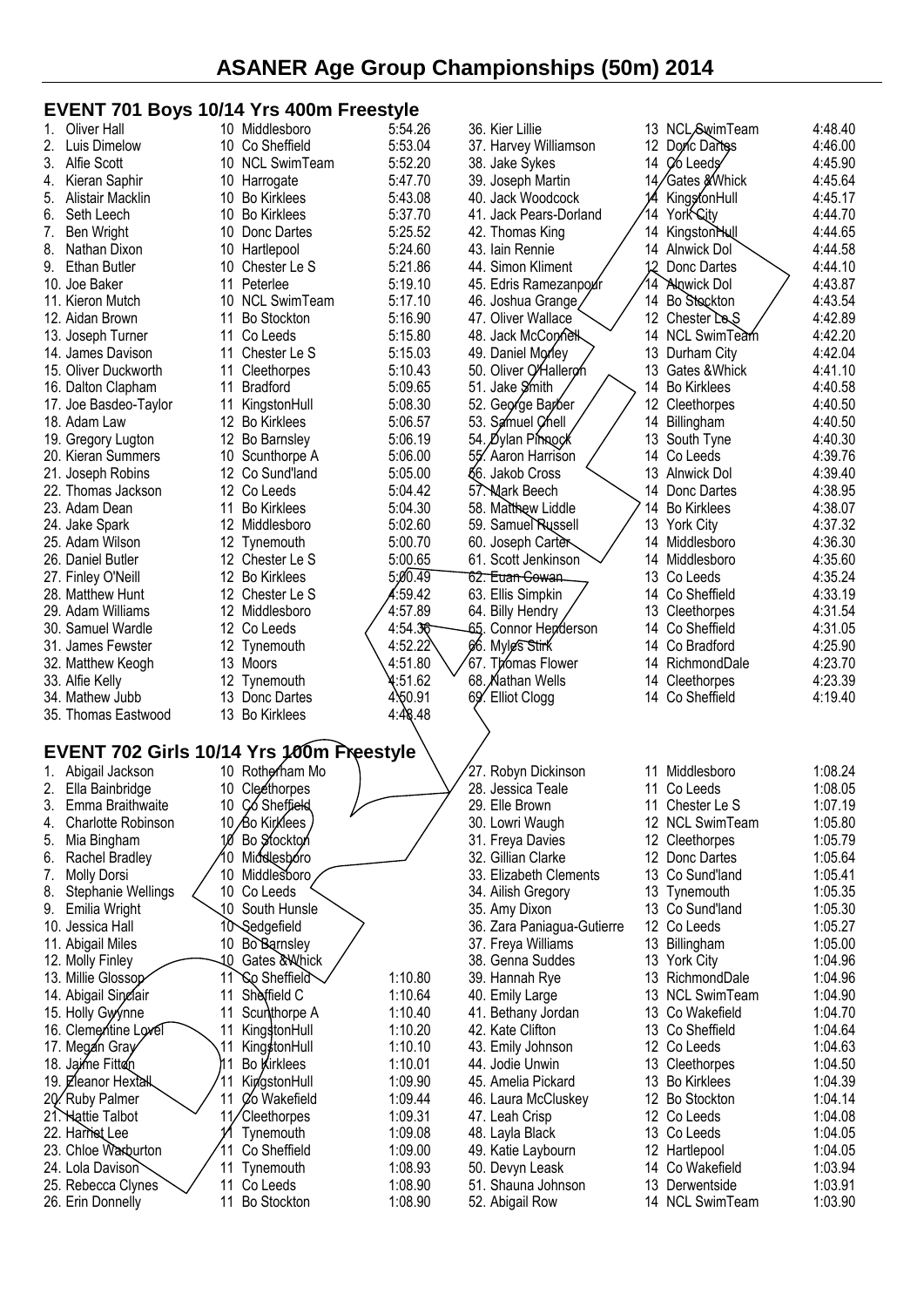| 53. Dayna Towns              | 14 Rotherham Mo                         | 1:03.89 | 71. Emily Robinson            | 14  | <b>Bo Kirklees</b> | 1:02.00 |
|------------------------------|-----------------------------------------|---------|-------------------------------|-----|--------------------|---------|
| 54. Isabel Bunn              | 14 Co Leeds                             | 1:03.80 | 72. Eleanor Jones             |     | 13 Co Leeds        | 1:01.95 |
| 55. Georgina Lee             | 13 Chester Le S                         | 1:03.76 | 73. Laura Brookes             | 13  | Dopc Dartes        | 1:01.89 |
| 56. Katherine Brown          | 14 Sheffield C                          | 1:03.76 | 74. Sophie Hobbah             | 12  | Co Leeds           | 1:01.78 |
| 57. Jane Brown               | 13 NCL SwimTeam                         | 1:03.70 | 75. Nina Holguin              |     | 13 AichmondDale    | 1:01.77 |
| 58. Libby Turner             | Bo Barnsley<br>12                       | 1:03.51 | 76. Amelia Clynes             |     | Co Leéds           | 1:01.77 |
| 59. Emily Harrison           | 13 Scarborough                          | 1:03.50 | 77. Rebecca Kidd              | 14  | Loftu's Dol        | 1:01.75 |
| 60. Katarina Bonner          | 14 York City                            | 1:03.40 | 78. Ciara Schlosshan          |     | 12 Co Leeds        | 1:01.67 |
| 61. Debbie Cocking           | 12 Rotherham Mo                         | 1:03.36 | 79. Eva Chapman               | 14  | Co Bradford        | 1:01.60 |
| 62. Annalea Davison          | 13 NCL SwimTeam                         | 1:03.22 | 80. Sophie Brandon            |     | 13 Tynemouth       | 1:01.38 |
| 63. Eve Larsen               | 13 Co Sund'land                         | 1:03.19 | 81. Yasmin Brown              |     | 14 KingstonHull    | 1:01.32 |
| 64. Aleah Ross               | 13 KingstonHull                         | 1:03.01 | 82. Alice Smith               | 14. | NCLSwimTeam        | 1:01.20 |
| 65. Amy Bell                 | 13 Co Sheffield                         | 1:02.94 | 83. Jessica Hardingham        |     | 14 NCL Swim Team   | 1:01.06 |
| 66. Lauren Howe              | 13 NCL SwimTeam                         | 1:02.73 | 84. Lauren Burkinshaw         | 14  | Co Sheffield       | 1:00.88 |
| 67. Elizabeth Swift          | Scarborough<br>14                       | 1:02.50 | 85. Amber Magon               | 14  | Co Leeds           | 1:00.47 |
| 68. Eden Warburton           | 13<br><b>Bo Kirklees</b>                | 1:02.30 | 86. Sian Martin               | 13  | Tynemouth          | 1:00.25 |
| 69. Jodi Bunker              | 14 Co Sund'land                         | 1:02.24 | 87. Rebecca Thomton           | 13  | <b>Bo Kirklees</b> | 59.98   |
| 70. Sophie Murray            | 14 Derwentside                          | 1:02.10 | 88. Lauren Graham             | 14  | Chester Le S       | 59.51   |
|                              |                                         |         |                               |     |                    |         |
|                              | EVENT 703 Boys 10/14 Yrs 100m Butterfly |         |                               |     |                    |         |
| Kieron Mutch<br>1.           | 10 NCL SwimTeam                         |         | 45. Matthew Kenneth           |     | 12 Co Leeds        | 1:16.66 |
| Jacob Braithwaite            | 10 Co Leeds                             |         | <b>4</b> 6. Aidan Brown       | 11  | <b>Bo Stockton</b> | 1:16.36 |
| 3.<br><b>Ethan Butler</b>    | 10 Chester Le S                         |         | 47. Jake Spark                |     | 12 Middlesboro     | 1:16.30 |
| Thomas Adamson<br>4.         | 10 Derwentside                          |         | 48. Thomas Jackson            | 12  | Co Leeds           | 1:16.16 |
| Nathan Dixon<br>5.           | 10 Hartlepool                           |         | 49. Harvey Williamson         |     | 12 Donc Dartes     | 1:15.60 |
| 6.<br>Alistair Macklin       | 10<br><b>Bo Kirklees</b>                |         | 50. Adam Williams             |     | 12 Middlesboro     | 1:15.11 |
| 7.<br><b>Ethan Sutcliffe</b> | 10 Halifax                              |         | 51. Ernest Placido            | 11  | Co Leeds           | 1:14.92 |
| <b>Callum Simmons</b><br>8.  | Rotherham Mo<br>10                      |         | 52. Dani <del>el Butler</del> |     | 12 Chester Le S    | 1:14.89 |
| Oliver Hall<br>9.            | Middlesboro<br>10                       |         | 53. Joe Basdeo-Taylor         | 11  | KingstonHull       | 1:14.80 |
| 10. Lewis Maxwell            | Derwentside<br>11                       | 1:26.00 | 54. Zac Hodgkinşón            | 13  | Sedgefield         | 1:13.70 |
| 11. Patrick Shimmin          | 11<br><b>NCL SwimTeam</b>               | 1:25.80 | 55. Adam Wilso⁄n              | 12  | Tynemouth          | 1:13.54 |
| 12. Alexander Everson        | 11<br>KingstonHull                      | 1:25.80 | 56. Nathan Watts              | 13  | <b>Bo Kirklees</b> | 1:13.13 |
| 13. Alex Griffiths           | 11<br>Gates & Whick                     | 1:25.20 | 57. James Field               | 13  | Skipton            | 1:12.60 |
| 14. Benjamin Gavelle         | 11<br>Rotherham Mo                      | 1:25.14 | 58. Henry Willis              | 13  | Tynemouth          | 1:12.53 |
| 15. Benjamin Waugh           | <b>NCL SwimTeam</b><br>11               | 1.24.61 | 59. Nicholas Pyle             |     | 13 NCL SwimTeam    | 1:12.26 |
| 16. Sam Howell               | NCL SwimTeam<br>11                      | 1:24.50 | 60.<br>Alexander Mason        | 13. | Chester Le S       | 1:12.00 |
| 17. Jacob Papple             | <b>Bo Stockton</b><br>11                | 1:24.20 | 61. Alexander Armstrong       |     | 13 NCL SwimTeam    | 1:11.80 |
| 18. Micah Klos               | Scunthoppe A<br>11                      | 1:24.10 | Samuel Loizou<br>62.          | 12  | <b>Bo Kirklees</b> | 1:11.69 |
| 19. Joel Phillip             | 11<br>Skipton                           | 1:23.90 | ⁄63. Alfie Kelly              |     | 12 Tynemouth       | 1:11.58 |
| 20. Alex Williams            | 11<br>Tadcaster                         | 1:23.89 | 64. Harrison Layden-Fritz     | 13  | <b>Bo Kirklees</b> | 1:11.40 |
| 21. Jack Mackenzie           | NCL Swip <sub>L</sub> eam<br>11         | 1:23.80 | 65. Samuel Wardle             | 12  | Co Leeds           | 1:10.93 |
| 22. William Morris           | <b>Tynemouth</b><br>11                  | 1:23.59 | 66. Joseph Martin             | 14  | Gates & Whick      | 1:10.80 |
| 23. James Davison            | Chester Le <sub>/S</sub>                | 1:23.25 | 67. Fraser Heath              | 14  | RichmondDale       | 1:10.71 |
| 24. Samuel Salih             | Co Sheffield<br>1                       | 1:22.31 | 68. Alexander McNeill         | 14  | <b>Bo Stockton</b> | 1:10.69 |
| 25. Jack Maskill             | 11<br>Co Leeds                          | 1:22.20 | 69. Jake Lambert              |     | 12 Co Leeds        | 1:10.21 |
| 26. Reuben Visda             | Co Sheffield<br>11                      | 1:21.87 | 70. Dylan Pinnock             | 13  | South Tyne         | 1:10.18 |
| 27. Robbie Casson            | 11<br>Donc Dartes                       | 1:21.40 | 71. Adam Fletcher             | 14  | <b>Bo Stockton</b> | 1:10.10 |
| 28. Dalton Clapham           | Bradford                                | 1:21.27 | 72. James Hook                | 14  | Co Sheffield       | 1:09.95 |
| 29. Joseph Turner            | Coleeds<br>11                           | 1:21.10 | 73. Gabriel Martin            | 14  | Moors              | 1:09.92 |
| 30. Jason Robson             | 11<br>York City                         | 1:21.10 | 74. Oswald Hood               | 14  | Donc Dartes        | 1:09.80 |
| 31. Joseph Robins            | 12 Co Sund'land                         | 1:21.00 | 75. Christopher Patko         | 14  | Harrogate          | 1:09.70 |
| 32. Cade Darby               | Middlesboro<br>11                       | 1:20.82 | 76. Harrison Caton            | 14  | Scunthorpe A       | 1:09.57 |
| 33. Shae Colls               | NCL\SwimTeam<br>12                      | 1:20.60 | 77. George Hogg               | 14  | <b>York City</b>   | 1:09.48 |
| 34. Benjamin Robipson        | 12<br>Bo Kirklees                       | 1:20.50 | 78. Benjamin Cantrill         | 13  | Scunthorpe A       | 1:09.09 |
| 35. Nathan Strauss           | 12 Co Leeds                             | 1:19.85 | 79. Jonathan Milner           | 13  | Co Leeds           | 1:09.00 |
| 36. Owen Mason               | Rotherham Mo                            | 1:19.84 | 80. Matthew Liddle            | 14  | <b>Bo Kirklees</b> | 1:08.80 |
| 37. Jámes Fewster            | 12<br>Typemouth                         | 1:19.80 | 81. Simon Kliment             | 12. | Donc Dartes        | 1:08.66 |
| 38/Matthew Hunt              | 12 Chester Le S                         | 1:19.66 | 82. Harvey McGreavy-Gill      | 13  | Co Leeds           | 1:08.64 |
| 39. Jack Harwood             | 12/Billingham                           | 1:19.20 | 83. Joshua Grange             | 14  | <b>Bo Stockton</b> | 1:07.56 |
| 40. Matthew Enright          | Co Leeds                                | 1:18.75 | 84. Samuel Russell            |     | 13 York City       | 1:07.48 |
| 41. Jude Blackmore           | Billingham                              | 1:18.68 | 85. Liam Birrell              | 13  | Co Leeds           | 1:07.44 |
| 42. Nathan Mundey            | 12 Scarborough                          | 1:18.40 | 86. Daniel Morley             | 13  | Durham City        | 1:07.40 |
| 43. Aaron Beckford           | 12 Derwentside                          | 1:17.88 | 87. Joseph Pomfret            | 14  | Co Sund'land       | 1:07.31 |
| 44. Stephen Cooper           | 12 Co Leeds                             | 1:17.48 | 88. Thomas King               |     | 14 KingstonHull    | 1:06.77 |
|                              |                                         |         |                               |     |                    |         |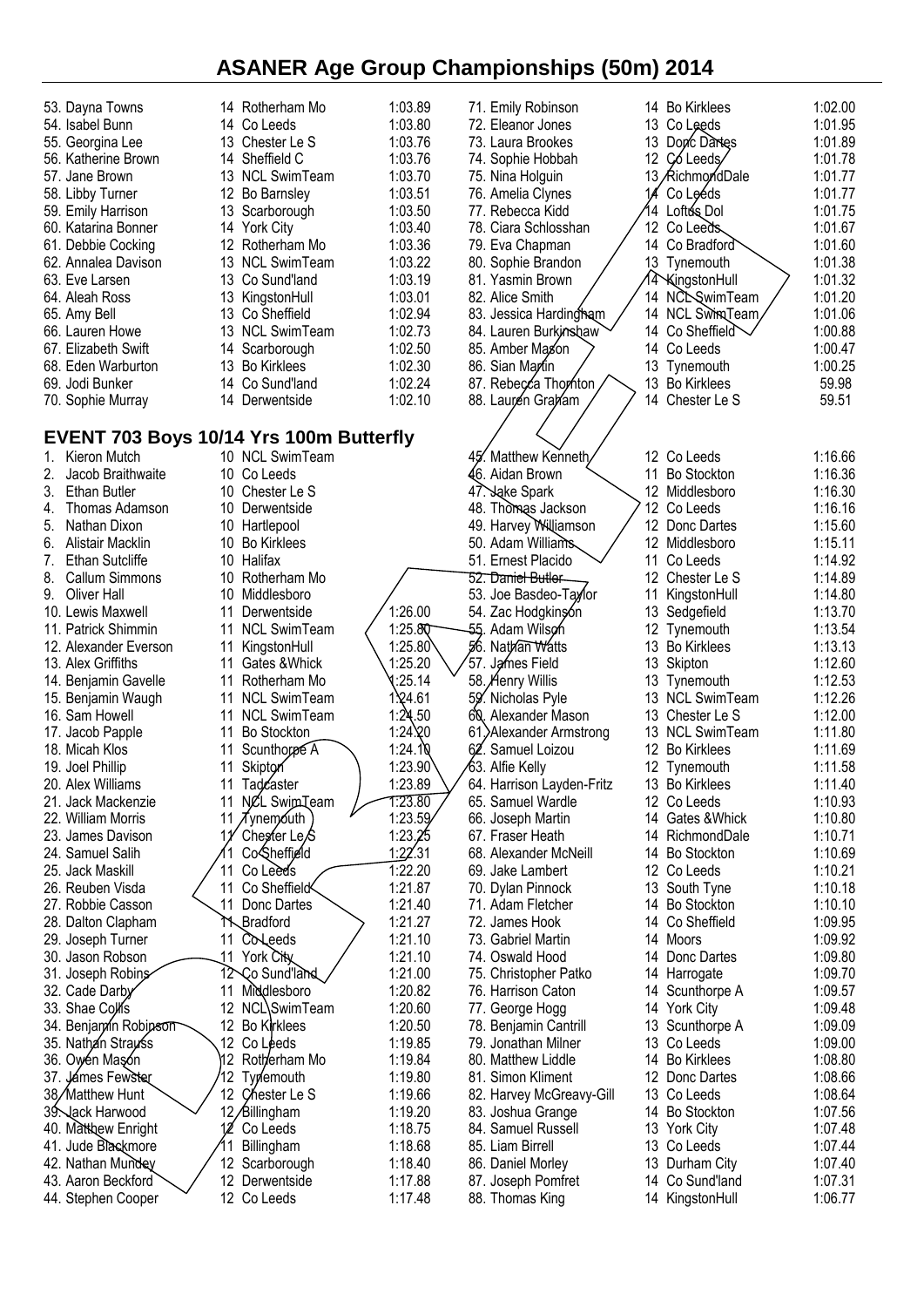| 89. Joseph Carter           | 14 Middlesboro                            | 1:06.48 | 96. Shaheen Alghofari       | 13 Co Leeds                        | 1:05.42 |
|-----------------------------|-------------------------------------------|---------|-----------------------------|------------------------------------|---------|
| 90. Eliot Snowdon           | 14 Tynemouth                              | 1:06.48 | 97. Jack To                 | 14 Co Sheffield                    | 1:05.03 |
| 91. Scott Jenkinson         | 14 Middlesboro                            | 1:06.40 | 98. Eddisson Munoz          | Co Wakefield<br>14                 | 1:04.93 |
| 92. Jacob Butterfield       | 13 Co Leeds                               | 1:06.29 | 99. Andrew Raine            | 14 Hálifax                         | 1:04.00 |
| 93. Thomas Flower           | 14<br>RichmondDale                        | 1:06.20 | 100. Alex Lynn              | 14 Scarborough                     | 1:02.94 |
|                             |                                           |         |                             |                                    |         |
| 94. George Crawford         | 13 Middlesboro                            | 1:06.15 | 101. Elliot Clogg           | Co Sheffield                       | 1:01.93 |
| 95. Euan Cowan              | 13 Co Leeds                               | 1:05.98 |                             |                                    |         |
|                             |                                           |         |                             |                                    |         |
|                             | EVENT 704 Girls 10/14 Yrs 200m Backstroke |         |                             |                                    |         |
| Rachel Maguire<br>1.        | 10 Middlesboro                            | 3:01.90 | 56. Olivia McAvoy           | Middlesboro<br>13.                 | 2:38.70 |
| 2.<br>Abigail Jackson       | 10 Rotherham Mo                           | 3:01.58 | 57. Charlotte Howard        | $12^{\circ}$<br><b>Bonc Dartes</b> | 2:38.70 |
| 3.<br><b>Abigail Miles</b>  | 10 Bo Barnsley                            | 3:01.47 | 58. Lauren Exley            | 14 Co Sond'land                    | 2:38.45 |
| Rebecca Saunders<br>4.      | 10 Derwentside                            | 3:01.40 | 59. Laura Bowler            | 13 Bo Kirklees.                    | 2:38.40 |
| Hannah Wright<br>5.         | 10 Durham City                            | 3:01.10 | 60. Georgia Whetton         | 14 Donc Dartes                     | 2:38.20 |
| 6.<br><b>Molly Finley</b>   | 10<br>Gates &Whick                        | 3:00.30 | 61. Isabelle Brighton/      | 13<br>Co Wakefield                 | 2:38.14 |
| 7.<br><b>Eleanor Haines</b> | 10<br><b>Bo Kirklees</b>                  | 2:59.94 | 62. Victoria Donnelly       | 13<br>Tynemouth                    | 2:38.10 |
| 8.<br><b>Molly Dorsi</b>    | 10 Middlesboro                            | 2:59.30 | 63. Sophie Mutch            | 13 NCL SwimTeam                    | 2:38.10 |
| Rose Jolly<br>9.            | 10 RichmondDale                           | 2:58.73 | 64. Amy Henshaw             | 14 Co Sund'land                    | 2:37.94 |
| 10. Stephanie Wellings      | 10 Co Leeds                               | 2:57.90 | 65. Lowri Waugh             | 12 NCL SwimTeam                    | 2:37.90 |
| 11. Casey Waugh             | Donc Dartes<br>10                         | 2:56.90 | 66. Lauren Reberts          | 13 Co Leeds                        | 2:37.61 |
| 12. Freya Kirtley           | 10 Gates & Whick                          | 2:55.70 | 67. Freya Davies            | 12<br>Cleethorpes                  | 2:37.47 |
| 13. Emilia Wright           | 10<br>South Hunsle                        | 2:55.26 | 68. Lucy Clarke             | 13<br>Donc Dartes                  | 2:37.30 |
| 14. Jessica Hall            | 10<br>Sedgefield                          | 2:54.95 | 69. Heather Wilkinson       | 13<br>Durham City                  | 2:37.30 |
| 15. Madeleine Duffy         | 10 Tynedale                               | 2:53.95 | 70. Grace Lister            | 14<br>Cleethorpes                  | 2:37.10 |
| 16. Issey-May Reeves        | 10 Co Sheffield                           | 2:53.48 | 71. Amy Thome               | 14<br>Alnwick Dol                  | 2:36.90 |
| 17. Leah Martin             | 11<br>Tynemouth                           | 2:50.30 | 72. Ellie Phillip           | 14 Skipton                         | 2:36.82 |
| 18. Milli Steele            | 11<br><b>Bo Stockton</b>                  | 2:50.20 | 73. Italia Minchella        | 14 NCL SwimTeam                    | 2:36.78 |
| 19. Aeryn Marchant          | 10 Bo Stockton                            | 2:49.25 | 74. Devy <del>n Leask</del> | 14<br>Co Wakefield                 | 2:36.60 |
| 20. Lara Greggs             | 11<br>Co Sund'land                        | :49.20  | 75. Yasmin Dixon            | 13<br>RichmondDale                 | 2:36.51 |
| 21. Niamh Page              | 11<br>Tynemouth                           | 2:48.69 | 76. Kara Mayos              | 12<br>Donc Dartes                  | 2:36.40 |
| 22. Rachel Bradley          | 10 Middlesboro                            | 2:48.20 | -ZZ. Sarah Brow⁄n           | 14 NCL SwimTeam                    | 2:36.20 |
| 23. Paris Grenier           | <b>York City</b><br>11                    | 2:47.80 | 78. Daisy Hill              | KingstonHull<br>14                 | 2:36.20 |
| 24. Millie Glossop          | 11<br>Co Sheffield                        | 2:47.76 | 79. Niámh McDonagh          | <b>Bo Stockton</b><br>14           | 2:36.00 |
| 25. Erin Donnelly           | 11<br><b>Bo Stockton</b>                  | 2:47.60 | 80. Amber Hardy             | 13<br>Donc Dartes                  | 2:35.80 |
| 26. Elle Brown              | 11<br>Chester Le S                        | 2.47.17 | Rebekah Worthy              | 12<br>Middlesboro                  | 2:35.50 |
| 27. Isabelle Lepine         | 11<br>Harrogate                           | 2:46.12 | 82.<br>Megan Bannon         | 14<br>Co Leeds                     | 2:35.40 |
| 28. Maisie Scott-Stuart     | 12 NCL SwimTeam                           | 2:45.90 | 83.>Lucy Pilling            | 13<br><b>Bo Kirklees</b>           | 2:35.30 |
| 29. Neve Mason              | 12 Wear Valley                            | 2:45.70 | 84. Tilly Arrand            | 12 Donc Dartes                     | 2:34.90 |
| 30. Emilia Jones            | 12<br>Darlington                          | 2:45.60 | ⁄85. Lauren Howe            | 13 NCL SwimTeam                    | 2:34.90 |
| 31. Kenyon Kellett          | 12<br>Rotherham Mo                        | 2:45.50 | 86. Libby Turner            | 12 <sup>°</sup><br>Bo Barnsley     | 2:34.60 |
| 32. Anna Loughlin           | Durham City<br>12                         | 2:45.41 | 87. Sarah Reay              | 14 Middlesboro                     | 2:34.60 |
| 33. Annabel McCrory         | 11<br>Derwertside                         | 2:45.20 | 88. Paige Johnson           | 14<br>Gates &Whick                 | 2:34.30 |
| 34. Emma Wilson             | 12'<br>Derwentside                        | 2:44.50 | 89. Chantel Madden          | 14 Co Leeds                        | 2:34.20 |
| 35. Madelaine Hardingham    | NCL SwimTeam                              | 2:44.45 | 90. Rachel Taylor           | 14 Co Sund'land                    | 2:33.50 |
| 36. Maisy Black             | 11<br>Co Leeds                            | 2:44.39 | 91. Lydia Lawton            | 12 Co Sheffield                    | 2:33.22 |
| 37. Hannah Abbasi           | 11<br>Co Leeds                            | 2:43.90 | 92. Emily Johnson           | 12 Co Leeds                        | 2:33.20 |
| 38. Lauren Christmas        | 11<br>Donc Dartes                         | 2:43.10 | 93. Anna Marley             | 13 Harrogate                       | 2:32.89 |
| 39. Nicole Bowler           | 12 Bo Kirklees                            | 2:42.87 | 94. Sian Martin             | 13 Tynemouth                       | 2:32.72 |
| 40. Rebekah Heppell         | 12<br><b>NCL SwimTeam</b>                 | 2:42.10 | 95. Sophie Murray           | 14 Derwentside                     | 2:32.60 |
| 41. Hannah Seymour          | 12 Morpeth                                | 2:41.70 | 96. Georgina Lee            | 13 Chester Le S                    | 2:32.45 |
| 42. Chantelle Waugh         | 12 Qonc Dartes                            | 2:40.90 | 97. Jane Brown              | 13 NCL SwimTeam                    | 2:32.30 |
| 43. Bethany Jordan          | CoWakefield<br>13                         | 2:40.86 | 98. Eleanor Jones           | 13 Co Leeds                        | 2:32.05 |
| 44. Debbie Çócking          | 12 Rotherham Mo                           | 2:40.80 | 99. Amelia Pickard          | 13 Bo Kirklees                     | 2:31.90 |
| 45. Alice Larsen            | 13<br><b>NCL SwimTeam</b>                 | 2:40.70 | 100. Hayley Briggs          | Billingham<br>14                   | 2:31.60 |
| 46. Neola Thorpe            | 12 <sup>°</sup><br>York/City              | 2:40.59 | 101. Madeleine Brandon      | 13 Tynemouth                       | 2:31.50 |
| 47. Caitlin Chadwick        | ήЗ<br>Tyne mouth                          | 2:40.33 | 102. Kate Macphee           | 14<br>Alnwick Dol                  | 2:31.20 |
| 48. Gillian Clarke          | 12<br>Donc Dartes                         | 2:40.00 | 103. Lucy Nicholson         | 14 York City                       | 2:30.99 |
| 49/Freya Williams           | 13<br>Billingham                          | 2:39.80 | 104. Keelan Fitton          | 13 Bo Kirklees                     | 2:30.70 |
| 50. Beatrice Waller         | 13/Skipton                                | 2:39.77 | 105. Viktoria Gnandt        | 12 Co Leeds                        | 2:30.65 |
| 51. Hamaah Rye              | 18<br>RichmondDale                        | 2:39.77 | 106. Katheryn Scott         | <b>Bo Kirklees</b><br>14           | 2:28.34 |
| 52. Alexandra Stringer      | 13<br>KingstonHull                        | 2:39.35 | 107. Aimee Hawke            | <b>Bo Stockton</b><br>13.          | 2:28.30 |
| 53. Katie Laybourn          | 12 Hartlepool                             | 2:39.30 | 108. Katarina Bonner        | <b>York City</b><br>14             | 2:27.80 |
| 54. Jodie Unwin             | 13<br>Cleethorpes                         | 2:39.30 | 109. Yasmin Brown           | KingstonHull<br>14                 | 2:27.70 |
| 55. Melissa Newton          | 14 Gates & Whick                          | 2:38.90 | 110. Rebecca Thornton       | 13 Bo Kirklees                     | 2:27.50 |
|                             |                                           |         |                             |                                    |         |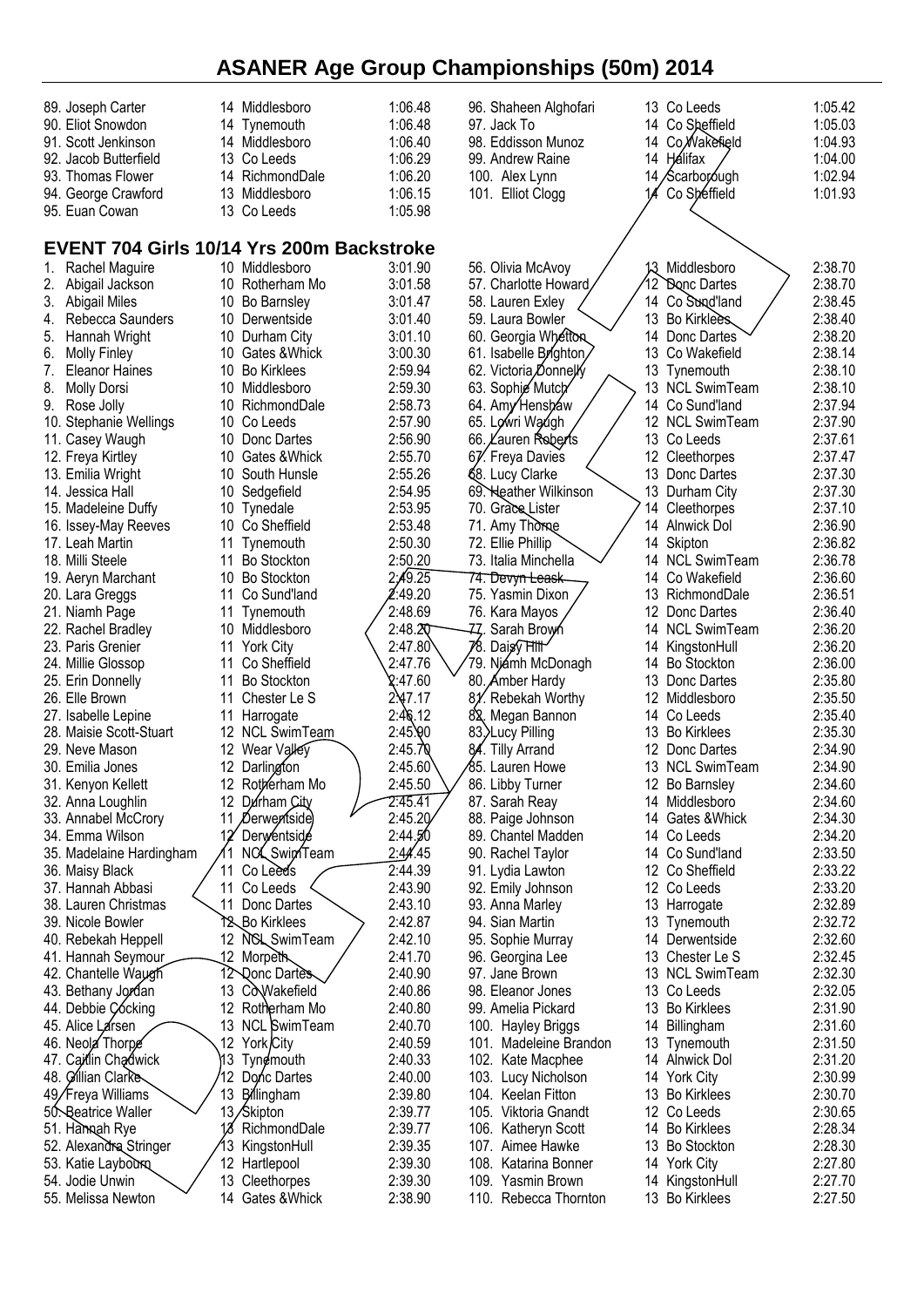| 111. Linden Davison<br>112. Alice Smith<br>113. Madeleine Dyer | 12 Co Sheffield<br>14 NCL SwimTeam<br>12 Co Sheffield | 2:27.20<br>2:27.20<br>2:25.72 | 114. Eden Warburton<br>115. Lauren Hodgson<br>116. Jessica Hardingham |     | 13 Bo Kirklees<br>14 NCL SwimTeam<br>14 NCL Swim Team | 2:25.60<br>2:25.50<br>2:24.57 |
|----------------------------------------------------------------|-------------------------------------------------------|-------------------------------|-----------------------------------------------------------------------|-----|-------------------------------------------------------|-------------------------------|
|                                                                |                                                       |                               |                                                                       |     |                                                       |                               |
|                                                                | EVENT 705 Boys 10/14 Yrs 200m Breaststroke            |                               |                                                                       |     |                                                       |                               |
| Callum Willert<br>1.                                           | 10 South Holder                                       | 3:42.30                       | 50. Nathan Cullen                                                     |     | Bo Kirklees                                           | 3:09.00                       |
| 2.<br>Tom Sandford                                             | 10 Bo Kirklees                                        | 3:39.90                       | 51. Cade Darby                                                        | 11  | Middlesboro                                           | 3:07.49                       |
| Nathan Russell<br>3.                                           | 10 Co Leeds                                           | 3:39.60                       | 52. Matthew Enright                                                   |     | 12 Co Leeds                                           | 3:07.27                       |
| Louis Ainley<br>4.                                             | 10 Co Leeds                                           | 3:39.00                       | 53. Joe Basdeo-Taylor                                                 | 11  | KingstonHull                                          | 3:07.20                       |
| Morgan Taylor<br>5.                                            | 10 RichmondDale                                       | 3:38.00                       | 54. Bradley Hurdiss                                                   |     | Donc Dartes                                           | 3:05.14                       |
| Matthew Jackson<br>6.                                          | 10 Bo Kirklees                                        | 3:36.80                       | 55. Matthew Kenneth,                                                  | 12` | <b><i>So</i></b> Leeds                                | 3:02.10                       |
| 7.<br><b>Isaac Hall</b>                                        | 10 Loftus Dol                                         | 3:35.70                       | 56. Oliver Wallace                                                    |     | 12 Chester Le S                                       | 3:01.92                       |
| 8.<br>David Mawson                                             | 10 Co Leeds                                           | 3:34.97                       | 57. Nathan Watts                                                      |     | 13 Bo Kirklees.                                       | 3:01.54                       |
| 9.<br>Jacob Openshaw                                           | 10 Chester Le S                                       | 3:34.39                       | 58. Ben Kelly                                                         |     | 14 Alnwick Dol                                        | 3:00.80                       |
| 10. Jamie Young                                                | 10 Gates & Whick                                      | 3:33.10                       | 59. Kit Lawless-Coombes                                               |     | 14 Co Leeds                                           | 3:00.70                       |
| 11. Thomas Plant                                               | 10 Harrogate                                          | 3:31.80                       | 60. John Cooper                                                       |     | 14 Co Leeds                                           | 3:00.60                       |
| 12. Aidan Brown                                                | <b>Bo Stockton</b><br>11                              | 3:23.70                       | 61. Shem∕Fair                                                         | 13  | Sheffield C                                           | 3:00.20                       |
| 13. Ciaran Thomas                                              | 11 Tynemouth                                          | 3:23.25                       | 62. Jordán Mogford                                                    | 14  | Billingham                                            | 2:59.20                       |
| 14. Daniel Boyer                                               | 11 Darlington                                         | 3:23.20                       | 63. Samuel Chell                                                      | 14  | Billingham                                            | 2:58.50                       |
| 15. Kieron Mutch                                               | 10 NCL SwimTeam                                       | 3:23.10                       | 64. Samuel Whittaker                                                  |     | 14 York City                                          | 2:58.47                       |
| 16. Matthew Housley                                            | 11<br>Skipton                                         | 3:22.90                       | 65. Jonathan Milner                                                   |     | 13 Co Leeds                                           | 2:58.28                       |
| 17. Tom Brumwell                                               | Co Sund'land<br>11                                    | 3:22.80                       | 66. Matthew Greidanus                                                 |     | 14 Halifax                                            | 2:57.90                       |
| 18. Kieran Summers                                             | 10 Scunthorpe A                                       | 3:22.56                       | 67. Alexander Armstrong                                               |     | 13 NCL SwimTeam                                       | 2:57.40                       |
| 19. Joe Kelly                                                  | Scarborough<br>11                                     | 3:22.40                       | 68. Matthew Wilby                                                     | 12  | <b>Bo Kirklees</b>                                    | 2:57.10                       |
| 20. James Davison                                              | 11 Chester Le S                                       | 3:20.82                       | 69. Matthew Keogh                                                     |     | 13 Moors                                              | 2:57.00                       |
| 21. Charles Kershaw                                            | 11 Halifax                                            | 3:20.51                       | 70. Jay Manners                                                       |     | 14 Co Sund'land                                       | 2:56.60                       |
| 22. James Shackleton                                           | 11 Harrogate                                          | 3:19.90                       | 71. Joe Stott                                                         | 14  | Co Leeds                                              | 2:55.40                       |
| 23. Jacob Willson                                              | Darlington<br>11                                      | 3,19.64                       | 72. M <del>ykhaylo Roze</del> nfeld                                   |     | 12 Co Sheffield                                       | 2:55.27                       |
| 24. Nathan Strauss                                             | 12 Co Leeds                                           | 8:19.61                       | 73. Christian Ubanan                                                  |     | 13 NCL SwimTeam                                       | 2:55.13                       |
| 25. Stephen Cooper                                             | 12 Co Leeds                                           | 3:19.10                       | 74. Jordan Wearmouth                                                  | 14  | KingstonHull                                          | 2:55.03                       |
| 26. Jake Spark                                                 | 12 Middlesboro                                        | 3:19.00                       | Joseph McCluskey<br>75.                                               | 14  | <b>Bo Stockton</b>                                    | 2:54.90                       |
| 27. Timur Uyumaz                                               | 12 Co Leeds                                           | 3:18.70                       | 76. Jake Lambert                                                      |     | 12 Co Leeds                                           | 2:54.20                       |
| 28. William Garrod                                             | 12 South Holder                                       | 3:18.61                       | 77. Aléxander McNeill                                                 | 14  | <b>Bo Stockton</b>                                    | 2:54.00                       |
| 29. Joseph Hawkins                                             | 12 Co Leeds                                           | $\$:18.40$                    | 78. Oliver O'Halleron                                                 | 13. | Gates &Whick                                          | 2:53.86                       |
| 30. Nicholas Cooper                                            | 12 Wear Valley                                        | $3\sqrt{8.30}$                | 79. Sean Armstrong                                                    |     | 13 Loftus Dol                                         | 2:53.70                       |
| 31. Joel Phillip                                               | Skipton<br>11                                         | 3:17.90                       | 80. Nathan Larner                                                     |     | 13 Co Leeds                                           | 2:53.64                       |
| 32. Ben Gilchrist                                              | 12 Wear Valley                                        | 3:17.90                       | 81. Daniel Morley                                                     | 13  | Durham City                                           | 2:52.89                       |
| 33. Adam Law                                                   | 12<br>Bo Kirklees                                     | 3:16.98                       | 82. Harry Catterall                                                   | 13  | RichmondDale                                          | 2:52.54                       |
| 34. Francis Shelton                                            | Co Sheffield<br>11                                    | 3:16.56                       | ∕83. Aaron Tilly                                                      |     | 14 Durham City                                        | 2:52.42                       |
| 35. Dalton Clapham                                             | 11 Bradford                                           | 3:16.01                       | 84. James Lund                                                        |     | 14 Co Bradford                                        | 2:51.85                       |
| 36. Abe Parkin                                                 | 12 Tynedale                                           | 3:15.80                       | 85. Ellis Simpkin                                                     |     | 14 Co Sheffield                                       | 2:51.32                       |
| 37. Alex Griffiths                                             | Gates & Whick<br>11                                   | 3:15.70                       | 86. Billy Hendry                                                      |     | 13 Cleethorpes                                        | 2:51.27                       |
| 38. Ethan Butler                                               | Chester Le <sub>/S</sub>                              | 3:15.63                       | 87. Liam Birrell                                                      |     | 13 Co Leeds                                           | 2:51.02                       |
| 39. Benjamin Robinson                                          | Bo Kirkleg's<br>2                                     | 3:15.20                       | 88. Connor King                                                       |     | 14 Consett                                            | 2:50.98                       |
| 40. Oliver Wain                                                | 12 Co Bradford                                        | 3:15.10                       | 89. George Crawford                                                   |     | 13 Middlesboro                                        | 2:49.53                       |
| 41. Luke Midgley                                               | 12 Skipton                                            | 3:14.80                       | 90. Samuel Loizou                                                     |     | 12 Bo Kirklees                                        | 2:48.95                       |
| 42. Benjamin Waugh                                             | 11<br><b>NCL SwimTeam</b>                             | 3:14.34                       | 91. Jake Sykes                                                        |     | 14 Co Leeds                                           | 2:48.77                       |
| 43. Joseph Micklewright                                        | 12 Middlesboro                                        | 3:13.60                       | 92. James Hook                                                        |     | 14 Co Sheffield                                       | 2:48.10                       |
| 44. Oliver Vodden                                              | 11<br>Donc Dartes                                     | 3:13.26                       | 93. Shaheen Alghofari                                                 |     | 13 Co Leeds                                           | 2:48.00                       |
| 45. Oliver Bingham                                             | 12 Co Leeds                                           | 3:12.78                       | 94. Joseph Martin                                                     |     | 14 Gates & Whick                                      | 2:47.18                       |
| 46. Jack Mackenzie                                             | <b>NCL SwimTeapl</b><br>11                            | 3:12.70                       | 95. George Hogg                                                       |     | 14 York City                                          | 2:46.60                       |
| 47. Jason Robson                                               | York City<br>11                                       | 3:11.71                       | 96. Aaron Harrison                                                    |     | 14 Co Leeds                                           | 2:42.82                       |
| 48. Jack Maskill                                               | 11<br>Co Leeds                                        | 3:11.30                       | 97. Oswald Hood                                                       | 14  | Donc Dartes                                           | 2:40.20                       |
| 49. Joseph/Robins                                              | 12 Co Sund'land                                       | 3:10.80                       | 98. Harry Devlin                                                      |     | 13 Co Leeds                                           | 2:32.20                       |
|                                                                |                                                       |                               |                                                                       |     |                                                       |                               |
|                                                                | EVENT 706 Girls 10/14 Yrs 200m IM                     |                               |                                                                       |     |                                                       |                               |
| $1_{-}$<br>Molly Finley                                        | 10 Gates & Whick                                      | 3:04.90                       | 9. Jessica Hall                                                       |     | 10 Sedgefield                                         | 3:01.05                       |
| Stephanie Wellings                                             | 10 <i>C</i> o Leeds                                   | 3:04.69                       | 10. Molly Dorsi                                                       |     | 10 Middlesboro                                        | 2:59.80                       |
| Rebecca Saunders<br>3.                                         | 10/Derwentside                                        | 3:04.50                       | 11. Madeleine Duffy                                                   |     | 10 Tynedale                                           | 2:59.10                       |
| Eleanor Haines<br>4.                                           | M<br><b>Bo Kirklees</b>                               | 3:04.30                       | 12. Emma Braithwaite                                                  |     | 10 Co Sheffield                                       | 2:55.51                       |
| Casey Waugh<br>5.                                              | 10<br>Donc Dartes                                     | 3:03.92                       | 13. Abigail Jackson                                                   | 10  | Rotherham Mo                                          | 2:55.34                       |
| <b>Holly Fish</b><br>6.                                        | 10 Donc Dartes                                        | 3:03.80                       | 14. Charlotte Robinson                                                | 10  | <b>Bo Kirklees</b>                                    | 2:54.77                       |
| Issey-May Reeves<br>7.                                         | 10 Co Sheffield                                       | 3:03.00                       | 15. Akshima Ghosh                                                     | 11  | Co Leeds                                              | 2:54.70                       |
| 8.<br><b>Abigail Miles</b>                                     | 10 Bo Barnsley                                        | 3:01.10                       | 16. Ruby Palmer                                                       | 11  | Co Wakefield                                          | 2:54.30                       |
|                                                                |                                                       |                               |                                                                       |     |                                                       |                               |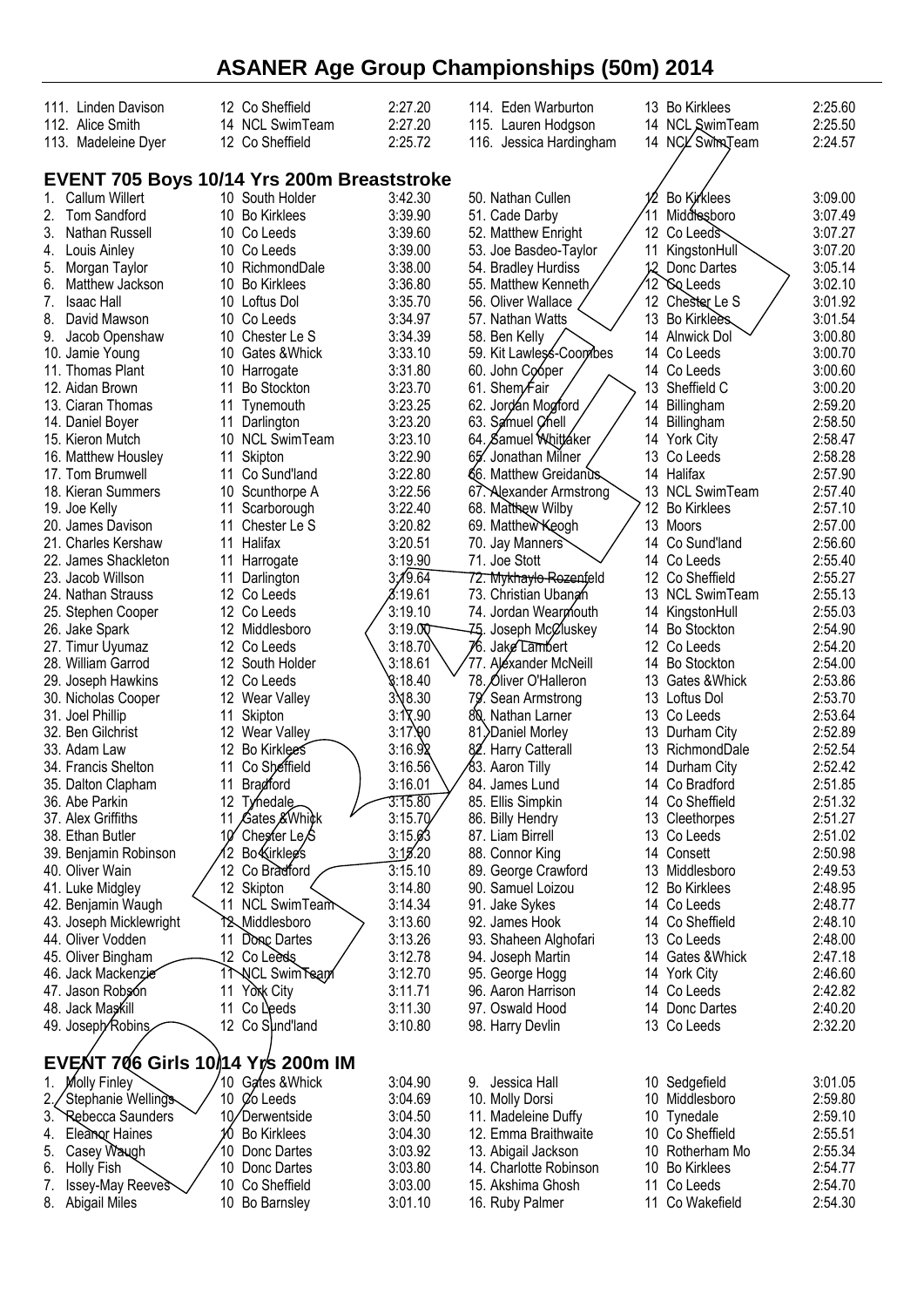| 17. Laura Cook                           | 11 Tynemouth                 | 2:53.85            | 70. Lauren Gwynne           | Scunthorpe A<br>14           | 2:37.93 |
|------------------------------------------|------------------------------|--------------------|-----------------------------|------------------------------|---------|
| 18. Annabel McCrory                      | 11<br>Derwentside            | 2:53.80            | 71. Tia Ward                | Co Leeds<br>11               | 2:37.87 |
| 19. Niamh Page                           | Tynemouth<br>11              | 2:53.70            | 72. Rebecca Fisher          | 13<br>Co Leeds               | 2:37.70 |
| 20. Chloe Warburton                      | Co Sheffield<br>11           | 2:53.60            | 73. Shauna Johnson          | 13 Dérwentside               | 2:37.30 |
| 21. Isabelle Lepine                      | 11<br>Harrogate              | 2:53.60            | 74. Madeleine Dyer          | 12<br>∕Co She <i>ff</i> ield | 2:37.28 |
| 22. Eleanor Hextall                      | 11<br>KingstonHull           | 2:53.30            | 75. Gillian Clarke          | Donc, Dartes                 | 2:37.13 |
| 23. Aeryn Marchant                       | <b>Bo Stockton</b><br>10     | 2:52.40            | 76. Viktoria Gnandt         | 12.<br>Co Leeds              | 2:37.08 |
| 24. Christa Wilson                       | 11<br>RichmondDale           | 2:52.31            | 77. Madeleine Brandon       | 13<br><b>Tynemouth</b>       | 2:37.06 |
| 25. Erin Donnelly                        | <b>Bo Stockton</b><br>11     | 2:51.50            | 78. Amelia Pickard          | 13 Bo Kirklees               | 2:36.68 |
| 26. Jessica Teale                        | Co Leeds<br>11               | 2:51.39            | 79. Emily Large             | 13 NCL SwimTeam              | 2:36.49 |
| 27. Robyn Dickinson                      | Middlesboro<br>11            | 2:50.90            | 80. Abbie Holyoake          | 13<br>Co Leeds               | 2:36.38 |
| 28. Rachel Bradley                       | 10<br>Middlesboro            | 2:50.65            | 81. Isabel Bunn             | Co Leeds<br>14               | 2:36.31 |
| 29. Hattie Talbot                        | 11<br>Cleethorpes            | 2:50.22            | 82. Lucy Nicholson          | 14 York City                 | 2:36.23 |
| 30. Holly Gwynne                         | 11<br>Scunthorpe A           | 2:49.40            | 83. Eve Larsen,             | Co Sund'land<br>13           | 2:36.10 |
| 31. Ella Cowan                           | 11<br>Co Leeds               | 2:48.45            | 84. Elizabeth Clements      | Co Sund'land<br>13           | 2:35.80 |
| 32. Madelaine Hardingham                 | 11 NCL SwimTeam              | 2:46.90            | 85. Annalea Davison         | 13 NCL SwimTeam              | 2:35.76 |
| 33. Rebekah Heppell                      | 12 NCL SwimTeam              | 2:46.71            | 86. Libby <i>Yurner</i>     | 12 Bo Barnsley               | 2:35.72 |
| 34. Charlotte Gibbs                      | 11<br>Co Leeds               | 2:46.68            | 87. Kathéryn Soott          | 14<br><b>Bo Kirklees</b>     | 2:35.62 |
| 35. Evie Lees                            | 12 KingstonHull              | 2:46.57            | 88. Dayna Towns             | 14<br>Rotherham Mo           | 2:35.60 |
| 36. Rebecca Clynes                       | 11<br>Co Leeds               | 2:45.93            | 89. Sophie Brandón          | 13.<br>Tynemouth             | 2:35.44 |
| 37. Neve Mason                           | 12 Wear Valley               | 2:45.60            | 90/Yasmin Brown             | KingstonHull<br>14           | 2:35.40 |
| 38. Rebecca Dobbins                      | 12 NCL SwimTeam              | 2:45.15            | 91.<br>Lauren Roberts       | 13<br>Co Leeds               | 2:34.90 |
| 39. Elle Brown                           | Chester Le S<br>11           | 2:45.00            | 92. Jane Brown              | 13 NCL SwimTeam              | 2:34.70 |
| 40. Elise Furey                          | 12 Bo Kirklees               | 2:44.39            | 93. Leah Crisp              | 12 Co Leeds                  | 2:34.70 |
| 41. Katie Laybourn                       | 12 Hartlepool                | 2:44.10            | 94. Devyn Leask             | Co Wakefield<br>14           | 2:34.67 |
| 42. Rebekah Worthy                       | 12 Middlesboro               | 2:43.50            | 95. Abigail Fisher          | <b>Bo Kirklees</b><br>14     | 2:34.57 |
| 43. Neola Thorpe                         | 12 York City                 | 2:42.98            | 96. Nina Holguin            | RichmondDale<br>13.          | 2:34.20 |
| 44. Paris Grenier                        | 11<br><b>York City</b>       | 2:42.83            | 97. Jessica Hardingham      | <b>NCL SwimTeam</b><br>14    | 2:34.17 |
| 45. Lowri Waugh                          | 12 NCL SwimTeam              | 2.42.49            |                             | Co Sund'land<br>14           | 2:33.76 |
|                                          | 12 Donc Dartes               | 2:42.40            | 98. Anya Sordy              | 14 Co Leeds                  | 2:33.30 |
| 46. Chantelle Waugh                      | 12 Donc Dartes               | 2:42.30            | 99. Chantel Madden          | Co Bradford<br>14            | 2:33.10 |
| 47. Tilly Arrand                         |                              |                    | 100. Eva Chapman            |                              |         |
| 48. Alexandra Stringer                   | 13<br>KingstonHull           | 2:41.84            | 101. Rachel-Taylor          | Co Sund'land<br>14           | 2:32.90 |
| 49. Olivia McAvoy                        | 13 Middlesboro               | 2:41.80            | 102.<br>Sian Martin         | 13<br>Tynemouth              | 2:32.39 |
| 50. Chloe Hardy                          | 13 NCL SwimTeam              | 2:41.70            | 103,<br>Laura Brookes       | 13<br>Donc Dartes            | 2:32.30 |
| 51. Francesca Gray                       | <b>NCL SwimTeam</b><br>13    | 2.41.61            | 104.<br>Kate Macphee        | 14<br>Alnwick Dol            | 2:32.30 |
| 52. Kara Mayos                           | 12 Donc Dartes               | 2:41.40            | 105.<br>Debbie Cocking      | Rotherham Mo<br>12.          | 2:32.09 |
| 53. Laura McCluskey                      | 12 Bo Stockton               | $2:40\times 70$    | Lauren Graham<br>106.       | 14 Chester Le S              | 2:31.70 |
| 54. Amber Hardy                          | 13 Donc Dartes               | 2:40.60            | 107<br>Jodi Bunker          | 14 Co Sund'land              | 2:31.21 |
| 55. Isabelle Brighton                    | Co Wakefield<br>13           | 2:40.60            | 108.<br>Ciara Schlosshan    | 12<br>Co Leeds               | 2:31.06 |
| 56. Eleanor Howcroft                     | 12 Co Léeds                  | 2:40.45            | 109.<br>Rebecca Thornton    | 13 Bo Kirklees               | 2:30.90 |
| 57. Emma Blaby                           | 14 Co Bradford               | <del>2:40.00</del> | 110. Niamh McDonagh         | 14 Bo Stockton               | 2:30.79 |
| 58. Italia Minchella                     | 14 MCL SwimTeam              | 2:40.00            | 111. Keelan Fitton          | 13 Bo Kirklees               | 2:30.73 |
| 59. Georgina Lee                         | 13<br>´Chest⁄er Le <i>\$</i> | 2:39.99            | 112. Kate Clifton           | 13 Co Sheffield              | 2:30.16 |
| 60. Zara Paniagua-Gutierre               | CoLeeds                      | 2:39.97            | 113. Emily Robinson         | 14 Bo Kirklees               | 2:30.10 |
| 61. Caitlin Chadwick                     | 13<br>Tynemouth              | 2:39.96            | 114. Amber Mason            | 14 Co Leeds                  | 2:29.01 |
| 62. Sarah Reay                           | 14 Middlesboro               | 2:39.58            | 115. Aimee Hawke            | 13 Bo Stockton               | 2:29.00 |
| 63. Ellie Phillip                        | 14 Skipton                   | 2:39.20            | 116. Linden Davison         | 12 Co Sheffield              | 2:28.88 |
| 64. Lauren Hanson                        | 14 Skipton                   | 2:39.10            | 117. Katarina Bonner        | 14 York City                 | 2:28.81 |
| 65. Aleah Ross                           | 13 KingstonHull              | 2:38.90            | 118. Lauren Hodgson         | 14 NCL SwimTeam              | 2:28.70 |
| 66. Hayley Briggs                        | 14 Billingham                | 2:38.60            | 119. Amelia Clynes          | 14 Co Leeds                  | 2:26.50 |
| 67. Rebecca Kidd                         | 14\Loftus Dor                | 2:38.21            | 120. Sophie Hobbah          | 12 Co Leeds                  | 2:26.10 |
| 68. Anna Marley                          | 13 Harrogate                 | 2:38.19            | 121. Layla Black            | 13 Co Leeds                  | 2:24.56 |
| 69. Phoebe Winter                        | 14 Co Sheffield              | 2:38.00            | 122. Amy Bell               | 13 Co Sheffield              | 2:23.82 |
|                                          |                              |                    |                             |                              |         |
| EVENT 707 Boys M/14 Yrs 400m Medley Team |                              |                    |                             |                              |         |
| Chester-Le-Street<br>1.                  | Chester Le S                 |                    | Newcastle Swim<br>8.        | <b>NCL SwimTeam</b>          | 4:55.00 |
| 2.<br>Cleethorpes & Dist                 | Cleethorpes                  |                    | Borough of Kirklees B<br>9. | <b>Bo Kirklees</b>           | 4:45.00 |
| 3.                                       |                              |                    |                             |                              |         |
| Kingston Upon Hull                       | KingstonHull                 |                    | 10. Tynemouth               | Tynemouth                    | 4:40.00 |
| <b>Xork City</b><br>4.                   | York City                    |                    | 11. Borough of Kirklees A   | <b>Bo Kirklees</b>           | 4:38.00 |
| 5.<br>City of Sheffield Swim             | Co Sheffield                 |                    | 12. Richmond Dales          | RichmondDale                 | 4:33.00 |
| Doncaster Dartes SC<br>6.                | Donc Dartes                  |                    | 13. City of Leeds B         | Co Leeds                     | 4:31.70 |
| 7. City of Sunderland                    | Co Sund'land                 | 5:06.14            | 14. City of Leeds A         | Co Leeds                     | 4:23.86 |
|                                          |                              |                    |                             |                              |         |